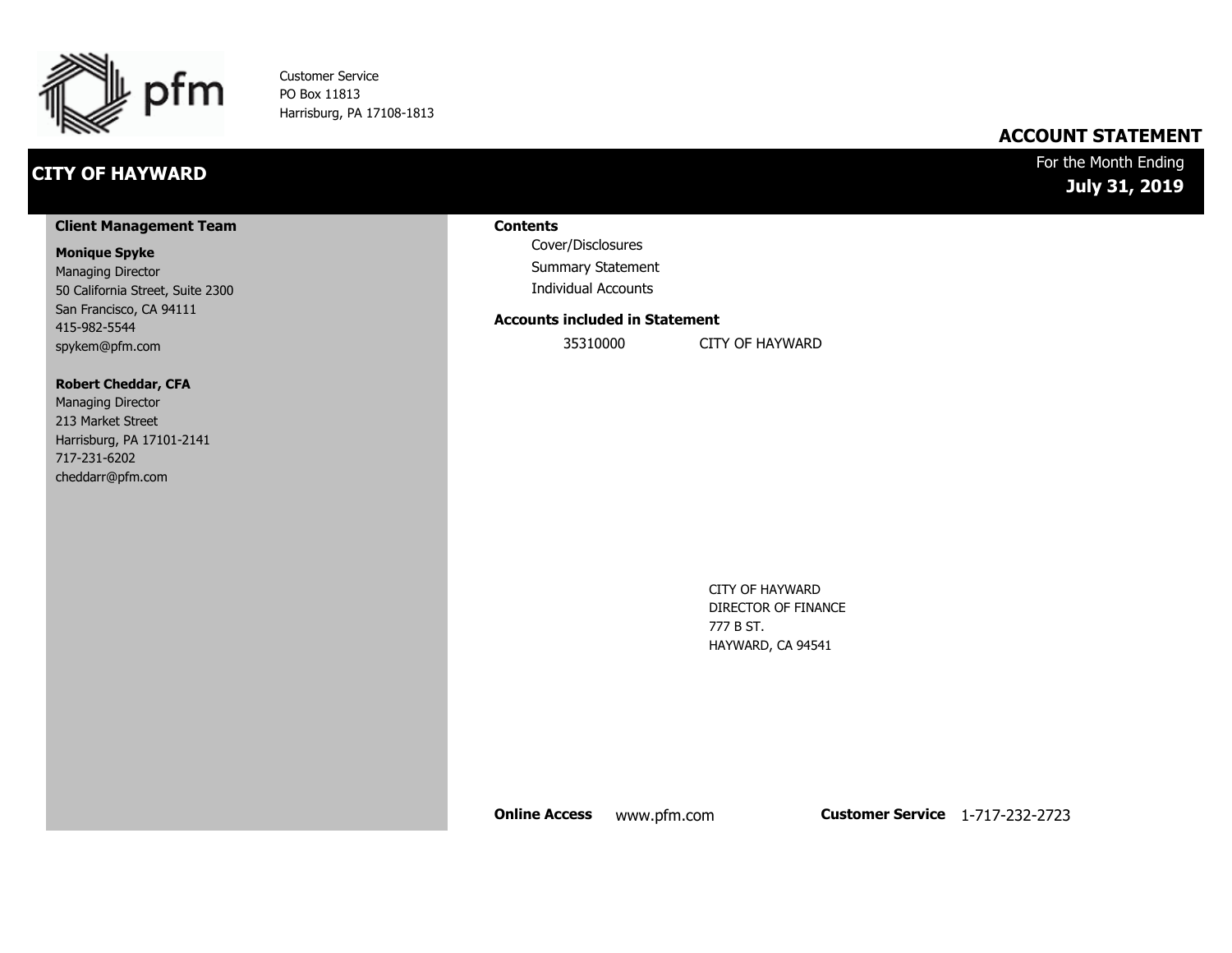

#### **Important Disclosures**

### Important Disclosures

This statement is for general information purposes only and is not intended to provide specific advice or recommendations. PFM Asset Management LLC ("PFM") is an investment advisor registered with the Securities and Exchange Commission, and is required to maintain a written disclosure statement of our background and business experience. If you would like to receive a copy of our current disclosure statement, please contact Service Operations at the address below.

**Proxy Voting** PFM does not normally receive proxies to vote on behalf of its clients. However, it does on occasion receive consent requests. In the event a consent request is received the portfolio manager contacts the client and then proceeds according to their instructions. PFM's Proxy Voting Policy is available upon request by contacting Service Operations at the address below.

**Questions About an Account** PFM's monthly statement is intended to detail our investment advisory activity as well as the activity of any accounts held by clients in pools that are managed by PFM. The custodian bank maintains the control of assets and executes (i.e., settles) all investment transactions. The custodian statement is the official record of security and cash holdings and transactions. PFM recognizes that clients may use these reports to facilitate record keeping and that the custodian bank statement and the PFM statement should be reconciled and differences resolved. Many custodians use a settlement date basis which may result in the need to reconcile due to a timing difference. **Account Control** PFM does not have the authority to withdraw funds from or deposit funds to the custodian. Our clients retain responsibility for their internal accounting policies; implementing and enforcing internal controls and generating ledger entries or otherwise recording transactions. **Market Value** Generally, PFM's market prices are derived from closing bid prices as of the last business day of the month as supplied by ICE Data Services or Bloomberg. Where prices are not available from generally recognized sources the securities are priced using a yield-based matrix system to arrive at an estimated market value. Prices that fall between data points are interpolated. Non-negotiable FDIC-insured bank certificates of deposit are priced at par. Although PFM believes the prices to be reliable, the values of the securities do not always represent the prices at which the securities could have been bought or sold. Explanation of the valuation methods for money market and TERM funds is contained in the appropriate fund information statement.

**Amortized Cost** The original cost of the principal of the security is adjusted for the amount of the periodic reduction of any discount or premium from the purchase date until the date of the report. Discount or premium with respect to short term securities (those with less than one year to maturity at time of issuance) is amortized on a straightline basis. Such discount or premium with respect to longer term securities is amortized using the constant yield basis.

**Tax Reporting** Cost data and realized gains / losses are provided for informational purposes only. Please review for accuracy and consult your tax advisor to determine the tax consequences of your security transactions. PFM does not report such information to the IRS or other taxing authorities and is not responsible for the accuracy of such information that may be required to be reported to federal, state or other taxing authorities. **Financial Situation** In order to better serve you, PFM should be promptly notified of any material change in your investment objective or financial situation.

**Callable Securities** Securities subject to redemption prior to maturity may be redeemed in whole or in part before maturity, which could affect the yield represented.

Portfolio The securities in this portfolio, including shares of mutual funds, are not guaranteed or otherwise protected by PFM, the FDIC (except for certain non-negotiable certificates of deposit) or any government agency. Investment in securities involves risks, including the possible loss of the amount invested. Actual settlement values, accrued interest, and amortized cost amounts may vary for securities subject to an adjustable interest rate or subject to principal paydowns. Any changes to the values shown may be reflected within the next monthly statement's beginning values. **Rating** Information provided for ratings is based upon a good faith inquiry of selected sources, but its accuracy and completeness cannot be guaranteed. Shares of some money market and TERM funds are marketed through representatives of PFM's wholly owned subsidiary, PFM Fund Distributors, Inc. PFM Fund Distributors, Inc. is registered with the SEC as a broker/dealer and is a member of the Financial Industry Regulatory Authority ("FINRA") and the Municipal Securities Rulemaking Board ("MSRB"). You may reach the FINRA by calling the FINRA Regulator Public Disclosure Hotline at 1-888-289-9999 or at the FINRA Regulation Internet website address www.nasd.com. A brochure describing the FINRA Regulation Public Disclosure Program is also available from the FINRA upon request.

#### **Key Terms and Definitions**

*Dividends* on money market funds consist of interest earned, plus any discount ratably amortized to the date of maturity, plus all realized gains and losses on the sale of securities prior to maturity, less ratable amortization of any premium and all accrued expenses to the fund. Dividends are accrued daily and may be paid either monthly or quarterly. The monthly earnings on this statement represent the estimated dividend accrued for the month for any program that distributes earnings on a quarterly basis. There is no guarantee that the estimated amount will be paid on the actual distribution date.

*Current Yield* is the net change, exclusive of capital changes and income other than investment income, in the value of a hypothetical fund account with a balance of one share over the seven-day base period including the statement date, expressed as a percentage of the value of one share (normally \$1.00 per share) at the beginning of the seven-day period. This resulting net change in account value is then annualized by multiplying it by 365 and dividing the result by 7. The yields quoted should not be considered a representation of the yield of the fund in the future, since the yield is not fixed.

*Average maturity* represents the average maturity of all securities and investments of a portfolio, determined by multiplying the par or principal value of each security or investment by its maturity (days or years), summing the products, and dividing the sum by the total principal value of the portfolio. The stated maturity date of mortgage backed or callable securities are used in this statement. However the actual maturity of these securities could vary depending on the level or prepayments on the underlying mortgages or whether a callable security has or is still able to be called.

*Monthly distribution yield* represents the net change in the value of one share (normally \$1.00 per share) resulting from all dividends declared during the month by a fund expressed as a percentage of the value of one share at the beginning of the month. This resulting net change is then annualized by multiplying it by 365 and dividing it by the number of calendar days in the month.

*YTM at Cost* The yield to maturity at cost is the expected rate of return, based on the original cost, the annual interest receipts, maturity value and the time period from purchase date to maturity, stated as a percentage, on an annualized basis.

*YTM at Market* The yield to maturity at market is the rate of return, based on the current market value, the annual interest receipts, maturity value and the time period remaining until maturity, stated as a percentage, on an annualized basis.

*Managed Account* A portfolio of investments managed discretely by PFM according to the client's specific investment policy and requirements. The investments are directly owned by the client and held by the client's custodian.

*Unsettled Trade* A trade which has been executed however the final consummation of the security transaction and payment has not yet taken place.

Please review the detail pages of this statement carefully. If you think your statement is wrong, missing account information, or if you need more information about a transaction, please contact PFM within 60 days of receipt. If you have other concerns or questions regarding your account you should contact a member of your client management team or PFM Service Operations at the address below.

> PFM Asset Management LLC Attn: Service Operations 213 Market Street Harrisburg, PA 17101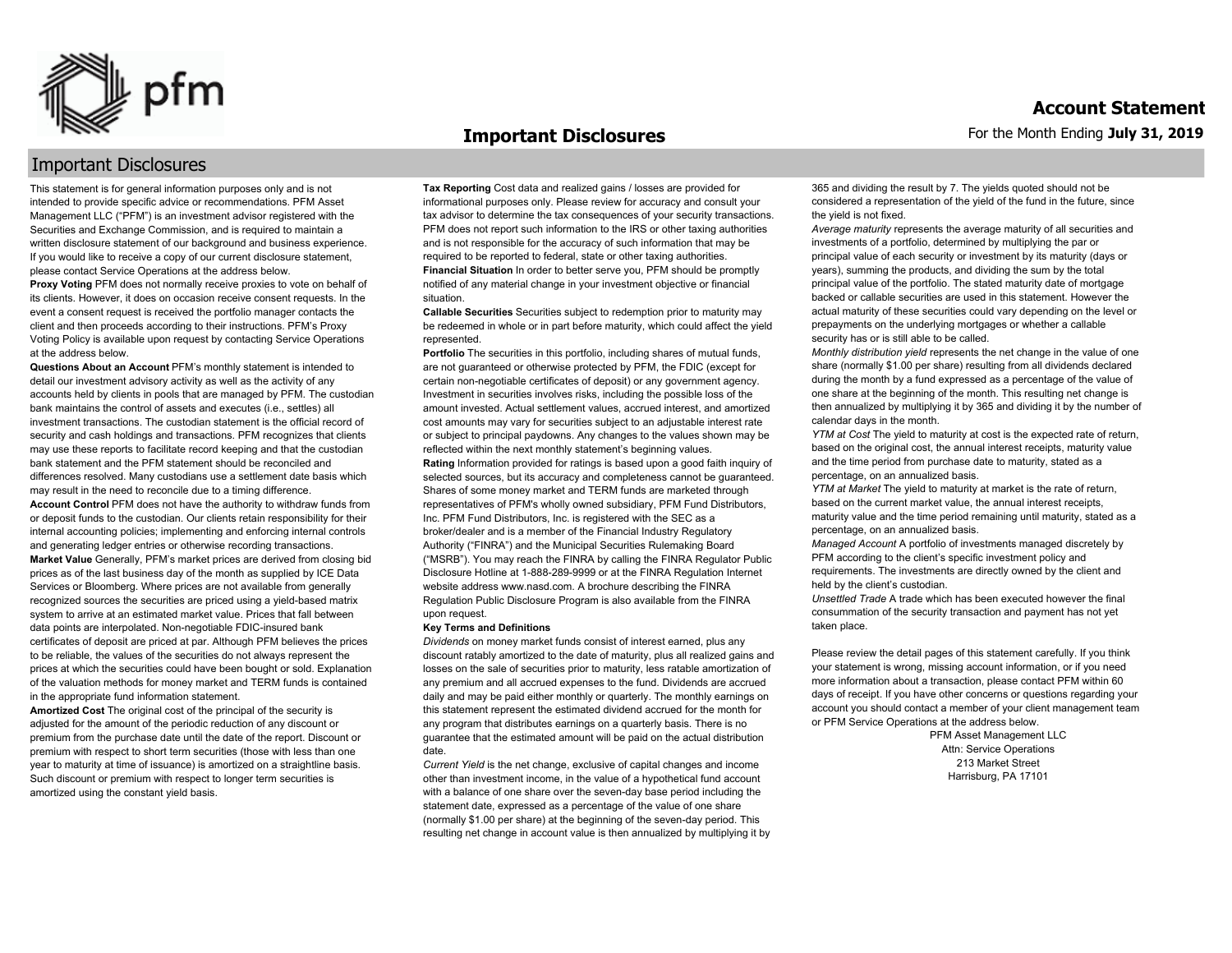

# **Managed Account Summary Statement** For the Month Ending July 31, 2019

| <b>Transaction Summary - Managed Account</b> | <b>Cash Transactions Summary - Managed Account</b> |                                                 |                                 |  |
|----------------------------------------------|----------------------------------------------------|-------------------------------------------------|---------------------------------|--|
| <b>Opening Market Value</b>                  | \$124,247,717.08                                   | Maturities/Calls                                | 0.00                            |  |
| Maturities/Calls                             | (424, 039.19)                                      | Sale Proceeds                                   | 2,418,110.03                    |  |
| <b>Principal Dispositions</b>                | (2,394,621.91)                                     | Coupon/Interest/Dividend Income                 | 395,619.25                      |  |
| <b>Principal Acquisitions</b>                | 2,762,981.50                                       | Principal Payments<br><b>Security Purchases</b> | 424,039.19                      |  |
| Unsettled Trades                             | 0.00                                               | Net Cash Contribution                           | (2,775,661.06)<br>(462, 107.41) |  |
| Change in Current Value                      | (320, 237.94)                                      | Reconciling Transactions                        | 0.00                            |  |
| <b>Closing Market Value</b>                  | \$123,871,799.54                                   |                                                 |                                 |  |

| <b>Earnings Reconciliation (Cash Basis) - Managed Account</b>                                                                |                                           | <b>Cash Balance</b>         |        |
|------------------------------------------------------------------------------------------------------------------------------|-------------------------------------------|-----------------------------|--------|
| Interest/Dividends/Coupons Received<br>Less Purchased Interest Related to Interest/Coupons<br>Plus Net Realized Gains/Losses | 419,107.37<br>(12,679.56)<br>(15, 405.78) | <b>Closing Cash Balance</b> | \$0.00 |
| <b>Total Cash Basis Earnings</b>                                                                                             | \$391,022.03                              |                             |        |
| <b>Earnings Reconciliation (Accrual Basis)</b>                                                                               | <b>Total</b>                              |                             |        |
| Ending Amortized Value of Securities                                                                                         | 122,963,642.11                            |                             |        |
| <b>Ending Accrued Interest</b>                                                                                               | 510,250.84                                |                             |        |
| Plus Proceeds from Sales                                                                                                     | 2,418,110.03                              |                             |        |
| Plus Proceeds of Maturities/Calls/Principal Payments                                                                         | 424,039.19                                |                             |        |
| Plus Coupons/Dividends Received                                                                                              | 395,619.25                                |                             |        |
| Less Cost of New Purchases                                                                                                   | (2,775,661.06)                            |                             |        |
| Less Beginning Amortized Value of Securities                                                                                 | (123, 017, 325.64)                        |                             |        |
| Less Beginning Accrued Interest                                                                                              | (678, 468.65)                             |                             |        |
| <b>Total Accrual Basis Earnings</b>                                                                                          | \$240,206.07                              |                             |        |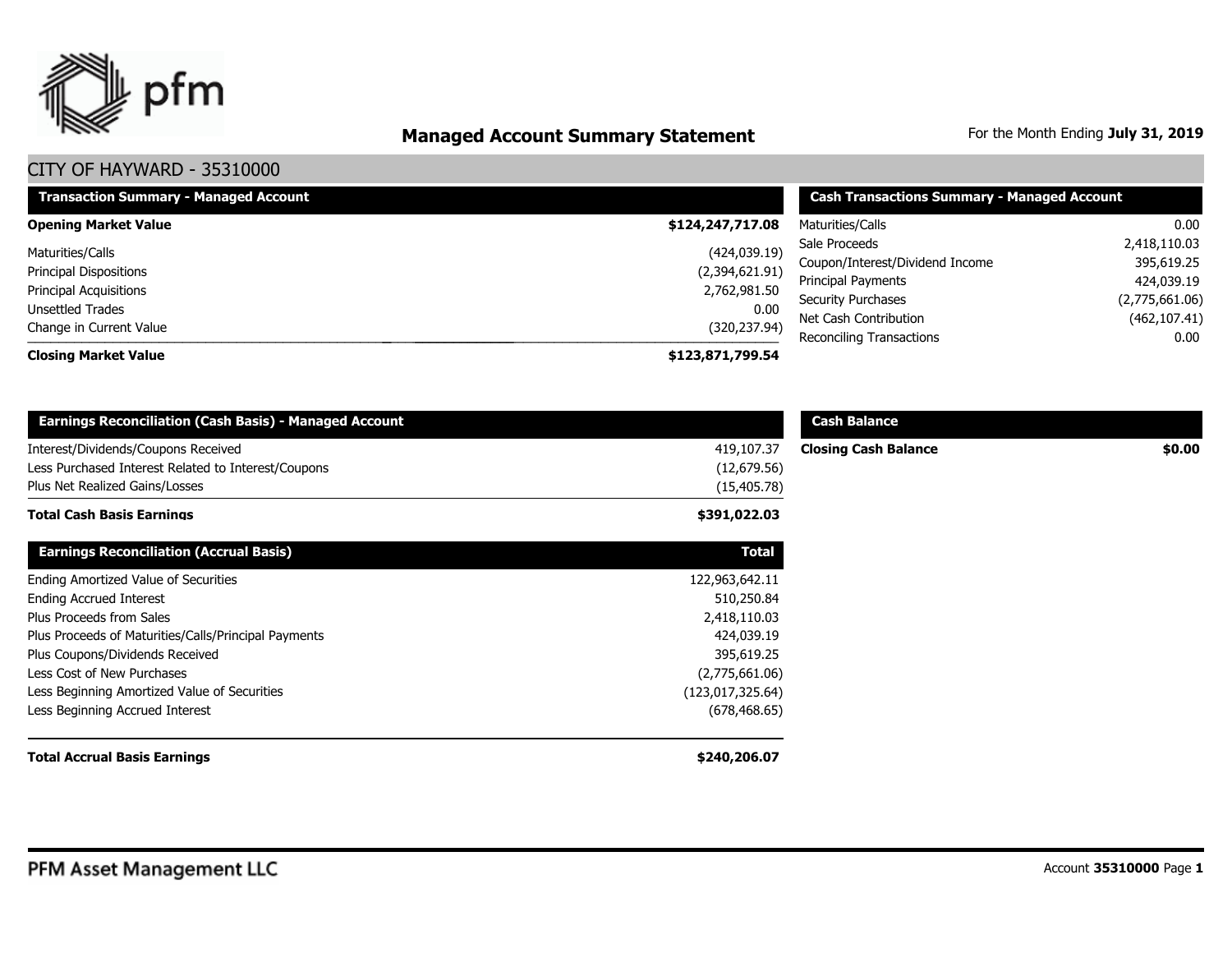

## **Portfolio Summary and Statistics** For the Month Ending July 31, 2019

## CITY OF HAYWARD - 35310000

| <b>Account Summary</b>                 |                  |                        |                |  |  |  |  |  |  |  |
|----------------------------------------|------------------|------------------------|----------------|--|--|--|--|--|--|--|
| <b>Description</b>                     | <b>Par Value</b> | <b>Market Value</b>    | <b>Percent</b> |  |  |  |  |  |  |  |
| U.S. Treasury Bond / Note              | 67,125,000.00    | 67,291,296.53          | 54.33          |  |  |  |  |  |  |  |
| Supra-National Agency Bond / Note      | 7,485,000.00     | 7,529,113.99           | 6.08           |  |  |  |  |  |  |  |
| Municipal Bond / Note                  | 5,995,000.00     | 6,034,824.65           | 4.87           |  |  |  |  |  |  |  |
| Federal Agency Collateralized Mortgage | 11,997,015.81    | 12,089,620.64          | 9.76           |  |  |  |  |  |  |  |
| Obligation                             |                  |                        |                |  |  |  |  |  |  |  |
| Federal Agency Bond / Note             | 13,145,000.00    | 13,288,515.16          | 10.73          |  |  |  |  |  |  |  |
| Corporate Note                         | 7,480,000.00     | 7,560,607.61           | 6.10           |  |  |  |  |  |  |  |
| Certificate of Deposit                 | 5,400,000.00     | 5,452,407.96           | 4.40           |  |  |  |  |  |  |  |
| <b>Asset-Backed Security</b>           | 4,588,019.26     | 4,625,413.00           | 3.73           |  |  |  |  |  |  |  |
| <b>Managed Account Sub-Total</b>       | 123,215,035.07   | 123,871,799.54 100.00% |                |  |  |  |  |  |  |  |
| <b>Accrued Interest</b>                |                  | 510,250.84             |                |  |  |  |  |  |  |  |
| <b>Total Portfolio</b>                 | 123,215,035.07   | 124,382,050.38         |                |  |  |  |  |  |  |  |

#### **Unsettled Trades** 0.00 **0.00** 0.00 **0.00**



#### **Sector Allocation**



| Gildracteristics                  |       |
|-----------------------------------|-------|
| Yield to Maturity at Cost         | 2.39% |
| Yield to Maturity at Market       | 2.04% |
| Duration to Worst                 | 1.75  |
| Weighted Average Days to Maturity | 751   |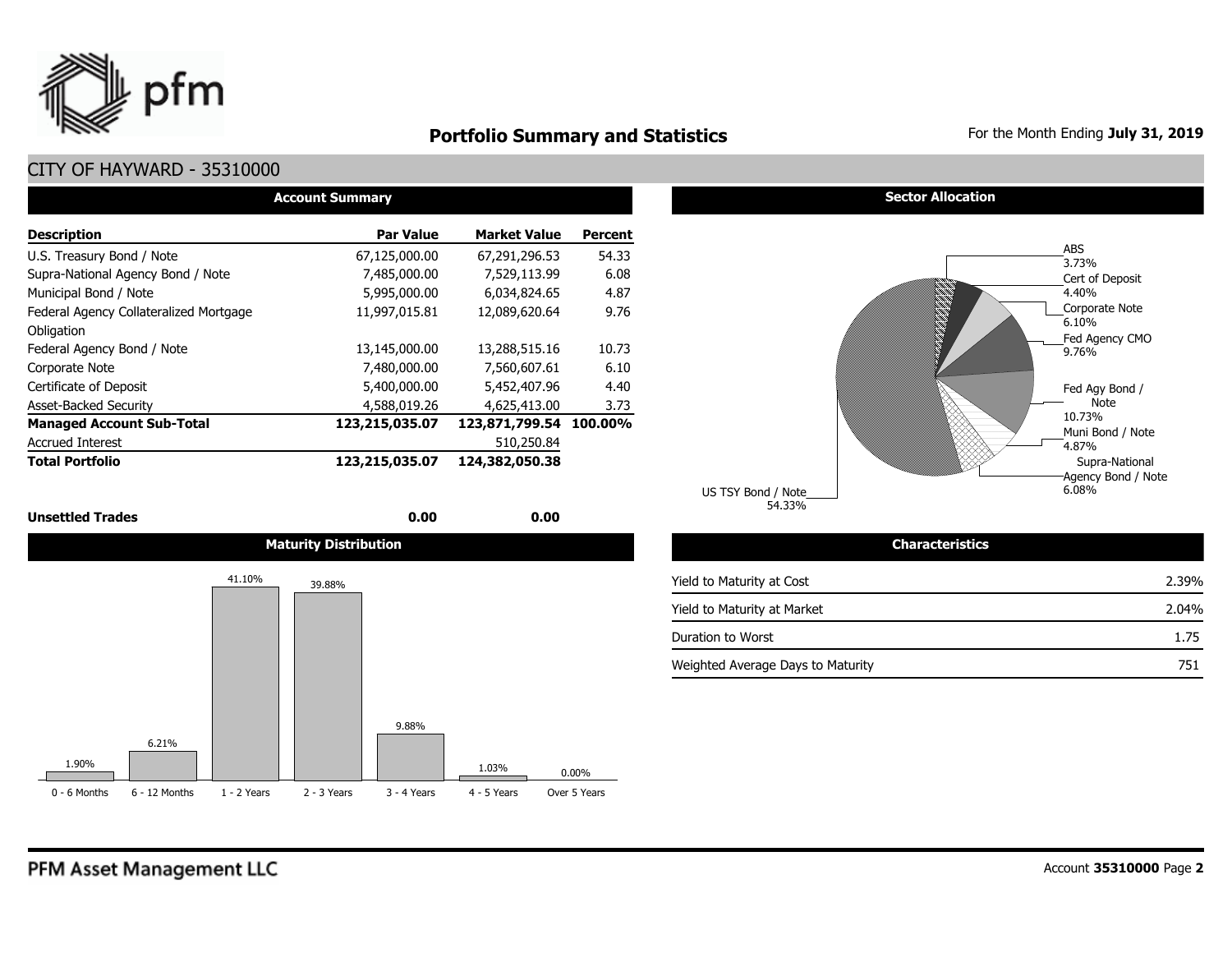## **Managed Account Issuer Summary** For the Month Ending July 31, 2019

## CITY OF HAYWARD - 35310000

pfm

| <b>Issuer Summary</b>                  |                     |                |  |  |  |  |  |  |  |
|----------------------------------------|---------------------|----------------|--|--|--|--|--|--|--|
|                                        | <b>Market Value</b> |                |  |  |  |  |  |  |  |
| <b>Issuer</b>                          | of Holdings         | <b>Percent</b> |  |  |  |  |  |  |  |
| <b>3M COMPANY</b>                      | 147,275.05          | 0.12           |  |  |  |  |  |  |  |
| <b>ABBOTT LABORATORIES</b>             | 303,806.10          | 0.25           |  |  |  |  |  |  |  |
| ALLY AUTO RECEIVABLES TRUST            | 276,962.75          | 0.22           |  |  |  |  |  |  |  |
| AMERICAN EXPRESS CO                    | 609,969.80          | 0.49           |  |  |  |  |  |  |  |
| AMERICAN HONDA FINANCE                 | 598,706.40          | 0.48           |  |  |  |  |  |  |  |
| <b>BANK OF AMERICA CO</b>              | 588,982.25          | 0.48           |  |  |  |  |  |  |  |
| <b>BANK OF MONTREAL</b>                | 604,975.20          | 0.49           |  |  |  |  |  |  |  |
| <b>BANK OF NOVA SCOTIA</b>             | 605,523.60          | 0.49           |  |  |  |  |  |  |  |
| BMW FINANCIAL SERVICES NA LLC          | 126,284.11          | 0.10           |  |  |  |  |  |  |  |
| <b>CALIFORNIA ST</b>                   | 2,454,523.75        | 1.98           |  |  |  |  |  |  |  |
| CANADIAN IMPERIAL BANK OF COMMERCE     | 601,393.20          | 0.49           |  |  |  |  |  |  |  |
| CAPITAL ONE PRIME AUTO REC TRUST       | 176,478.68          | 0.14           |  |  |  |  |  |  |  |
| CARMAX AUTO OWNER TRUST                | 518,423.27          | 0.42           |  |  |  |  |  |  |  |
| <b>CATERPILLAR INC</b>                 | 331,587.75          | 0.27           |  |  |  |  |  |  |  |
| <b>CHARLES SCHWAB</b>                  | 239,244.10          | 0.19           |  |  |  |  |  |  |  |
| <b>CITIGROUP INC</b>                   | 303,384.60          | 0.24           |  |  |  |  |  |  |  |
| CREDIT AGRICOLE SA                     | 604,466.40          | 0.49           |  |  |  |  |  |  |  |
| <b>DEERE &amp; COMPANY</b>             | 302,784.30          | 0.24           |  |  |  |  |  |  |  |
| <b>FANNIE MAE</b>                      | 6,585,568.92        | 5.33           |  |  |  |  |  |  |  |
| FEDERAL HOME LOAN BANKS                | 8,622,108.96        | 6.97           |  |  |  |  |  |  |  |
| FIFTH THIRD AUTO TRUST                 | 216,621.70          | 0.17           |  |  |  |  |  |  |  |
| FORD CREDIT AUTO LEASE TRUST           | 478,994.81          | 0.39           |  |  |  |  |  |  |  |
| FORD CREDIT AUTO OWNER TRUST           | 203,489.54          | 0.16           |  |  |  |  |  |  |  |
| FREDDIE MAC                            | 10,170,457.92       | 8.22           |  |  |  |  |  |  |  |
| <b>GM FINANCIAL AUTO LEASING TRUST</b> | 373,137.27          | 0.30           |  |  |  |  |  |  |  |
| <b>GM FINANCIAL SECURITIZED TERM</b>   | 348,411.15          | 0.28           |  |  |  |  |  |  |  |
| <b>GOLDMAN SACHS GROUP INC</b>         | 604,806.60          | 0.49           |  |  |  |  |  |  |  |
| HARLEY-DAVIDSON MOTORCYCLE TRUST       | 299,866.92          | 0.24           |  |  |  |  |  |  |  |
| HOME DEPOT INC                         | 180,290.60          | 0.15           |  |  |  |  |  |  |  |
| HONDA AUTO RECEIVABLES                 | 299,838.35          | 0.24           |  |  |  |  |  |  |  |
| <b>HYUNDAI AUTO RECEIVABLES</b>        | 562,765.19          | 0.45           |  |  |  |  |  |  |  |
| INTER-AMERICAN DEVELOPMENT BANK        | 2,630,100.95        | 2.12           |  |  |  |  |  |  |  |

**Credit Quality (S&P Ratings)**



PFM Asset Management LLC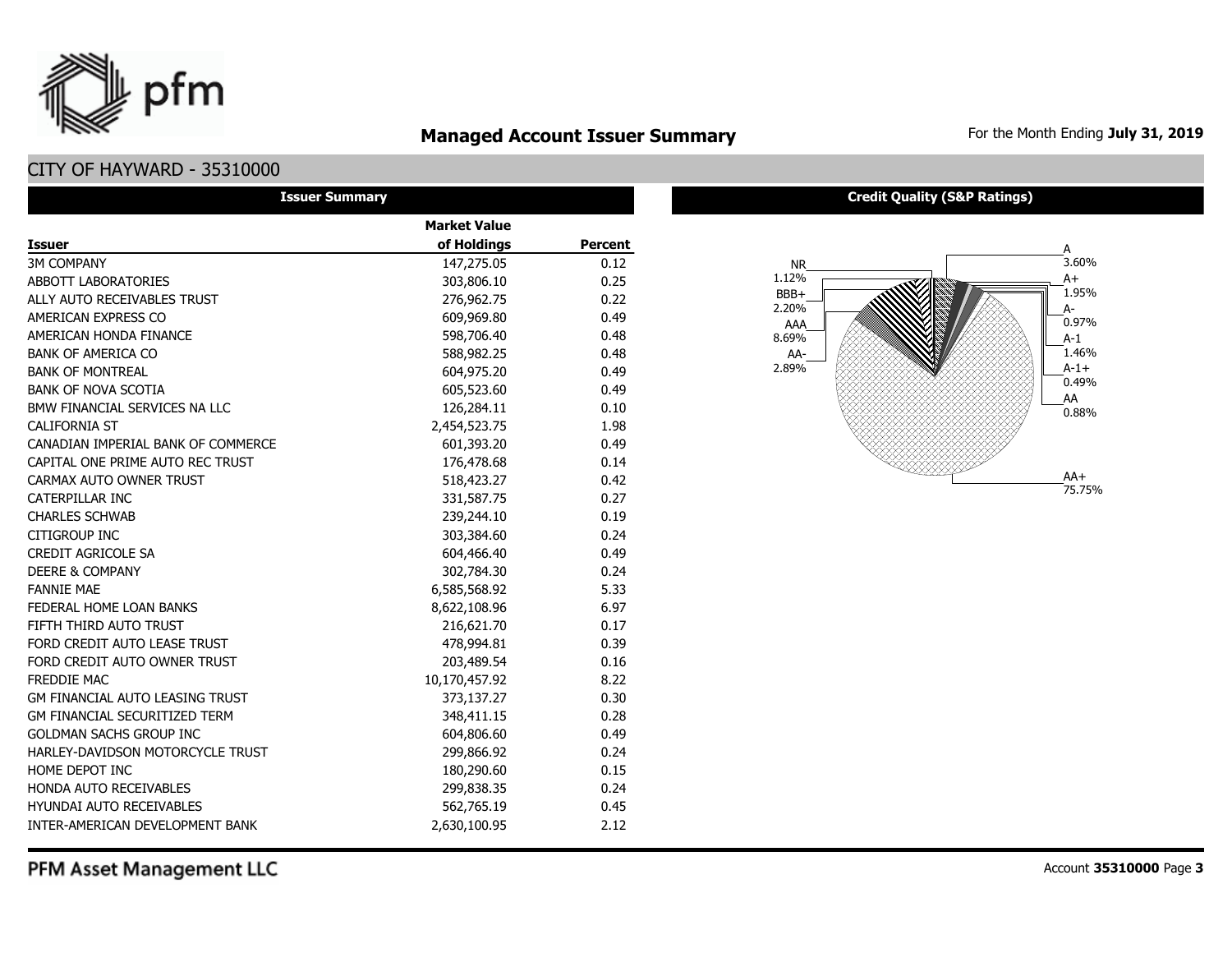

# **Managed Account Issuer Summary** For the Month Ending July 31, 2019

|                                          | <b>Market Value</b> |                |
|------------------------------------------|---------------------|----------------|
| Issuer                                   | of Holdings         | <b>Percent</b> |
| INTERNATIONAL FINANCE CORPORATION        | 1,858,119.65        | 1.50           |
| INTL BANK OF RECONSTRUCTION AND DEV      | 3,040,893.39        | 2.46           |
| JOHN DEERE OWNER TRUST                   | 50,513.63           | 0.04           |
| JP MORGAN CHASE & CO                     | 611,395.80          | 0.49           |
| MITSUBISHI UFJ FINANCIAL GROUP INC       | 607,818.36          | 0.49           |
| <b>MORGAN STANLEY</b>                    | 602,747.40          | 0.49           |
| NATIONAL RURAL UTILITIES CO FINANCE CORP | 252,907.50          | 0.20           |
| NISSAN AUTO LEASE TRUST                  | 227,341.40          | 0.18           |
| NISSAN AUTO RECEIVABLES                  | 402,056.47          | 0.32           |
| <b>NORDEA BANK AB</b>                    | 602,448.60          | 0.49           |
| PACCAR FINANCIAL CORP                    | 299,980.19          | 0.24           |
| ROYAL BANK OF CANADA                     | 612,903.00          | 0.49           |
| SAN JOSE CA                              | 1,153,438.50        | 0.93           |
| STATE OF CONNECTICUT                     | 1,339,450.60        | 1.08           |
| SUMITOMO MITSUI FINANCIAL GROUP INC      | 609,903.00          | 0.49           |
| SUNTRUST BANKS INC                       | 301,340.10          | 0.24           |
| <b>TOYOTA MOTOR CORP</b>                 | 433,746.83          | 0.35           |
| <b>UBS AG</b>                            | 602,976.60          | 0.49           |
| UNITED PARCEL SERVICE INC                | 301,413.00          | 0.24           |
| UNITED STATES TREASURY                   | 67,291,296.53       | 54.33          |
| UNIVERSITY OF CALIFORNIA                 | 1,087,411.80        | 0.88           |
| <b>US BANCORP</b>                        | 610,467.00          | 0.49           |
| Total                                    | \$123,871,799.54    | 100.00%        |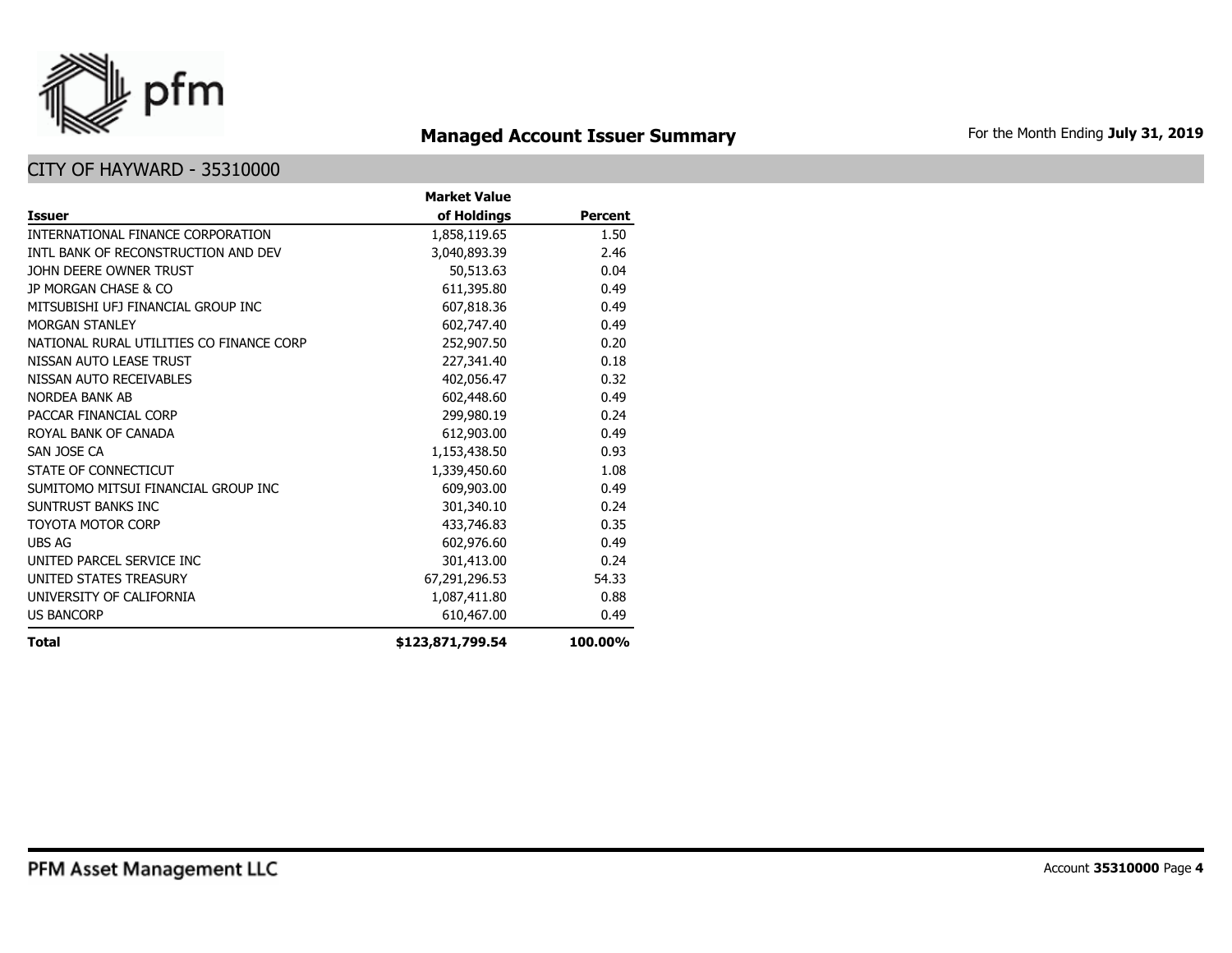

| <b>Security Type/Description</b><br><b>Dated Date/Coupon/Maturity</b> | <b>CUSIP</b> | Par              | S&P<br>Rating | Moody's<br>Rating | <b>Trade</b><br><b>Date</b> | <b>Settle</b><br><b>Date</b> | <b>Original</b><br>Cost | <b>YTM</b><br>at Cost | <b>Accrued</b><br><b>Interest</b> | <b>Amortized</b><br>Cost | <b>Market</b><br><b>Value</b> |
|-----------------------------------------------------------------------|--------------|------------------|---------------|-------------------|-----------------------------|------------------------------|-------------------------|-----------------------|-----------------------------------|--------------------------|-------------------------------|
| <b>U.S. Treasury Bond / Note</b>                                      |              |                  |               |                   |                             |                              |                         |                       |                                   |                          |                               |
| <b>US TREASURY NOTES</b><br>DTD 06/30/2015 1.625% 06/30/2020          | 912828XH8    | 4,650,000.00 AA+ |               | Aaa               | 06/26/17                    | 06/28/17                     | 4,666,710.94            | 1.50                  | 6,570.65                          | 4,655,155.27             | 4,630,563.00                  |
| US TREASURY NOTES<br>DTD 07/31/2015 1.625% 07/31/2020                 | 912828XM7    | 2,750,000.00 AA+ |               | Aaa               | 07/05/17                    | 07/05/17                     | 2,750,537.11            | 1.62                  | 121.43                            | 2,750,180.95             | 2,737,968.75                  |
| US TREASURY NOTES<br>DTD 08/31/2015 1.375% 08/31/2020                 | 912828L32    | 1,275,000.00 AA+ |               | Aaa               | 08/31/17                    | 09/01/17                     | 1,272,559.57            | 1.44                  | 7,336.45                          | 1,274,107.53             | 1,265,835.30                  |
| US TREASURY NOTES<br>DTD 11/30/2015 1.625% 11/30/2020                 | 912828M98    | 500,000.00 AA+   |               | Aaa               | 10/31/17                    | 10/31/17                     | 498,125.00              | 1.75                  | 1,376.37                          | 499,179.49               | 497,539.00                    |
| <b>US TREASURY NOTES</b><br>DTD 11/30/2015 1.625% 11/30/2020          | 912828M98    | 3,600,000.00 AA+ |               | Aaa               | 11/01/17                    | 11/03/17                     | 3,584,390.63            | 1.77                  | 9,909.84                          | 3,593,148.59             | 3,582,280.80                  |
| <b>US TREASURY NOTES</b><br>DTD 12/31/2015 1.750% 12/31/2020          | 912828N48    | 4,600,000.00 AA+ |               | Aaa               | 12/01/17                    | 12/05/17                     | 4,578,078.13            | 1.91                  | 7,000.00                          | 4,589,766.29             | 4,584,005.80                  |
| US TREASURY NOTES<br>DTD 01/31/2016 1.375% 01/31/2021                 | 912828N89    | 400,000,00 AA+   |               | Aaa               | 02/02/18                    | 02/02/18                     | 388,718.75              | 2.36                  | 14.95                             | 394,260,46               | 396,453.20                    |
| US TREASURY NOTES<br>DTD 01/31/2016 1.375% 01/31/2021                 | 912828N89    | 450,000.00 AA+   |               | Aaa               | 12/27/17                    | 12/28/17                     | 441,052.73              | 2.04                  | 16.81                             | 445,598.90               | 446,009.85                    |
| US TREASURY NOTES<br>DTD 01/31/2016 1.375% 01/31/2021                 | 912828N89    | 3,500,000.00 AA+ |               | Aaa               | 01/02/18                    | 01/04/18                     | 3,430,000.00            | 2.05                  | 130.77                            | 3,465,357.25             | 3,468,965.50                  |
| <b>US TREASURY NOTES</b><br>DTD 02/29/2016 1.125% 02/28/2021          | 912828P87    | 625,000.00 AA+   |               | Aaa               | 02/07/18                    | 02/08/18                     | 602,319.34              | 2.36                  | 2.942.43                          | 613,060.47               | 616,821.25                    |
| <b>US TREASURY NOTES</b><br>DTD 02/29/2016 1.125% 02/28/2021          | 912828P87    | 3.100.000.00 AA+ |               | Aaa               | 02/15/18                    | 02/16/18                     | 2,983,628.91            | 2.42                  | 14,594.43                         | 3,038,284.83             | 3,059,433,40                  |
| <b>US TREASURY NOTES</b><br>DTD 05/15/2018 2.625% 05/15/2021          | 9128284P2    | 2,350,000.00 AA+ |               | Aaa               | 02/28/19                    | 02/28/19                     | 2,354,957.03            | 2.53                  | 13,075.07                         | 2,354,068.44             | 2,377,997.90                  |
| <b>US TREASURY NOTES</b><br>DTD 05/15/2018 2.625% 05/15/2021          | 9128284P2    | 4,200,000.00 AA+ |               | Aaa               | 02/08/19                    | 02/11/19                     | 4,216,242.19            | 2.45                  | 23,368.21                         | 4,213,002.32             | 4,250,038.80                  |
| <b>US TREASURY NOTES</b><br>DTD 06/02/2014 2.000% 05/31/2021          | 912828WN6    | 3,225,000.00 AA+ |               | Aaa               | 06/04/18                    | 06/06/18                     | 3,167,680.66            | 2.62                  | 10,926.23                         | 3,189,322.82             | 3,228,402.38                  |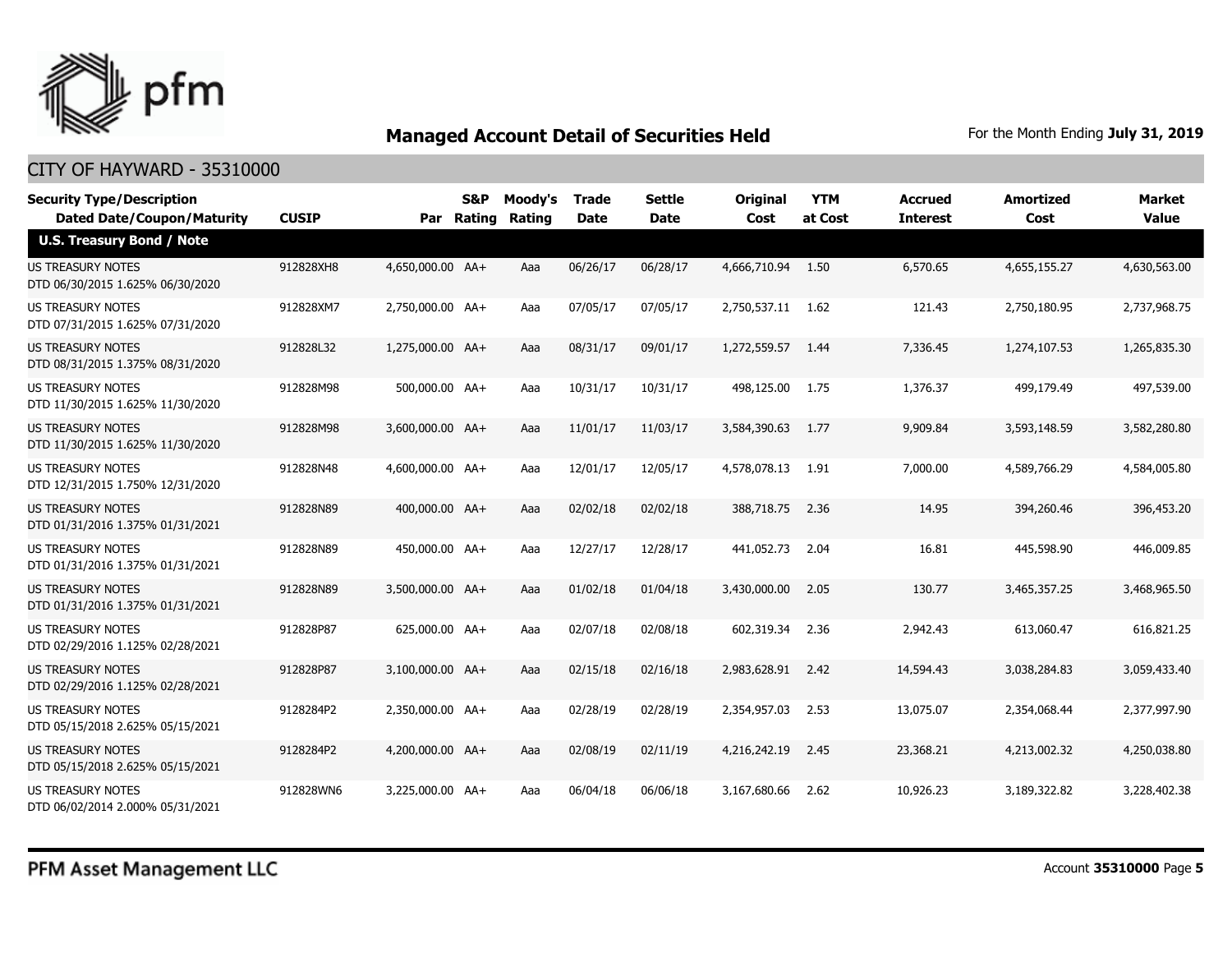

| <b>Security Type/Description</b><br><b>Dated Date/Coupon/Maturity</b>                  | <b>CUSIP</b> | Par              | S&P<br><b>Rating</b> | Moody's<br>Rating | <b>Trade</b><br><b>Date</b> | <b>Settle</b><br><b>Date</b> | <b>Original</b><br>Cost | <b>YTM</b><br>at Cost | <b>Accrued</b><br><b>Interest</b> | <b>Amortized</b><br>Cost | <b>Market</b><br><b>Value</b> |
|----------------------------------------------------------------------------------------|--------------|------------------|----------------------|-------------------|-----------------------------|------------------------------|-------------------------|-----------------------|-----------------------------------|--------------------------|-------------------------------|
| U.S. Treasury Bond / Note                                                              |              |                  |                      |                   |                             |                              |                         |                       |                                   |                          |                               |
| <b>US TREASURY NOTES</b><br>DTD 06/30/2014 2.125% 06/30/2021                           | 912828WR7    | 1,500,000.00 AA+ |                      | Aaa               | 07/03/18                    | 07/06/18                     | 1,477,031.25            | 2.66                  | 2,771.74                          | 1,485,071.33             | 1,505,800.50                  |
| US TREASURY NOTES<br>DTD 08/15/2018 2.750% 08/15/2021                                  | 9128284W7    | 1,575,000.00 AA+ |                      | Aaa               | 09/05/18                    | 09/07/18                     | 1,576,291.99            | 2.72                  | 19,981.18                         | 1,575,918.60             | 1,601,393.85                  |
| <b>US TREASURY NOTES</b><br>DTD 08/15/2018 2.750% 08/15/2021                           | 9128284W7    | 1,725,000.00 AA+ |                      | Aaa               | 09/26/18                    | 09/28/18                     | 1,717,655.27            | 2.91                  | 21,884.15                         | 1,719,761.83             | 1,753,907.55                  |
| US TREASURY NOTES<br>DTD 01/15/2019 2.500% 01/15/2022                                  | 9128285V8    | 1,500,000.00 AA+ |                      | Aaa               | 02/08/19                    | 02/11/19                     | 1,502,988.28            | 2.43                  | 1,732.34                          | 1,502,532.54             | 1,522,090.50                  |
| <b>US TREASURY NOTES</b><br>DTD 01/15/2019 2.500% 01/15/2022                           | 9128285V8    | 6,000,000.00 AA+ |                      | Aaa               | 01/29/19                    | 01/31/19                     | 5,991,328.13            | 2.55                  | 6,929.35                          | 5,992,788.18             | 6,088,362.00                  |
| <b>US TREASURY NOTES</b><br>DTD 01/31/2017 1.875% 01/31/2022                           | 912828V72    | 8,750,000.00 AA+ |                      | Aaa               | 01/07/19                    | 01/09/19                     | 8,590,722,66            | 2.50                  | 445.82                            | 8,619,148.83             | 8,748,976.25                  |
| <b>US TREASURY NOTES</b><br>DTD 02/15/2019 2.500% 02/15/2022                           | 9128286C9    | 2,350,000.00 AA+ |                      | Aaa               | 03/01/19                    | 03/05/19                     | 2,347,429.69            | 2.54                  | 27,102.90                         | 2,347,789.97             | 2,386,535.45                  |
| <b>US TREASURY NOTES</b><br>DTD 02/15/2019 2.500% 02/15/2022                           | 9128286C9    | 2,500,000.00 AA+ |                      | Aaa               | 04/01/19                    | 04/03/19                     | 2,514,550.78            | 2.29                  | 28,832.87                         | 2,512,944.40             | 2,538,867.50                  |
| <b>US TREASURY NOTES</b><br>DTD 07/31/2017 1.875% 07/31/2022                           | 9128282P4    | 1,600,000.00 AA+ |                      | Aaa               | 07/01/19                    | 07/03/19                     | 1,605,437.50            | 1.76                  | 81.52                             | 1,605,308.08             | 1,600,812.80                  |
| <b>US TREASURY NOTES</b><br>DTD 07/31/2017 1.875% 07/31/2022                           | 9128282P4    | 4,400,000.00 AA+ |                      | Aaa               | 06/03/19                    | 06/05/19                     | 4,403,609.38            | 1.85                  | 224.18                            | 4,403,472.74             | 4,402,235.20                  |
| <b>Security Type Sub-Total</b>                                                         |              | 67,125,000.00    |                      |                   |                             |                              | 66,662,045.92           | 2.22                  | 207,369.69                        | 66,839,230.11            | 67,291,296.53                 |
| <b>Supra-National Agency Bond / Note</b>                                               |              |                  |                      |                   |                             |                              |                         |                       |                                   |                          |                               |
| INTL BANK OF RECONSTRUCTION AND DEV<br><b>NOTE</b><br>DTD 09/19/2017 1.561% 09/12/2020 | 45905UP32    | 1,225,000.00 AAA |                      | Aaa               | 09/12/17                    | 09/19/17                     | 1,222,060.00            | 1.64                  | 7,383.31                          | 1,223,884.25             | 1,217,246,98                  |
| INTER-AMERICAN DEVELOPMENT BANK<br>DTD 11/08/2013 2.125% 11/09/2020                    | 4581X0CD8    | 1,215,000.00 AAA |                      | Aaa               | 10/02/17                    | 10/10/17                     | 1,226,261.96            | 1.81                  | 5,880.94                          | 1,219,728.33             | 1,215,465.35                  |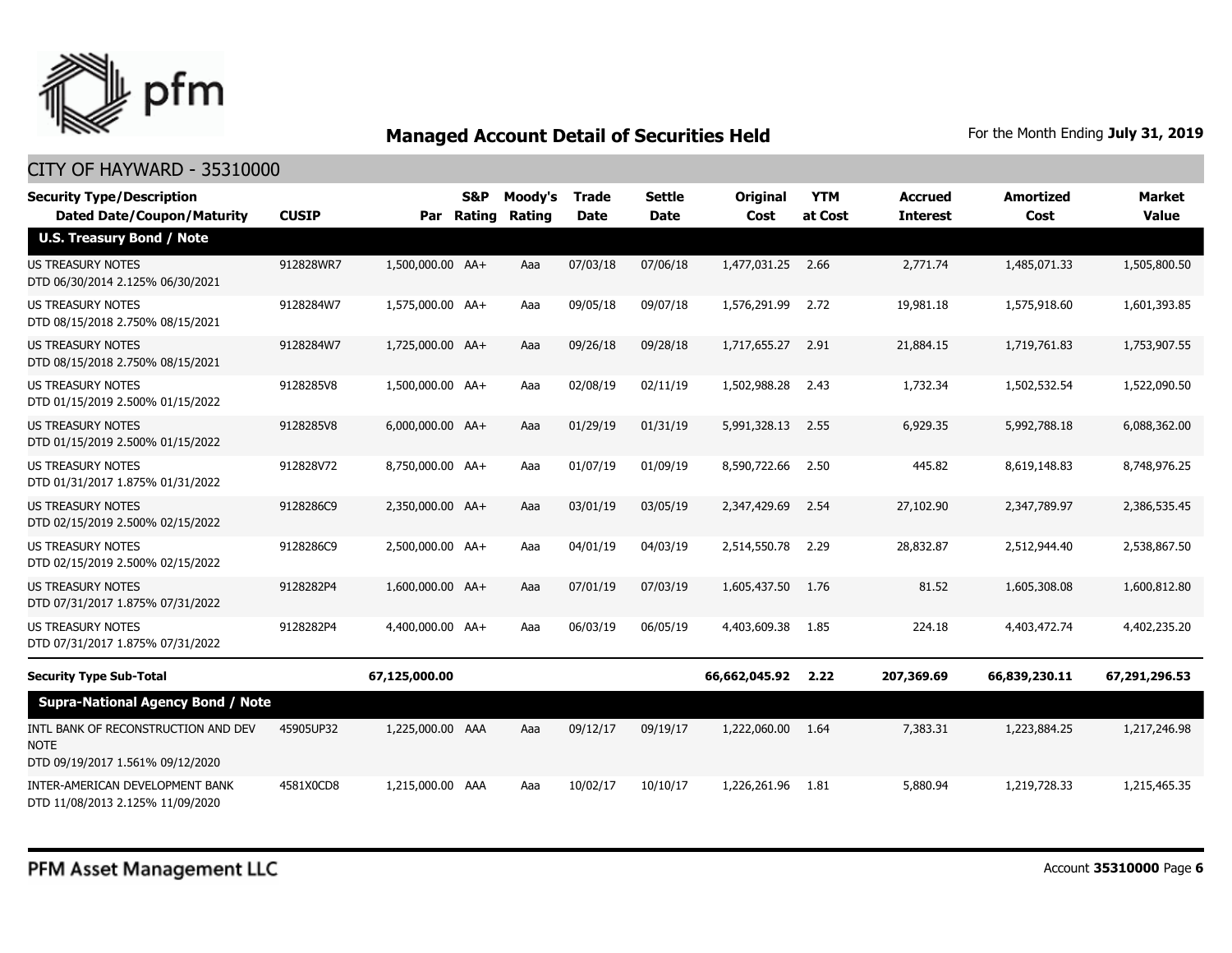

| <b>Security Type/Description</b><br><b>Dated Date/Coupon/Maturity</b>                  | <b>CUSIP</b> | Par              | S&P<br>Rating | Moody's<br>Rating | Trade<br><b>Date</b> | <b>Settle</b><br><b>Date</b> | Original<br>Cost | <b>YTM</b><br>at Cost | <b>Accrued</b><br><b>Interest</b> | <b>Amortized</b><br>Cost | <b>Market</b><br><b>Value</b> |
|----------------------------------------------------------------------------------------|--------------|------------------|---------------|-------------------|----------------------|------------------------------|------------------|-----------------------|-----------------------------------|--------------------------|-------------------------------|
| <b>Supra-National Agency Bond / Note</b>                                               |              |                  |               |                   |                      |                              |                  |                       |                                   |                          |                               |
| INTERNATIONAL FINANCE CORPORATION<br><b>NOTE</b><br>DTD 03/16/2018 2.635% 03/09/2021   | 45950VLQ7    | 1,850,000.00 AAA |               | Aaa               | 03/09/18             | 03/16/18                     | 1,848,612.50     | 2.66                  | 19,228.18                         | 1,849,236.01             | 1,858,119.65                  |
| INTER-AMERICAN DEVELOPMENT BANK<br><b>NOTE</b><br>DTD 04/19/2018 2.625% 04/19/2021     | 4581X0DB1    | 1,400,000.00 AAA |               | Aaa               | 04/12/18             | 04/19/18                     | 1,396,920.00     | 2.70                  | 10,412.50                         | 1,398,208.11             | 1,414,635.60                  |
| INTL BANK OF RECONSTRUCTION AND DEV<br><b>NOTE</b><br>DTD 07/25/2018 2.750% 07/23/2021 | 459058GH0    | 1,795,000.00 AAA |               | Aaa               | 07/18/18             | 07/25/18                     | 1,790,799.70     | 2.83                  | 1,096.94                          | 1,792,185.24             | 1,823,646.41                  |
| <b>Security Type Sub-Total</b>                                                         |              | 7,485,000.00     |               |                   |                      |                              | 7,484,654.16     | 2.41                  | 44,001.87                         | 7,483,241.94             | 7,529,113.99                  |
| <b>Municipal Bond / Note</b>                                                           |              |                  |               |                   |                      |                              |                  |                       |                                   |                          |                               |
| CT ST TXBL GO BONDS<br>DTD 08/17/2016 1.300% 08/15/2019                                | 20772J3D2    | 1,340,000.00     | A             | A1                | 08/03/16             | 08/17/16                     | 1,342,894.40     | 1.23                  | 8,032.56                          | 1,340,038.16             | 1,339,450.60                  |
| UNIV OF CAL TXBL REV BOND<br>DTD 05/18/2017 1.900% 05/15/2020                          | 91412GS89    | 625,000.00 AA    |               | Aa2               | 05/05/17             | 05/18/17                     | 625,000.00       | 1.90                  | 2,506.94                          | 625,000.00               | 624,581.25                    |
| CA ST TXBL GO BONDS<br>DTD 04/27/2017 2.625% 04/01/2021                                | 13063DAC2    | 1,000,000.00 AA- |               | Aa3               | 02/12/19             | 02/14/19                     | 997,000.00       | 2.77                  | 8,750.00                          | 997,653.08               | 1,010,500.00                  |
| CA ST TXBL GO BONDS<br>DTD 04/25/2018 2.800% 04/01/2021                                | 13063DGA0    | 1,425,000.00 AA- |               | Aa3               | 04/18/18             | 04/25/18                     | 1,425,057.00     | 2.80                  | 13,300.00                         | 1,425,023.78             | 1,444,023.75                  |
| UNIV OF CAL TXBL REV BONDS<br>DTD 06/05/2018 3.029% 05/15/2021                         | 91412HBH5    | 455,000.00 AA    |               | Aa2               | 05/23/18             | 06/05/18                     | 455,000.00       | 3.03                  | 2,909.52                          | 455,000.00               | 462,830.55                    |
| SAN JOSE, CA TXBL GO BONDS<br>DTD 07/25/2019 2.300% 09/01/2022                         | 798135H44    | 1,150,000.00 AA+ |               | Aa1               | 07/09/19             | 07/25/19                     | 1,157,544.00     | 2.08                  | 440.83                            | 1,157,502.92             | 1,153,438.50                  |
| <b>Security Type Sub-Total</b>                                                         |              | 5,995,000.00     |               |                   |                      |                              | 6,002,495.40     | 2.23                  | 35,939.85                         | 6,000,217.94             | 6,034,824.65                  |
| <b>Federal Agency Collateralized Mortgage Obligation</b>                               |              |                  |               |                   |                      |                              |                  |                       |                                   |                          |                               |
| FREDDIE MAC SERIES 4459 NB<br>DTD 04/01/2015 4.500% 01/01/2020                         | 3137BHU39    | 196.16 AA+       |               | Aaa               | 06/08/15             | 06/11/15                     | 205.66           | 0.77                  | 0.74                              | 196.92                   | 196.77                        |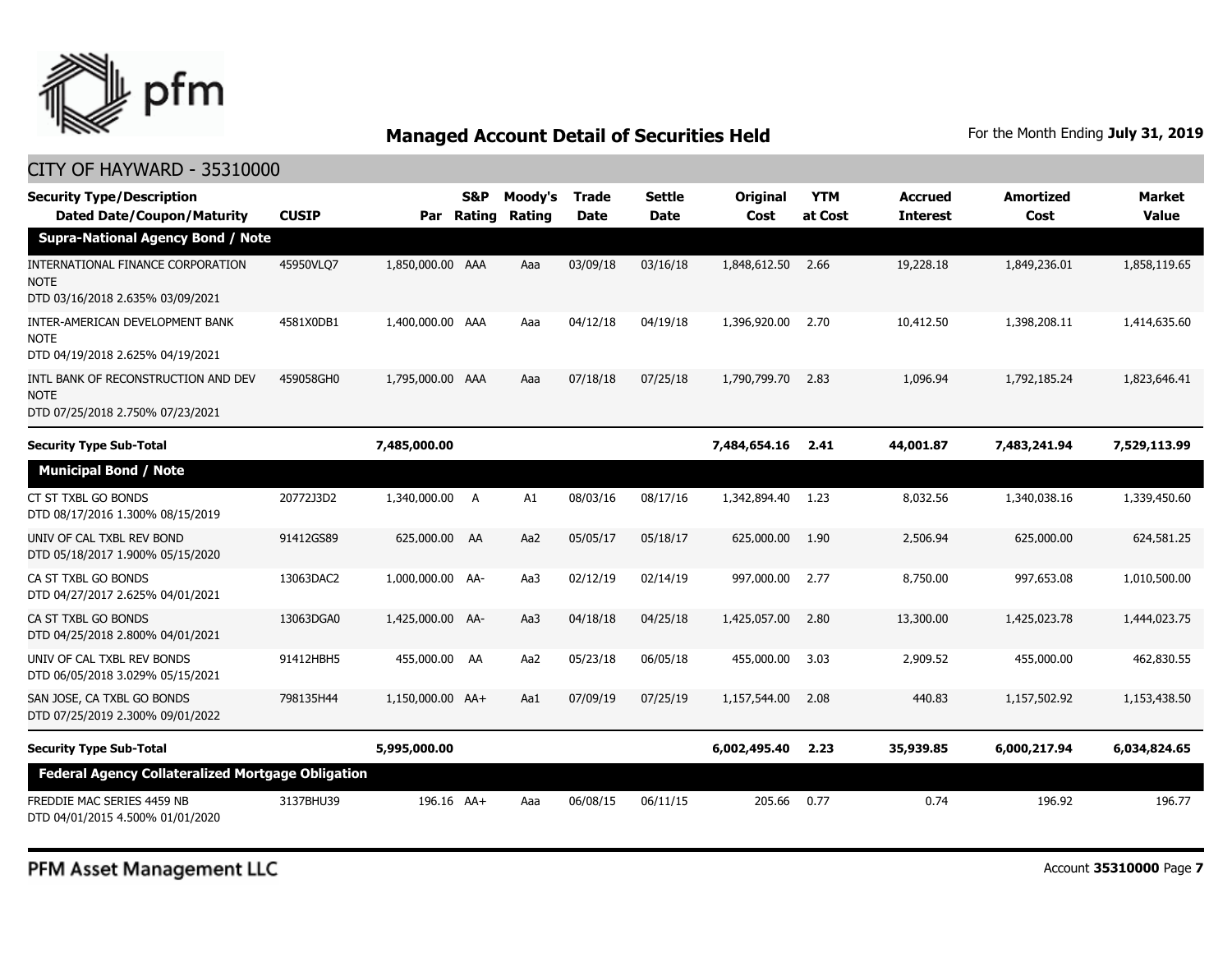

| <b>Security Type/Description</b><br><b>Dated Date/Coupon/Maturity</b> | <b>CUSIP</b> |                  | S&P<br>Par Rating | Moody's<br>Rating | <b>Trade</b><br><b>Date</b> | <b>Settle</b><br><b>Date</b> | <b>Original</b><br>Cost | <b>YTM</b><br>at Cost | <b>Accrued</b><br><b>Interest</b> | <b>Amortized</b><br>Cost | <b>Market</b><br><b>Value</b> |
|-----------------------------------------------------------------------|--------------|------------------|-------------------|-------------------|-----------------------------|------------------------------|-------------------------|-----------------------|-----------------------------------|--------------------------|-------------------------------|
| <b>Federal Agency Collateralized Mortgage Obligation</b>              |              |                  |                   |                   |                             |                              |                         |                       |                                   |                          |                               |
| <b>FHMS K006 A2</b><br>DTD 04/01/2010 4.251% 01/25/2020               | 31398VJ98    | 1,012,458.66 AA+ |                   | Aaa               | 06/12/18                    | 06/15/18                     | 1,033,024.23 1.57       |                       | 3,586.63                          | 1,018,188.66             | 1,015,243.93                  |
| FNMA SERIES 2015-M12 FA<br>DTD 09/01/2015 2.782% 04/01/2020           | 3136AP3Z3    | 21,421.99 AA+    |                   | Aaa               | 09/10/15                    | 09/30/15                     | 21,414.28               | 0.54                  | 49.66                             | 21,421.99                | 21,390.69                     |
| FHLMC SERIES K013 A1<br>DTD 05/01/2011 2.902% 08/25/2020              | 3137AA4V2    | 313,428.29 AA+   |                   | Aaa               | 06/23/17                    | 06/28/17                     | 319,390.76              | 1.60                  | 757.97                            | 314,715.23               | 313,646.97                    |
| <b>FHMS K714 A2</b><br>DTD 01/01/2014 3.034% 10/25/2020               | 3137B6ZM6    | 863,027.71 AA+   |                   | Aaa               | 09/21/17                    | 09/26/17                     | 886,996.97 1.15         |                       | 2,182.02                          | 872,502.88               | 867,088.95                    |
| FNA 2018-M5 A2<br>DTD 04/01/2018 3.560% 09/25/2021                    | 3136B1XP4    | 627,231.65 AA+   |                   | Aaa               | 04/11/18                    | 04/30/18                     | 639,707.92              | 2.27                  | 1,860.79                          | 635,004.17               | 637,211.28                    |
| FHMS KJ23 A1<br>DTD 12/01/2018 3.174% 03/01/2022                      | 3137FKK70    | 1,195,958.41 AA+ |                   | Aaa               | 12/07/18                    | 12/14/18                     | 1,195,948.83            | 3.05                  | 3,163.31                          | 1,195,948.84             | 1,216,061.16                  |
| FHMS K019 A2<br>DTD 08/01/2012 2.272% 03/25/2022                      | 3137ASNJ9    | 600,000,00 AA+   |                   | Aaa               | 03/29/19                    | 04/03/19                     | 595,570.31              | 2.65                  | 1,136.00                          | 595,928.98               | 600,667.02                    |
| FHMS K023 A1<br>DTD 12/01/2012 1.583% 04/25/2022                      | 3137AWQG3    | 84,027.83 AA+    |                   | Aaa               | 03/06/18                    | 03/09/18                     | 82,202.84               | 2.58                  | 110.85                            | 82,753.27                | 83,160.28                     |
| FHMS K023 A1<br>DTD 12/01/2012 1.583% 04/25/2022                      | 3137AWQG3    | 368,902.65 AA+   |                   | Aaa               | 07/12/18                    | 07/17/18                     | 359,579.22              | 2.87                  | 486.64                            | 361,825.80               | 365,093.91                    |
| FHMS K023 A1<br>DTD 12/01/2012 1.583% 04/25/2022                      | 3137AWQG3    | 758,299.89 AA+   |                   | Aaa               | 03/07/18                    | 03/09/18                     | 741,712.08              | 2.59                  | 1,000.32                          | 746,716.47               | 750,470.82                    |
| FHLMC MULTIFAMILY STRUCTURED P<br>DTD 11/01/2015 2.716% 06/25/2022    | 3137BLUR7    | 600,000.00 AA+   |                   | Aaa               | 03/13/19                    | 03/18/19                     | 599,253.52              | 2.68                  | 1,358.00                          | 599,253.52               | 607,461.90                    |
| FHLMC MULTIFAMILY STRUCTURED P<br>DTD 12/01/2012 2.355% 07/25/2022    | 3137AVXN2    | 570,000.00 AA+   |                   | Aaa               | 06/12/19                    | 06/17/19                     | 572,092.97              | 2.03                  | 1,118.63                          | 572,021.23               | 572,569.67                    |
| FHLMC MULTIFAMILY STRUCTURED P<br>DTD 12/01/2012 2.355% 07/25/2022    | 3137AVXN2    | 1,227,386.00 AA+ |                   | Aaa               | 03/28/19                    | 04/02/19                     | 1,222,591.52            | 2.49                  | 2,408.75                          | 1,222,859.89             | 1,232,919.30                  |
| FHLMC MULTIFAMILY STRUCTURED P<br>DTD 05/01/2013 2.510% 11/25/2022    | 3137B1BS0    | 1,065,000.00 AA+ |                   | Aaa               | 06/12/19                    | 06/17/19                     | 1,074,318.75            | 1.92                  | 2,227.63                          | 1,074,074.44             | 1,075,302.06                  |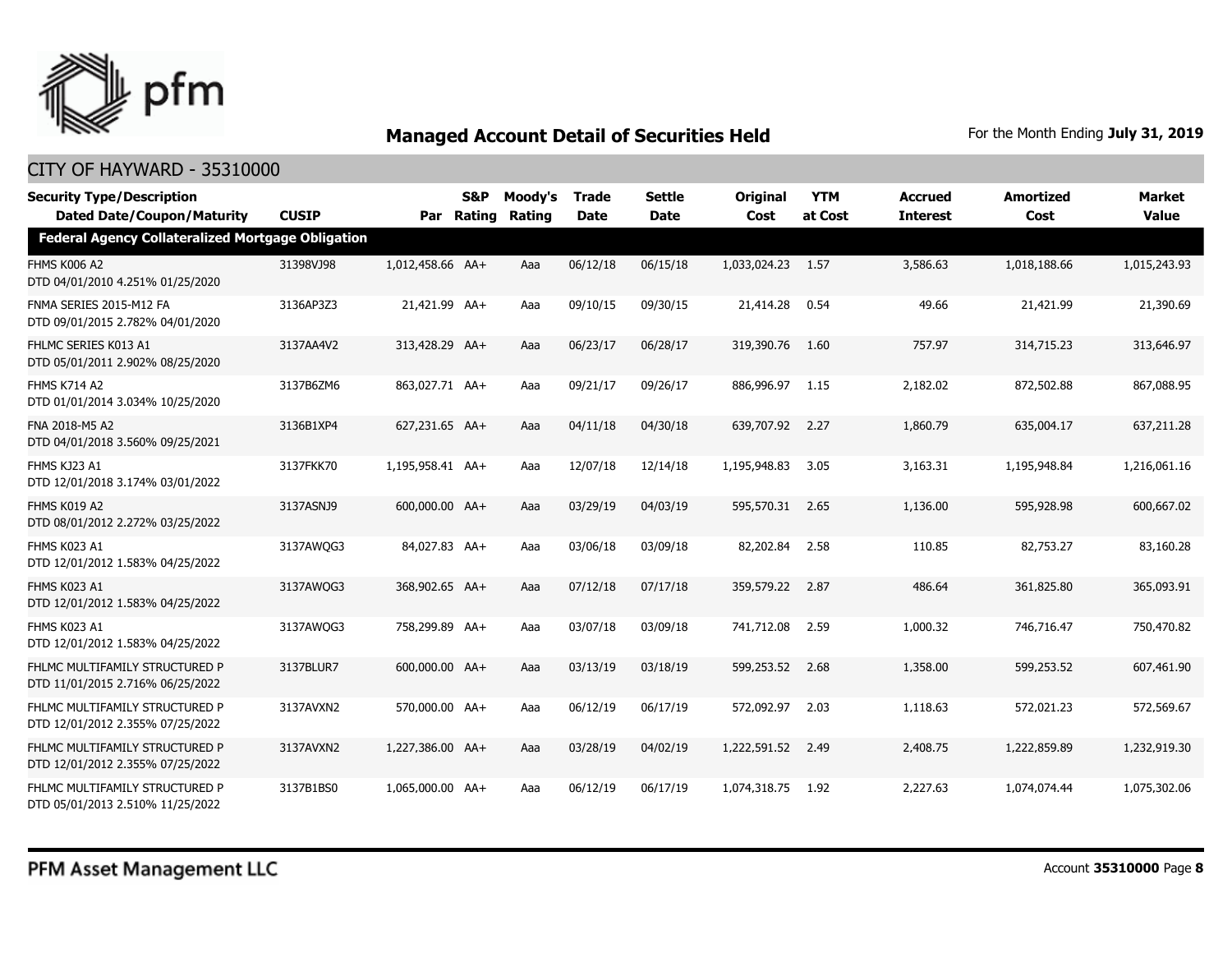

### CITY OF HAYWARD - 35310000

| <b>Security Type/Description</b><br><b>Dated Date/Coupon/Maturity</b>           | <b>CUSIP</b> | Par              | <b>S&amp;P</b><br>Rating | Moody's<br>Rating | <b>Trade</b><br><b>Date</b> | <b>Settle</b><br>Date | <b>Original</b><br>Cost | <b>YTM</b><br>at Cost | <b>Accrued</b><br><b>Interest</b> | <b>Amortized</b><br>Cost | <b>Market</b><br><b>Value</b> |
|---------------------------------------------------------------------------------|--------------|------------------|--------------------------|-------------------|-----------------------------|-----------------------|-------------------------|-----------------------|-----------------------------------|--------------------------|-------------------------------|
| <b>Federal Agency Collateralized Mortgage Obligation</b>                        |              |                  |                          |                   |                             |                       |                         |                       |                                   |                          |                               |
| <b>FANNIEMAE-ACES</b><br>DTD 02/01/2013 2.509% 11/25/2022                       | 3136ACGJ4    | 1,250,000.00 AA+ |                          | Aaa               | 06/24/19                    | 06/27/19              | 1,265,429.69            | 1.70                  | 2,613.05                          | 1,265,308.49             | 1,260,560.75                  |
| FHMS J22F A1<br>DTD 11/01/2018 3.454% 05/25/2023                                | 3137FJYA1    | 937,821.80 AA+   |                          | Aaa               | 11/07/18                    | 11/19/18              | 937,796.49              | 3.28                  | 2,699.36                          | 937,796.48               | 961,831.35                    |
| FHMS KP05 A<br>DTD 12/01/2018 3.203% 07/01/2023                                 | 3137FKK39    | 501,854.77 AA+   |                          | Aaa               | 12/07/18                    | 12/17/18              | 501,853.25              | 3.11                  | 1,339.53                          | 501,853.26               | 508,743.83                    |
| <b>Security Type Sub-Total</b>                                                  |              | 11,997,015.81    |                          |                   |                             |                       | 12,049,089.29           | 2.30                  | 28,099.88                         | 12,018,370.52            | 12,089,620.64                 |
| <b>Federal Agency Bond / Note</b>                                               |              |                  |                          |                   |                             |                       |                         |                       |                                   |                          |                               |
| <b>FANNIE MAE NOTES</b><br>DTD 06/25/2018 2.750% 06/22/2021                     | 3135G0U35    | 1,745,000.00 AA+ |                          | Aaa               | 06/22/18                    | 06/25/18              | 1,744,598.65            | 2.76                  | 5,198.65                          | 1,744,740.78             | 1,771,316.35                  |
| FEDERAL HOME LOAN BANKS NOTES<br>(CALLABLE)<br>DTD 09/20/2018 3.000% 09/20/2021 | 3130AEXV7    | 1,825,000.00 AA+ |                          | Aaa               | 09/13/18                    | 09/20/18              | 1,825,000.00            | 3.00                  | 19,922.92                         | 1,825,000.00             | 1,826,000.10                  |
| FEDERAL HOME LOAN BANKS NOTES<br>DTD 10/12/2018 3.000% 10/12/2021               | 3130AF5B9    | 2,425,000.00 AA+ |                          | Aaa               | 11/02/18                    | 11/06/18              | 2,423,593.50            | 3.02                  | 22,027.08                         | 2,423,959.14             | 2,481,024.78                  |
| <b>FANNIE MAE NOTES</b><br>DTD 01/11/2019 2.625% 01/11/2022                     | 3135G0U92    | 1,200,000.00 AA+ |                          | Aaa               | 01/29/19                    | 01/31/19              | 1,200,312,00            | 2.62                  | 1,750.00                          | 1,200,269.09             | 1,218,985.20                  |
| <b>FANNIE MAE NOTES</b><br>DTD 01/11/2019 2.625% 01/11/2022                     | 3135G0U92    | 1,650,000.00 AA+ |                          | Aaa               | 01/09/19                    | 01/11/19              | 1,648,812.00            | 2.65                  | 2,406.25                          | 1,649,025.11             | 1,676,104.65                  |
| FHLB (CALLABLE) NOTES<br>DTD 04/29/2019 2.700% 04/29/2022                       | 3130AGD36    | 1,825,000.00 AA+ |                          | Aaa               | 05/02/19                    | 05/03/19              | 1,825,000,00            | 2.70                  | 12,592.50                         | 1,825,000,00             | 1,826,615.13                  |
| FEDERAL HOME LOAN BANK<br>DTD 06/01/2012 2.125% 06/10/2022                      | 313379069    | 2,475,000.00 AA+ |                          | Aaa               | 06/13/19                    | 06/14/19              | 2,492,399.25            | 1.88                  | 7,450.78                          | 2,491,657.52             | 2,488,468.95                  |
| <b>Security Type Sub-Total</b>                                                  |              | 13,145,000.00    |                          |                   |                             |                       | 13,159,715.40           | 2.64                  | 71,348.18                         | 13,159,651.64            | 13,288,515.16                 |
| <b>Corporate Note</b>                                                           |              |                  |                          |                   |                             |                       |                         |                       |                                   |                          |                               |
| AMERICAN EXPRESS CO CORP NOTES<br>DTD 02/22/2019 3.000% 02/22/2021              | 025816CB3    | 400,000.00 BBB+  |                          | A <sub>3</sub>    | 02/19/19                    | 02/22/19              | 399,600.00              | 3.05                  | 5,300.00                          | 399,686.34               | 404,093.60                    |

PFM Asset Management LLC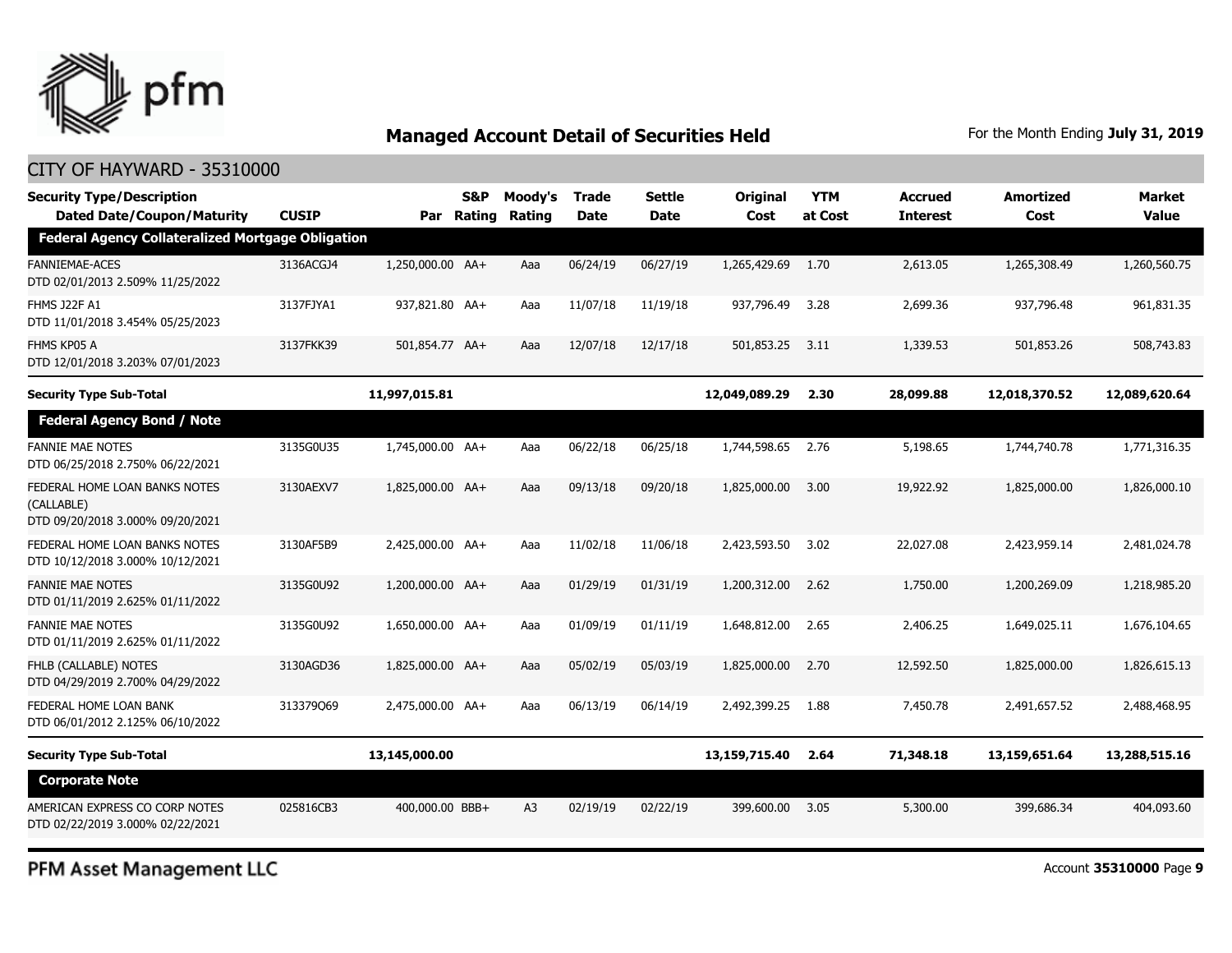

| <b>Security Type/Description</b><br><b>Dated Date/Coupon/Maturity</b>                  | <b>CUSIP</b> | Par             | S&P<br>Rating | Moody's<br><b>Rating</b> | Trade<br><b>Date</b> | <b>Settle</b><br><b>Date</b> | <b>Original</b><br>Cost | <b>YTM</b><br>at Cost | <b>Accrued</b><br><b>Interest</b> | <b>Amortized</b><br>Cost | <b>Market</b><br><b>Value</b> |
|----------------------------------------------------------------------------------------|--------------|-----------------|---------------|--------------------------|----------------------|------------------------------|-------------------------|-----------------------|-----------------------------------|--------------------------|-------------------------------|
| <b>Corporate Note</b>                                                                  |              |                 |               |                          |                      |                              |                         |                       |                                   |                          |                               |
| JOHN DEERE CAPITAL CORP NOTES<br>DTD 03/13/2018 2.875% 03/12/2021                      | 24422EUD9    | 300,000.00 A    |               | A2                       | 03/08/18             | 03/13/18                     | 299,796.00              | 2.90                  | 3,330.21                          | 299,887.92               | 302,784.30                    |
| NATIONAL RURAL UTIL COOP NOTE<br>DTD 02/26/2018 2.900% 03/15/2021                      | 63743HER9    | 250,000.00 A    |               | A <sub>2</sub>           | 02/21/18             | 02/26/18                     | 249,722.50              | 2.94                  | 2,738.89                          | 249,848.18               | 252,907.50                    |
| TOYOTA MOTOR CREDIT CORP NOTES<br>DTD 04/13/2018 2.950% 04/13/2021                     | 89236TEU5    | 365,000.00 AA-  |               | Aa3                      | 04/10/18             | 04/13/18                     | 364,854.00              | 2.96                  | 3,230.25                          | 364,915.73               | 369,519.07                    |
| MORGAN STANLEY CORP NOTES<br>DTD 04/21/2016 2.500% 04/21/2021                          | 61746BEA0    | 300,000.00 BBB+ |               | A <sub>3</sub>           | 02/13/18             | 02/15/18                     | 294,960.00              | 3.06                  | 2,083.33                          | 297,218.08               | 300,571.80                    |
| <b>CHARLES SCHWAB CORP NOTES</b><br>DTD 05/22/2018 3.250% 05/21/2021                   | 808513AW5    | 235,000.00 A    |               | A <sub>2</sub>           | 05/17/18             | 05/22/18                     | 234,992.95              | 3.25                  | 1,485.07                          | 234,995.57               | 239,244.10                    |
| PACCAR FINANCIAL CORP BONDS<br>DTD 08/09/2018 3.150% 08/09/2021                        | 69371RP42    | 295,000.00 A+   |               | A1                       | 08/06/18             | 08/09/18                     | 294,908.55 3.16         |                       | 4,439.75                          | 294,937.42               | 299,980.19                    |
| CATERPILLAR FINANCIAL SERVICES CORP<br><b>CORP</b><br>DTD 09/07/2018 3.150% 09/07/2021 | 14913Q2N8    | 325,000.00 A    |               | A <sub>3</sub>           | 09/04/18             | 09/07/18                     | 324,749.75              | 3.18                  | 4,095.00                          | 324,822.41               | 331,587.75                    |
| <b>3M COMPANY</b><br>DTD 09/14/2018 3.000% 09/14/2021                                  | 88579YBA8    | 145,000.00 AA-  |               | A1                       | 09/11/18             | 09/14/18                     | 144,702.75              | 3.07                  | 1,655.42                          | 144,787.26               | 147,275.05                    |
| BANK OF AMERICA CORP (CALLABLE)<br>DTD 09/18/2017 2.328% 10/01/2021                    | 06051GGS2    | 200,000.00 A-   |               | A <sub>2</sub>           | 11/27/17             | 11/29/17                     | 199,026.00              | 2.46                  | 1,552.00                          | 199,441.02               | 199,655.00                    |
| BANK OF AMERICA CORP (CALLABLE)<br>DTD 09/18/2017 2.328% 10/01/2021                    | 06051GGS2    | 390,000.00 A-   |               | A <sub>2</sub>           | 09/13/17             | 09/18/17                     | 390,000.00              | 2.33                  | 3,026.40                          | 390,000,00               | 389,327.25                    |
| AMERICAN EXPRESS CREDIT CORP NOTES<br>DTD 11/06/2018 3.700% 11/05/2021                 | 025816BY4    | 200,000.00 BBB+ |               | A3                       | 11/01/18             | 11/06/18                     | 199,956.00              | 3.71                  | 1,767.78                          | 199,966.24               | 205,876.20                    |
| ABBOTT LABORATORIES CORP NOTES<br>DTD 11/22/2016 2.900% 11/30/2021                     | 002824BD1    | 300,000.00 BBB+ |               | A <sub>3</sub>           | 05/10/19             | 05/14/19                     | 301,683.00              | 2.67                  | 1,474.17                          | 301,547.53               | 303,806.10                    |
| CITIGROUP INC CORP (CALLABLE) NOTE<br>DTD 12/08/2016 2.900% 12/08/2021                 | 172967LC3    | 300,000.00 BBB+ |               | A <sub>3</sub>           | 01/15/19             | 01/17/19                     | 294,543.00              | 3.57                  | 1,280.83                          | 295,525.16               | 303,384.60                    |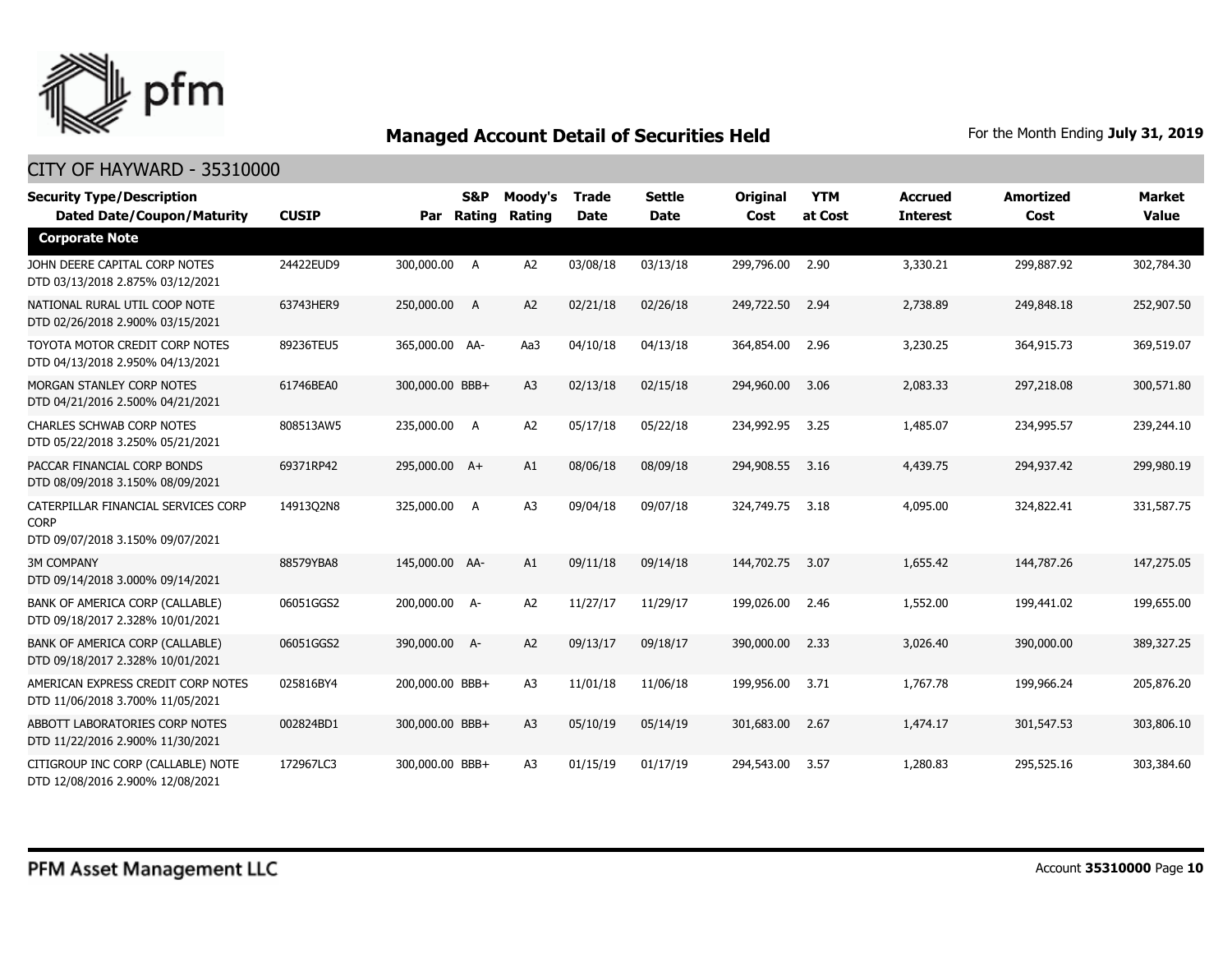

| <b>Security Type/Description</b><br><b>Dated Date/Coupon/Maturity</b>                 | <b>CUSIP</b> |                 | <b>S&amp;P</b><br>Par Rating | Moody's<br>Rating | <b>Trade</b><br><b>Date</b> | <b>Settle</b><br><b>Date</b> | Original<br>Cost | <b>YTM</b><br>at Cost | <b>Accrued</b><br><b>Interest</b> | <b>Amortized</b><br>Cost | <b>Market</b><br><b>Value</b> |
|---------------------------------------------------------------------------------------|--------------|-----------------|------------------------------|-------------------|-----------------------------|------------------------------|------------------|-----------------------|-----------------------------------|--------------------------|-------------------------------|
| <b>Corporate Note</b>                                                                 |              |                 |                              |                   |                             |                              |                  |                       |                                   |                          |                               |
| SUNTRUST BANKS INC CORP NOTES<br>(CALLABLE)<br>DTD 12/01/2016 2.700% 01/27/2022       | 867914BM4    | 300,000.00 BBB+ |                              | Baa1              | 05/14/19                    | 05/16/19                     | 299,502.00       | 2.76                  | 90.00                             | 299,545.32               | 301,340.10                    |
| HOME DEPOT INC<br>DTD 12/06/2018 3.250% 03/01/2022                                    | 437076BV3    | 175,000.00      | A                            | A <sub>2</sub>    | 11/27/18                    | 12/06/18                     | 174,520.50       | 3.34                  | 2,369.79                          | 174,608.51               | 180,290.60                    |
| US BANCORP (CALLABLE) NOTE<br>DTD 03/02/2012 3.000% 03/15/2022                        | 91159HHC7    | 600,000.00 A+   |                              | A1                | 06/14/19                    | 06/18/19                     | 610,590.00       | 2.33                  | 6,800.00                          | 610.133.41               | 610,467.00                    |
| GOLDMAN SACHS GROUP INC (CALLABLE)<br><b>NOTE</b><br>DTD 01/26/2017 3.000% 04/26/2022 | 38141GWC4    | 600,000.00 BBB+ |                              | A <sub>3</sub>    | 02/13/19                    | 02/15/19                     | 593,412.00       | 3.36                  | 4,750.00                          | 594,336.85               | 604,806.60                    |
| UNITED PARCEL SERVICE (CALLABLE)<br><b>NOTES</b><br>DTD 05/16/2017 2.350% 05/16/2022  | 911312BC9    | 300,000.00 A+   |                              | A1                | 06/26/19                    | 06/27/19                     | 301,689.00       | 2.15                  | 1,468.75                          | 301,634.33               | 301,413.00                    |
| MORGAN STANLEY CORP NOTES<br>DTD 05/19/2017 2.750% 05/19/2022                         | 61744YAH1    | 300,000.00 BBB+ |                              | A <sub>3</sub>    | 04/05/19                    | 04/09/19                     | 298,011.00       | 2.97                  | 1,650.00                          | 298,207.09               | 302,175.60                    |
| JPMORGAN CHASE & CO CORP NOTES<br>DTD 06/18/2018 3.514% 06/18/2022                    | 46647PAS5    | 600,000.00 A-   |                              | A2                | 06/11/18                    | 06/18/18                     | 600,000.00       | 3.51                  | 2,518.37                          | 600,000.00               | 611,395.80                    |
| AMERICAN HONDA FINANCE<br>DTD 06/27/2019 2.200% 06/27/2022                            | 02665WCY5    | 600,000.00      | A                            | A <sub>2</sub>    | 06/24/19                    | 06/27/19                     | 599,448.00       | 2.23                  | 1,246.67                          | 599,464.90               | 598,706.40                    |
| <b>Security Type Sub-Total</b>                                                        |              | 7,480,000.00    |                              |                   |                             |                              | 7,470,667.00     | 2.92                  | 58,352.68                         | 7,475,509.27             | 7,560,607.61                  |
| <b>Certificate of Deposit</b>                                                         |              |                 |                              |                   |                             |                              |                  |                       |                                   |                          |                               |
| NORDEA BANK AB NY CD<br>DTD 02/22/2018 2.720% 02/20/2020                              | 65590ASN7    | 600,000.00 A-1+ |                              | $P-1$             | 02/20/18                    | 02/22/18                     | 600,000.00       | 2.72                  | 7,298.67                          | 600,000.00               | 602,448.60                    |
| UBS AG STAMFORD CT LT CD<br>DTD 03/06/2018 2.900% 03/02/2020                          | 90275DHG8    | 600,000.00 A-1  |                              | $P-1$             | 03/02/18                    | 03/06/18                     | 600,000.00       | 2.93                  | 7,250.00                          | 600,000.00               | 602,976.60                    |
| CANADIAN IMP BK COMM NY FLT CERT<br><b>DEPOS</b><br>DTD 04/10/2018 2.738% 04/10/2020  | 13606BVF0    | 600,000.00 A-1  |                              | $P-1$             | 04/06/18                    | 04/10/18                     | 600,000.00       | 2.78                  | 1,003.84                          | 600,000.00               | 601,393.20                    |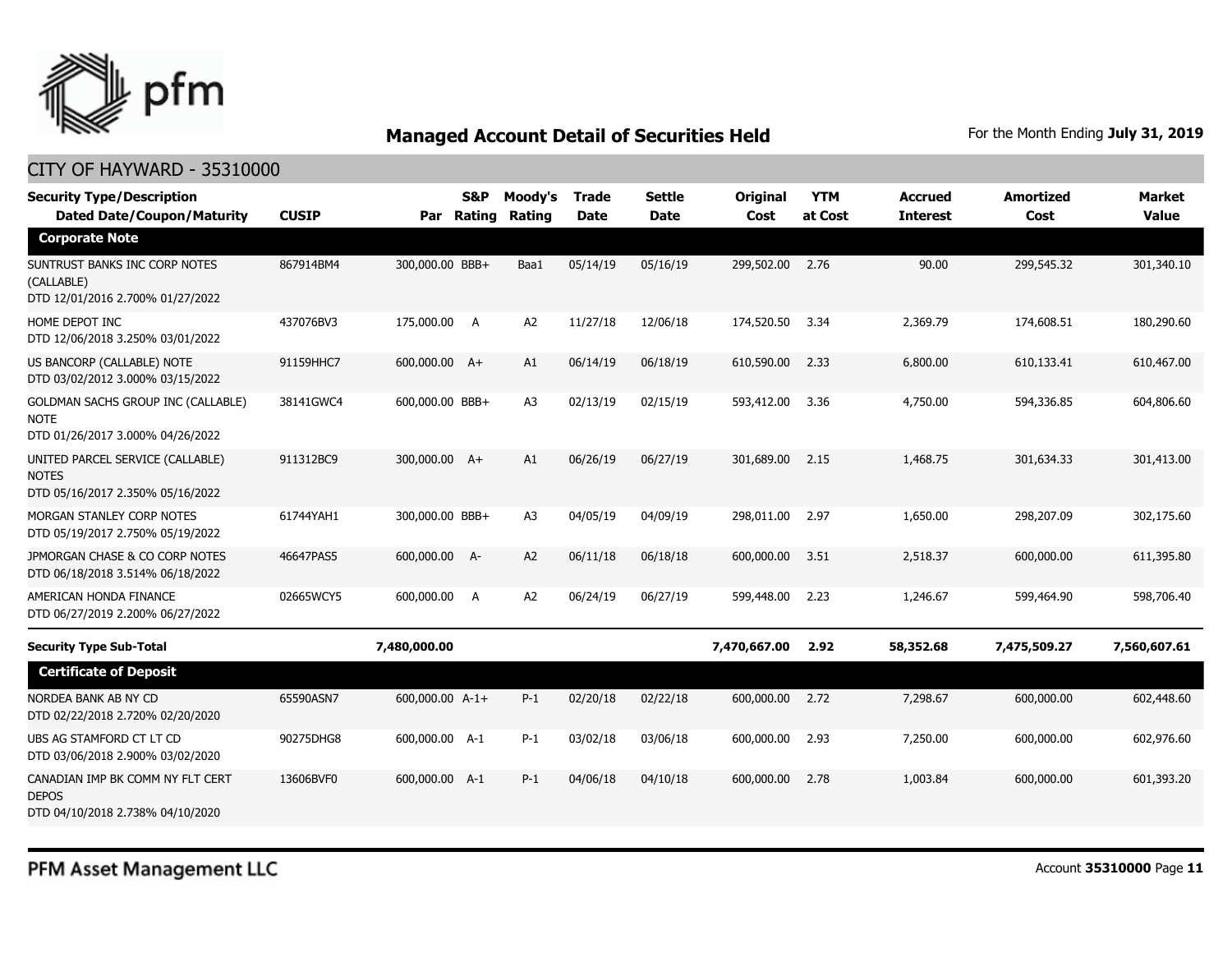

#### CITY OF HAYWARD - 35310000

| <b>Security Type/Description</b><br><b>Dated Date/Coupon/Maturity</b>   | <b>CUSIP</b> |                | <b>S&amp;P</b><br>Par Rating | Moody's<br>Rating | <b>Trade</b><br><b>Date</b> | Settle<br><b>Date</b> | <b>Original</b><br>Cost | <b>YTM</b><br>at Cost | <b>Accrued</b><br><b>Interest</b> | <b>Amortized</b><br>Cost | <b>Market</b><br>Value |
|-------------------------------------------------------------------------|--------------|----------------|------------------------------|-------------------|-----------------------------|-----------------------|-------------------------|-----------------------|-----------------------------------|--------------------------|------------------------|
| <b>Certificate of Deposit</b>                                           |              |                |                              |                   |                             |                       |                         |                       |                                   |                          |                        |
| BANK OF NOVA SCOTIA HOUSTON CD<br>DTD 06/07/2018 3.080% 06/05/2020      | 06417GU22    | 600,000.00 A-1 |                              | $P-1$             | 06/05/18                    | 06/07/18              | 599,772.00              | 3.10                  | 2,874.67                          | 599,901.52               | 605,523.60             |
| BANK OF MONTREAL CHICAGO CERT DEPOS<br>DTD 08/03/2018 3.190% 08/03/2020 | 06370REU9    | 600,000.00 A+  |                              | Aa2               | 08/01/18                    | 08/03/18              | 600,000.00              | 3.23                  | 19,299.50                         | 600,000.00               | 604,975.20             |
| SUMITOMO MITSUI BANK NY CERT DEPOS<br>DTD 10/18/2018 3.390% 10/16/2020  | 86565BPC9    | 600,000.00 A   |                              | A1                | 10/16/18                    | 10/18/18              | 599,184.00              | 3.46                  | 6,045.50                          | 599,896.36               | 609,903.00             |
| MUFG BANK LTD/NY CERT DEPOS<br>DTD 02/28/2019 2.970% 02/26/2021         | 55379WZT6    | 600,000.00     | A                            | A1                | 02/27/19                    | 02/28/19              | 600,000.00              | 2.99                  | 7,623.00                          | 600,000.00               | 607,818.36             |
| CREDIT AGRICOLE CIB NY CERT DEPOS<br>DTD 04/04/2019 2.830% 04/02/2021   | 22535CDU2    | 600,000.00 A+  |                              | A1                | 04/03/19                    | 04/04/19              | 600,000.00              | 2.85                  | 5,612.83                          | 600,000.00               | 604,466,40             |
| ROYAL BANK OF CANADA NY CD<br>DTD 06/08/2018 3.240% 06/07/2021          | 78012UEE1    | 600,000.00 AA- |                              | Aa2               | 06/07/18                    | 06/08/18              | 600,000.00              | 3.24                  | 2,916.00                          | 600,000.00               | 612,903.00             |
| <b>Security Type Sub-Total</b>                                          |              | 5,400,000.00   |                              |                   |                             |                       | 5,398,956.00            | 3.03                  | 59,924.01                         | 5,399,797.88             | 5,452,407.96           |
| <b>Asset-Backed Security</b>                                            |              |                |                              |                   |                             |                       |                         |                       |                                   |                          |                        |
| TOYOTA ABS 2017-A A3<br>DTD 03/15/2017 1.730% 02/15/2021                | 89238MAD0    | 64,341.08 AAA  |                              | Aaa               | 03/07/17                    | 03/15/17              | 64,333.50               | 1.74                  | 49.47                             | 64,337.99                | 64,227.76              |
| JOHN DEERE ABS 2017-A A3<br>DTD 03/02/2017 1.780% 04/15/2021            | 47787XAC1    | 50,602.73 NR   |                              | Aaa               | 02/22/17                    | 03/02/17              | 50,595.52               | 1.79                  | 40.03                             | 50,599.19                | 50,513.63              |
| ALLY ABS 2017-1 A3<br>DTD 01/31/2017 1.700% 06/15/2021                  | 02007PAC7    | 52,394.67 NR   |                              | Aaa               | 01/24/17                    | 01/31/17              | 52,390.09               | 1.70                  | 39.59                             | 52,392.86                | 52,280.14              |
| GMALT 2018-3 A3<br>DTD 09/26/2018 3.180% 06/20/2021                     | 36256GAD1    | 170,000.00 AAA |                              | Aaa               | 09/18/18                    | 09/26/18              | 169,986.57              | 3.19                  | 165.18                            | 169,990.58               | 171,213.73             |
| BMWLT 2018-1 A3<br>DTD 10/17/2018 3.260% 07/20/2021                     | 05586CAC8    | 125,000.00 AAA |                              | Aaa               | 10/10/18                    | 10/17/18              | 124,982.63              | 3.27                  | 124.51                            | 124,987.46               | 126,284.11             |
| <b>HONDA ABS 2017-1 A3</b><br>DTD 03/28/2017 1.720% 07/21/2021          | 43814TAC6    | 127,965.95 NR  |                              | Aaa               | 03/21/17                    | 03/28/17              | 127,958.33              | 1.72                  | 61.14                             | 127,961.70               | 127,600.42             |
| HYUNDAI ABS 2017-A A3<br>DTD 03/29/2017 1.760% 08/15/2021               | 44931PAD8    | 158,759.05 AAA |                              | <b>NR</b>         | 03/22/17                    | 03/29/17              | 158,746.22              | 1.76                  | 124.18                            | 158,750.36               | 158,350.07             |

PFM Asset Management LLC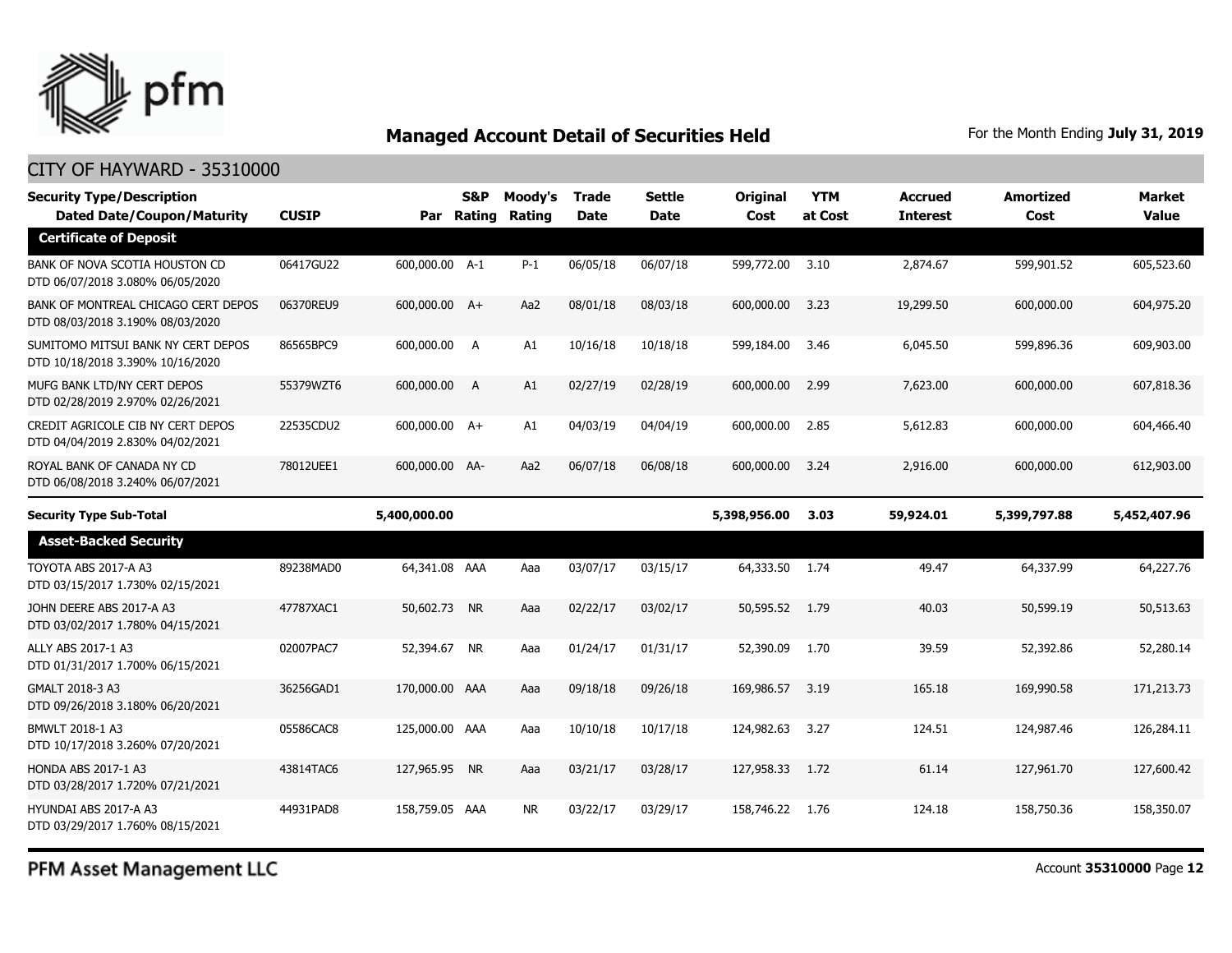

| <b>Security Type/Description</b><br><b>Dated Date/Coupon/Maturity</b> | <b>CUSIP</b> |                | <b>S&amp;P</b><br>Par Rating | Moody's<br><b>Rating</b> | <b>Trade</b><br><b>Date</b> | <b>Settle</b><br><b>Date</b> | <b>Original</b><br>Cost | <b>YTM</b><br>at Cost | <b>Accrued</b><br><b>Interest</b> | <b>Amortized</b><br>Cost | <b>Market</b><br><b>Value</b> |
|-----------------------------------------------------------------------|--------------|----------------|------------------------------|--------------------------|-----------------------------|------------------------------|-------------------------|-----------------------|-----------------------------------|--------------------------|-------------------------------|
| <b>Asset-Backed Security</b>                                          |              |                |                              |                          |                             |                              |                         |                       |                                   |                          |                               |
| NISSAN ABS 2017-A A3<br>DTD 03/28/2017 1.740% 08/15/2021              | 654747AD6    | 198,787.48 NR  |                              | Aaa                      | 03/21/17                    | 03/28/17                     | 198,766.42 1.74         |                       | 153.73                            | 198,776.40               | 198,271.49                    |
| ALLY ABS 2017-2 A3<br>DTD 03/29/2017 1.780% 08/15/2021                | 02007HAC5    | 225,168.30 NR  |                              | Aaa                      | 03/21/17                    | 03/29/17                     | 225,141.75              | 1.79                  | 178.13                            | 225,156.71               | 224,682.61                    |
| NISSAN AUTO LEASE TRUST<br>DTD 10/24/2018 3.250% 09/15/2021           | 65478BAD3    | 225,000.00 AAA |                              | Aaa                      | 10/16/18                    | 10/24/18                     | 224,980.34              | 3.26                  | 325.00                            | 224,985.37               | 227,341.40                    |
| FORDL 2018-B A3<br>DTD 09/21/2018 3.190% 12/15/2021                   | 34531LAD2    | 230,000.00 NR  |                              | Aaa                      | 09/18/18                    | 09/21/18                     | 229,980.57              | 3.41                  | 326.09                            | 229,985.57               | 232,149.81                    |
| GMALT 2019-1 A3<br>DTD 02/21/2019 2.980% 12/20/2021                   | 36256UAD0    | 200,000.00 AAA |                              | Aaa                      | 02/13/19                    | 02/21/19                     | 199,968.60              | 2.99                  | 182.11                            | 199,973.32               | 201,923.54                    |
| <b>FORDL 2019-A A3</b><br>DTD 02/25/2019 2.900% 05/15/2022            | 34532FAD4    | 245,000.00 AAA |                              | Aaa                      | 02/20/19                    | 02/25/19                     | 244,980.84              | 2.90                  | 315.78                            | 244,983.72               | 246,845.00                    |
| <b>HART 2018-B A3</b><br>DTD 12/12/2018 3.200% 12/15/2022             | 44933AAC1    | 150,000.00 AAA |                              | Aaa                      | 12/04/18                    | 12/12/18                     | 149,998.20              | 3.48                  | 213.33                            | 149,998.52               | 152,412.42                    |
| <b>HAROT 2019-1 A3</b><br>DTD 02/27/2019 2.830% 03/20/2023            | 43814WAC9    | 170,000.00 AAA |                              | <b>NR</b>                | 02/19/19                    | 02/27/19                     | 169,995.44              | 2.83                  | 173.73                            | 169,995.97               | 172,237.93                    |
| FORD CREDIT AUTO OWNER TRUST<br>DTD 10/23/2018 3.240% 04/15/2023      | 34532TAD4    | 200,000.00 NR  |                              | Aaa                      | 10/16/18                    | 10/23/18                     | 199,965.80              | 3.34                  | 288.00                            | 199,971.46               | 203,489.54                    |
| NAROT 2018-C A3<br>DTD 12/12/2018 3.220% 06/15/2023                   | 65478NAD7    | 200,000.00 AAA |                              | Aaa                      | 12/04/18                    | 12/12/18                     | 199,961.68              | 3.53                  | 286.22                            | 199,966.98               | 203,784.98                    |
| HYUNDAI AUTO RECEIVABLES TRUST<br>DTD 04/10/2019 2.660% 06/15/2023    | 44932NAD2    | 250,000.00 AAA |                              | <b>NR</b>                | 04/03/19                    | 04/10/19                     | 249,967.10              | 2.67                  | 295.56                            | 249,969.61               | 252,002.70                    |
| CARMAX AUTO OWNER TRUST<br>DTD 07/25/2018 3.130% 06/15/2023           | 14313FAD1    | 285,000.00 AAA |                              | <b>NR</b>                | 07/18/18                    | 07/25/18                     | 284,961.15              | 3.36                  | 396.47                            | 284,968.94               | 288,996.10                    |
| CARMAX AUTO OWNER TRUST<br>DTD 10/24/2018 3.360% 09/15/2023           | 14315EAC4    | 225,000.00 AAA |                              | <b>NR</b>                | 10/17/18                    | 10/24/18                     | 224,997.93              | 3.36                  | 336.00                            | 224,998.39               | 229,427.17                    |
| COPAR 2019-1 A3<br>DTD 05/30/2019 2.510% 11/15/2023                   | 14042WAC4    | 175,000.00 AAA |                              | Aaa                      | 05/21/19                    | 05/30/19                     | 174,964.55              | 2.52                  | 195.22                            | 174,965.64               | 176,478.68                    |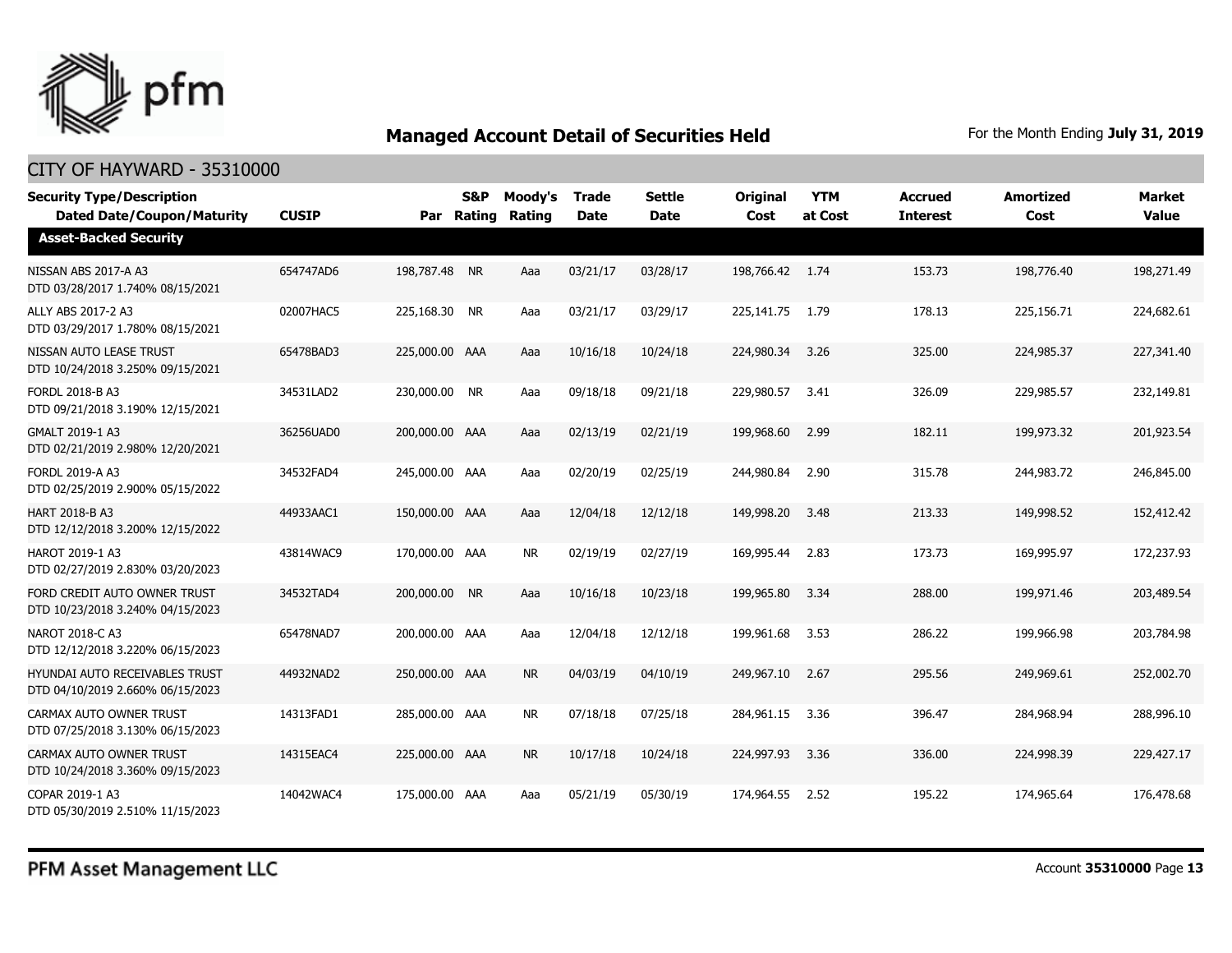

#### CITY OF HAYWARD - 35310000

| <b>Security Type/Description</b><br>Dated Date/Coupon/Maturity | <b>CUSIP</b> | Par              | S&P<br>Rating | Moody's<br>Rating | Trade<br>Date | Settle<br>Date | Original<br>Cost | <b>YTM</b><br>at Cost | <b>Accrued</b><br><b>Interest</b> | Amortized<br>Cost | Market<br>Value  |
|----------------------------------------------------------------|--------------|------------------|---------------|-------------------|---------------|----------------|------------------|-----------------------|-----------------------------------|-------------------|------------------|
| <b>Asset-Backed Security</b>                                   |              |                  |               |                   |               |                |                  |                       |                                   |                   |                  |
| FIFTH THIRD AUTO TRUST<br>DTD 05/08/2019 2.640% 12/15/2023     | 31680YAD9    | 215,000.00 AAA   |               | Aaa               | 04/30/19      | 05/08/19       | 214,952.74       | 2.72                  | 252.27                            | 214,955.28        | 216,621.70       |
| <b>HDMOT 2019-A A3</b><br>DTD 06/26/2019 2.340% 02/15/2024     | 41284WAC4    | 300,000.00 NR    |               | Aaa               | 06/19/19      | 06/26/19       | 299,976.78       | 2.95                  | 312.00                            | 299,977.24        | 299,866.92       |
| GMCAR 2019-2 A3<br>DTD 04/17/2019 2.650% 02/16/2024            | 36257FAD2    | 345,000.00 AAA   |               | Aaa               | 04/09/19      | 04/17/19       | 344,971.92       | 3.13                  | 380.94                            | 344,973.55        | 348,411.15       |
| <b>Security Type Sub-Total</b>                                 |              | 4,588,019.26     |               |                   |               |                | 4,587,524.67     | 2.85                  | 5,214.68                          | 4,587,622.81      | 4,625,413.00     |
| <b>Managed Account Sub-Total</b>                               |              | 123,215,035.07   |               |                   |               |                | 122,815,147.84   | 2.39                  | 510,250.84                        | 122,963,642.11    | 123,871,799.54   |
| <b>Securities Sub-Total</b>                                    |              | \$123,215,035.07 |               |                   |               |                | \$122,815,147.84 | 2.39%                 | \$510,250.84                      | \$122,963,642.11  | \$123,871,799.54 |
| <b>Accrued Interest</b>                                        |              |                  |               |                   |               |                |                  |                       |                                   |                   | \$510,250.84     |
|                                                                |              |                  |               |                   |               |                |                  |                       |                                   |                   |                  |

**Total Investments**

**\$124,382,050.38**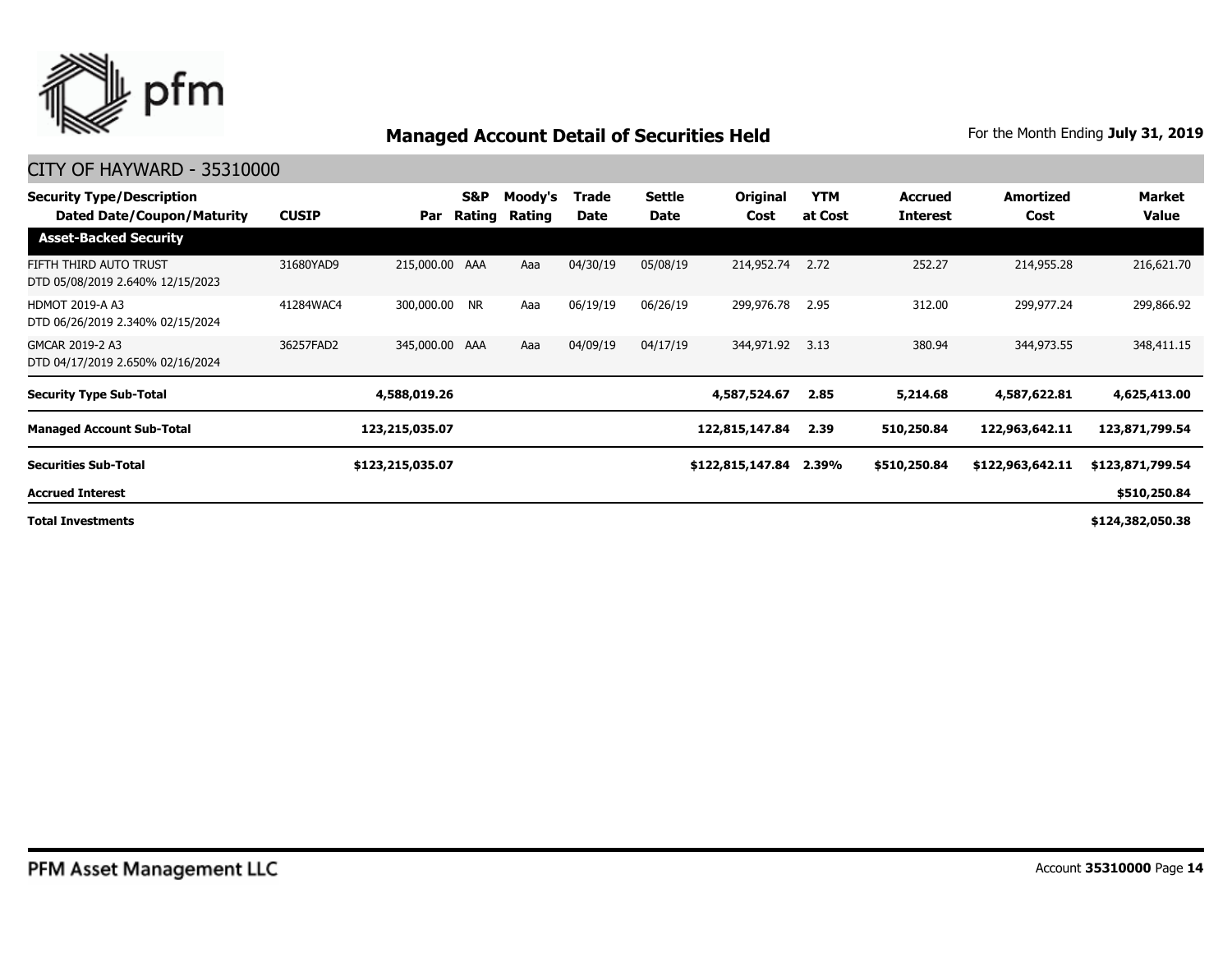

### CITY OF HAYWARD - 35310000

| <b>Security Type/Description</b><br><b>Dated Date/Coupon/Maturity</b> | <b>CUSIP</b> | Par                   | <b>Broker</b>       | <b>Next Call</b><br><b>Date</b> | Market<br><b>Price</b> | <b>Market</b><br><b>Value</b> | Unreal G/L<br><b>On Cost</b> | Unreal G/L<br><b>Amort Cost</b> | <b>Effective</b><br><b>Duration</b> | <b>Duration YTM</b><br>to Worst at Mkt |      |
|-----------------------------------------------------------------------|--------------|-----------------------|---------------------|---------------------------------|------------------------|-------------------------------|------------------------------|---------------------------------|-------------------------------------|----------------------------------------|------|
| <b>U.S. Treasury Bond / Note</b>                                      |              |                       |                     |                                 |                        |                               |                              |                                 |                                     |                                        |      |
| <b>US TREASURY NOTES</b><br>DTD 06/30/2015 1.625% 06/30/2020          | 912828XH8    | 4,650,000.00 CITIGRP  |                     |                                 | 99.58                  | 4,630,563.00                  | (36, 147.94)                 | (24, 592.27)                    | 0.90                                | 0.90                                   | 2.09 |
| <b>US TREASURY NOTES</b><br>DTD 07/31/2015 1.625% 07/31/2020          | 912828XM7    | 2,750,000.00 MERRILL  |                     |                                 | 99.56                  | 2,737,968.75                  | (12, 568.36)                 | (12, 212.20)                    | 0.99                                | 0.99                                   | 2.07 |
| <b>US TREASURY NOTES</b><br>DTD 08/31/2015 1.375% 08/31/2020          | 912828L32    | 1,275,000.00 JPM_CHAS |                     |                                 | 99.28                  | 1,265,835.30                  | (6,724.27)                   | (8, 272.23)                     | 1.06                                | 1.06                                   | 2.05 |
| <b>US TREASURY NOTES</b><br>DTD 11/30/2015 1.625% 11/30/2020          | 912828M98    |                       | 500,000.00 MORGAN_S |                                 | 99.51                  | 497,539.00                    | (586.00)                     | (1,640.49)                      | 1.31                                | 1.31                                   | 2.00 |
| <b>US TREASURY NOTES</b><br>DTD 11/30/2015 1.625% 11/30/2020          | 912828M98    | 3,600,000.00 MORGAN_S |                     |                                 | 99.51                  | 3,582,280.80                  | (2, 109.83)                  | (10, 867.79)                    | 1.31                                | 1.31                                   | 2.00 |
| <b>US TREASURY NOTES</b><br>DTD 12/31/2015 1.750% 12/31/2020          | 912828N48    | 4,600,000.00 GOLDMAN  |                     |                                 | 99.65                  | 4,584,005.80                  | 5,927.67                     | (5,760.49)                      | 1.39                                | 1.39                                   | 2.00 |
| <b>US TREASURY NOTES</b><br>DTD 01/31/2016 1.375% 01/31/2021          | 912828N89    |                       | 400,000.00 MORGAN_S |                                 | 99.11                  | 396,453.20                    | 7,734.45                     | 2,192.74                        | 1.48                                | 1.48                                   | 1.98 |
| <b>US TREASURY NOTES</b><br>DTD 01/31/2016 1.375% 01/31/2021          | 912828N89    | 450,000.00 CITIGRP    |                     |                                 | 99.11                  | 446,009.85                    | 4,957.12                     | 410.95                          | 1.48                                | 1.48                                   | 1.98 |
| <b>US TREASURY NOTES</b><br>DTD 01/31/2016 1.375% 01/31/2021          | 912828N89    | 3,500,000.00 MORGAN S |                     |                                 | 99.11                  | 3,468,965.50                  | 38,965.50                    | 3,608.25                        | 1.48                                | 1.48                                   | 1.98 |
| <b>US TREASURY NOTES</b><br>DTD 02/29/2016 1.125% 02/28/2021          | 912828P87    |                       | 625,000.00 MORGAN S |                                 | 98.69                  | 616,821.25                    | 14,501.91                    | 3,760.78                        | 1.55                                | 1.55                                   | 1.97 |
| <b>US TREASURY NOTES</b><br>DTD 02/29/2016 1.125% 02/28/2021          | 912828P87    | 3,100,000.00 MORGAN S |                     |                                 | 98.69                  | 3,059,433.40                  | 75,804.49                    | 21,148.57                       | 1.55                                | 1.55                                   | 1.97 |
| <b>US TREASURY NOTES</b><br>DTD 05/15/2018 2.625% 05/15/2021          | 9128284P2    | 2,350,000.00 MORGAN S |                     |                                 | 101.19                 | 2,377,997.90                  | 23,040.87                    | 23,929.46                       | 1.74                                | 1.74                                   | 1.94 |
| <b>US TREASURY NOTES</b><br>DTD 05/15/2018 2.625% 05/15/2021          | 9128284P2    | 4,200,000.00 CITIGRP  |                     |                                 | 101.19                 | 4,250,038.80                  | 33,796.61                    | 37,036.48                       | 1.74                                | 1.74                                   | 1.94 |
| <b>US TREASURY NOTES</b><br>DTD 06/02/2014 2.000% 05/31/2021          | 912828WN6    | 3,225,000.00 JPM_CHAS |                     |                                 | 100.11                 | 3,228,402.38                  | 60,721.72                    | 39,079.56                       | 1.79                                | 1.79                                   | 1.94 |
| <b>US TREASURY NOTES</b><br>DTD 06/30/2014 2.125% 06/30/2021          | 912828WR7    | 1,500,000.00 MERRILL  |                     |                                 | 100.39                 | 1,505,800.50                  | 28,769.25                    | 20,729.17                       | 1.87                                | 1.87                                   | 1.92 |
| <b>US TREASURY NOTES</b><br>DTD 08/15/2018 2.750% 08/15/2021          | 9128284W7    | 1,575,000.00 MERRILL  |                     |                                 | 101.68                 | 1,601,393.85                  | 25,101.86                    | 25,475.25                       | 1.96                                | 1.96                                   | 1.91 |
| <b>US TREASURY NOTES</b><br>DTD 08/15/2018 2.750% 08/15/2021          | 9128284W7    | 1,725,000.00 NOMURA   |                     |                                 | 101.68                 | 1,753,907.55                  | 36,252.28                    | 34,145.72                       | 1.96                                | 1.96                                   | 1.91 |

PFM Asset Management LLC

Account **35310000** Page **15**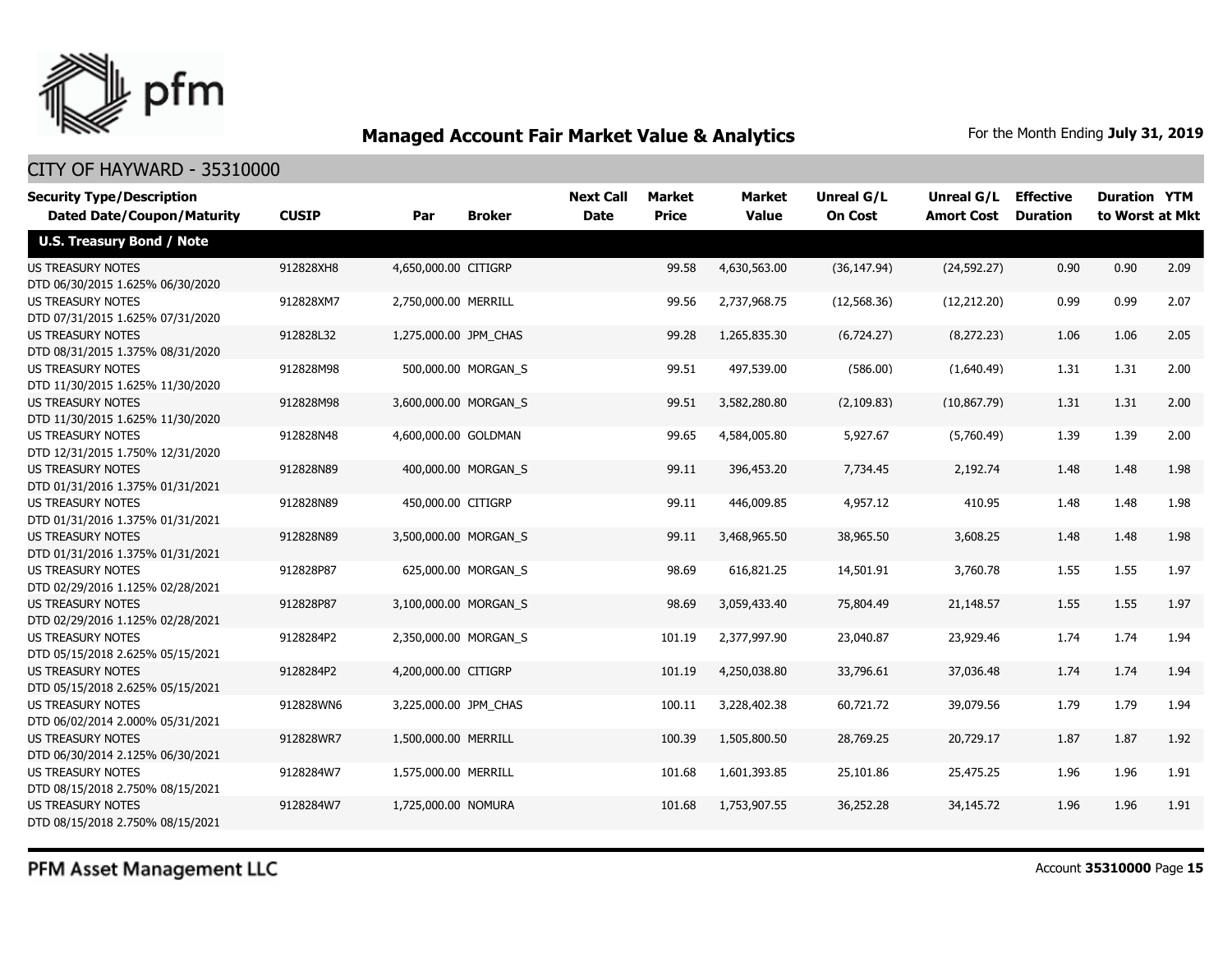

| <b>Security Type/Description</b><br><b>Dated Date/Coupon/Maturity</b>                  | <b>CUSIP</b> | Par                   | <b>Broker</b> | <b>Next Call</b><br><b>Date</b> | <b>Market</b><br><b>Price</b> | <b>Market</b><br><b>Value</b> | Unreal G/L<br><b>On Cost</b> | Unreal G/L<br><b>Amort Cost</b> | <b>Effective</b><br><b>Duration</b> | <b>Duration YTM</b><br>to Worst at Mkt |      |
|----------------------------------------------------------------------------------------|--------------|-----------------------|---------------|---------------------------------|-------------------------------|-------------------------------|------------------------------|---------------------------------|-------------------------------------|----------------------------------------|------|
| <b>U.S. Treasury Bond / Note</b>                                                       |              |                       |               |                                 |                               |                               |                              |                                 |                                     |                                        |      |
| <b>US TREASURY NOTES</b><br>DTD 01/15/2019 2.500% 01/15/2022                           | 9128285V8    | 1,500,000.00 JPM CHAS |               |                                 | 101.47                        | 1,522,090.50                  | 19,102.22                    | 19,557.96                       | 2.37                                | 2.37                                   | 1.88 |
| US TREASURY NOTES<br>DTD 01/15/2019 2.500% 01/15/2022                                  | 9128285V8    | 6,000,000.00 MORGAN S |               |                                 | 101.47                        | 6,088,362.00                  | 97,033.87                    | 95,573.82                       | 2.37                                | 2.37                                   | 1.88 |
| <b>US TREASURY NOTES</b><br>DTD 01/31/2017 1.875% 01/31/2022                           | 912828V72    | 8,750,000.00 CITIGRP  |               |                                 | 99.99                         | 8,748,976.25                  | 158,253.59                   | 129,827.42                      | 2.43                                | 2.43                                   | 1.88 |
| <b>US TREASURY NOTES</b><br>DTD 02/15/2019 2.500% 02/15/2022                           | 9128286C9    | 2,350,000.00 MORGAN_S |               |                                 | 101.55                        | 2,386,535.45                  | 39,105.76                    | 38,745.48                       | 2.43                                | 2.43                                   | 1.87 |
| <b>US TREASURY NOTES</b><br>DTD 02/15/2019 2.500% 02/15/2022                           | 9128286C9    | 2,500,000.00 TD       |               |                                 | 101.55                        | 2,538,867.50                  | 24,316.72                    | 25,923.10                       | 2.43                                | 2.43                                   | 1.87 |
| <b>US TREASURY NOTES</b><br>DTD 07/31/2017 1.875% 07/31/2022                           | 9128282P4    | 1,600,000.00 NOMURA   |               |                                 | 100.05                        | 1,600,812.80                  | (4,624.70)                   | (4,495.28)                      | 2.90                                | 2.90                                   | 1.86 |
| <b>US TREASURY NOTES</b><br>DTD 07/31/2017 1.875% 07/31/2022                           | 9128282P4    | 4,400,000.00 GOLDMAN  |               |                                 | 100.05                        | 4,402,235.20                  | (1,374.18)                   | (1, 237.54)                     | 2.90                                | 2.90                                   | 1.86 |
| <b>Security Type Sub-Total</b>                                                         |              | 67,125,000.00         |               |                                 |                               | 67,291,296.53                 | 629,250.61                   | 452,066.42                      | 1.89                                | 1.89                                   | 1.94 |
| <b>Supra-National Agency Bond / Note</b>                                               |              |                       |               |                                 |                               |                               |                              |                                 |                                     |                                        |      |
| INTL BANK OF RECONSTRUCTION AND<br><b>DEV NOTE</b><br>DTD 09/19/2017 1.561% 09/12/2020 | 45905UP32    | 1,225,000.00 HSBC     |               |                                 | 99.37                         | 1,217,246.98                  | (4,813.02)                   | (6,637.27)                      | 1.09                                | 1.09                                   | 2.14 |
| INTER-AMERICAN DEVELOPMENT BANK<br>DTD 11/08/2013 2.125% 11/09/2020                    | 4581X0CD8    | 1,215,000.00 HSBC     |               |                                 | 100.04                        | 1,215,465.35                  | (10,796.61)                  | (4,262.98)                      | 1.24                                | 1.24                                   | 2.09 |
| INTERNATIONAL FINANCE CORPORATION<br><b>NOTE</b><br>DTD 03/16/2018 2.635% 03/09/2021   | 45950VLQ7    | 1,850,000.00 HSBC     |               |                                 | 100.44                        | 1,858,119.65                  | 9,507.15                     | 8,883.64                        | 1.55                                | 1.55                                   | 2.35 |
| INTER-AMERICAN DEVELOPMENT BANK<br><b>NOTE</b><br>DTD 04/19/2018 2.625% 04/19/2021     | 4581X0DB1    | 1,400,000.00 CITIGRP  |               |                                 | 101.05                        | 1,414,635.60                  | 17,715.60                    | 16,427.49                       | 1.66                                | 1.66                                   | 2.00 |
| INTL BANK OF RECONSTRUCTION AND<br><b>DEV NOTE</b><br>DTD 07/25/2018 2.750% 07/23/2021 | 459058GH0    | 1,795,000.00 MORGAN S |               |                                 | 101.60                        | 1,823,646.41                  | 32,846.71                    | 31,461.17                       | 1.92                                | 1.92                                   | 1.92 |
| <b>Security Type Sub-Total</b>                                                         |              | 7,485,000.00          |               |                                 |                               | 7,529,113.99                  | 44,459.83                    | 45,872.05                       | 1.54                                | 1.54                                   | 2.11 |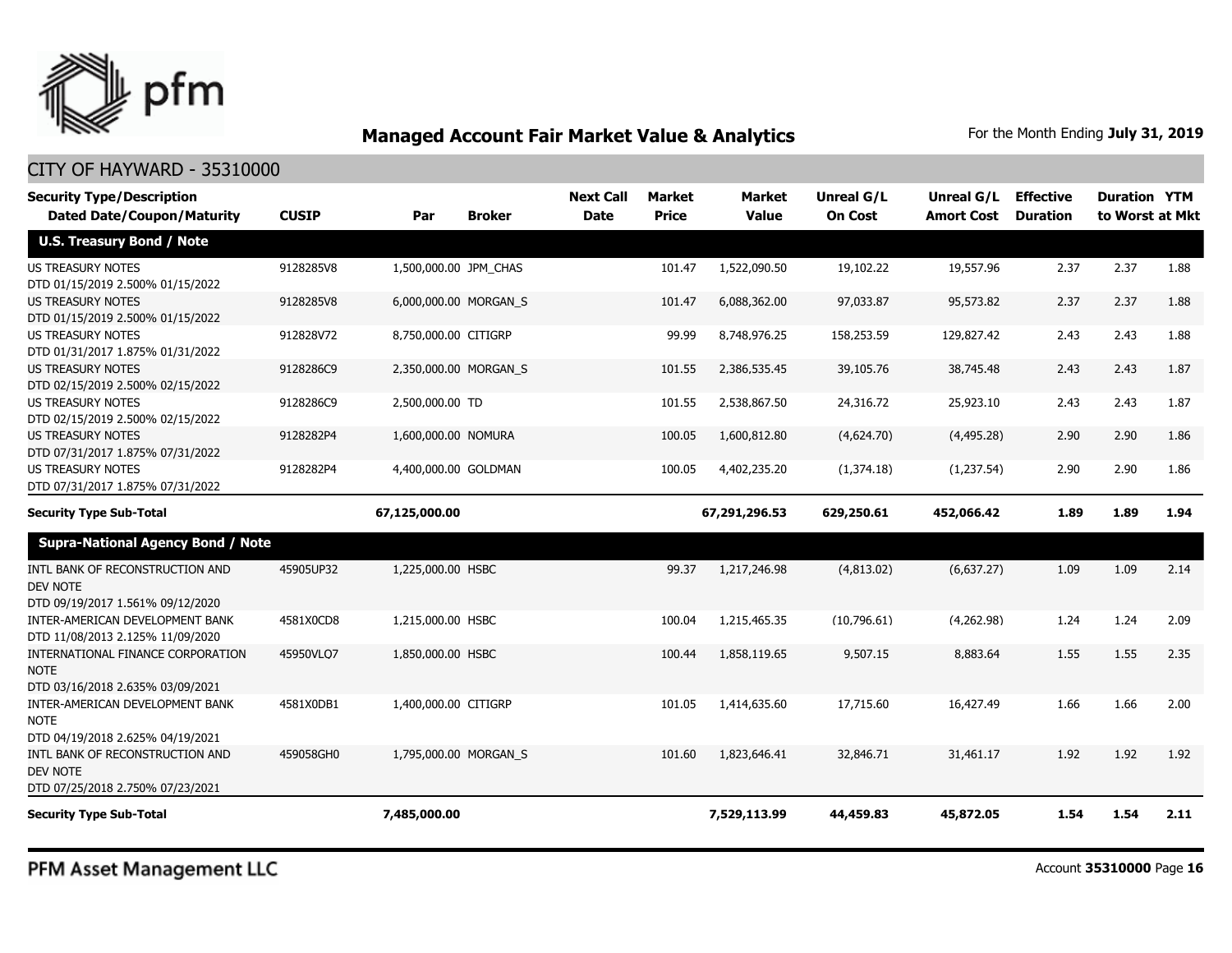

| <b>Security Type/Description</b><br><b>Dated Date/Coupon/Maturity</b> | <b>CUSIP</b> | Par                   | <b>Broker</b>       | <b>Next Call</b><br><b>Date</b> | <b>Market</b><br><b>Price</b> | <b>Market</b><br><b>Value</b> | Unreal G/L<br><b>On Cost</b> | Unreal G/L<br><b>Amort Cost</b> | <b>Effective</b><br><b>Duration</b> | <b>Duration YTM</b><br>to Worst at Mkt |      |
|-----------------------------------------------------------------------|--------------|-----------------------|---------------------|---------------------------------|-------------------------------|-------------------------------|------------------------------|---------------------------------|-------------------------------------|----------------------------------------|------|
| <b>Municipal Bond / Note</b>                                          |              |                       |                     |                                 |                               |                               |                              |                                 |                                     |                                        |      |
| CT ST TXBL GO BONDS<br>DTD 08/17/2016 1.300% 08/15/2019               | 20772J3D2    | 1,340,000.00 MORGANST |                     |                                 | 99.96                         | 1,339,450.60                  | (3,443.80)                   | (587.56)                        | 0.04                                | 0.04                                   | 2.19 |
| UNIV OF CAL TXBL REV BOND<br>DTD 05/18/2017 1.900% 05/15/2020         | 91412GS89    | 625,000.00 JEFFERIE   |                     |                                 | 99.93                         | 624,581.25                    | (418.75)                     | (418.75)                        | 0.78                                | 0.78                                   | 1.98 |
| CA ST TXBL GO BONDS<br>DTD 04/27/2017 2.625% 04/01/2021               | 13063DAC2    | 1,000,000.00 JPM_CHAS |                     |                                 | 101.05                        | 1,010,500.00                  | 13,500.00                    | 12,846.92                       | 1.61                                | 1.61                                   | 1.98 |
| CA ST TXBL GO BONDS<br>DTD 04/25/2018 2.800% 04/01/2021               | 13063DGA0    | 1,425,000.00 JPM_CHAS |                     |                                 | 101.34                        | 1,444,023.75                  | 18,966.75                    | 18,999.97                       | 1.61                                | 1.61                                   | 1.98 |
| UNIV OF CAL TXBL REV BONDS<br>DTD 06/05/2018 3.029% 05/15/2021        | 91412HBH5    | 455,000.00 MERRILL    |                     |                                 | 101.72                        | 462,830.55                    | 7,830.55                     | 7,830.55                        | 1.73                                | 1.73                                   | 2.04 |
| SAN JOSE, CA TXBL GO BONDS<br>DTD 07/25/2019 2.300% 09/01/2022        | 798135H44    | 1,150,000.00 MORGAN_S |                     |                                 | 100.30                        | 1,153,438.50                  | (4, 105.50)                  | (4,064.42)                      | 2.96                                | 2.96                                   | 2.20 |
| <b>Security Type Sub-Total</b>                                        |              | 5,995,000.00          |                     |                                 |                               | 6,034,824.65                  | 32,329.25                    | 34,606.71                       | 1.44                                | 1.44                                   | 2.07 |
| <b>Federal Agency Collateralized Mortgage Obligation</b>              |              |                       |                     |                                 |                               |                               |                              |                                 |                                     |                                        |      |
| FREDDIE MAC SERIES 4459 NB<br>DTD 04/01/2015 4.500% 01/01/2020        | 3137BHU39    |                       | 196.16 CITIGRP      |                                 | 100.31                        | 196.77                        | (8.89)                       | (0.15)                          | 0.25                                | 0.25                                   | 2.55 |
| <b>FHMS K006 A2</b><br>DTD 04/01/2010 4.251% 01/25/2020               | 31398VJ98    | 1,012,458.66 CITIGRP  |                     |                                 | 100.28                        | 1,015,243.93                  | (17,780.30)                  | (2,944.73)                      | 0.39                                | 0.27                                   | 2.22 |
| FNMA SERIES 2015-M12 FA<br>DTD 09/01/2015 2.782% 04/01/2020           | 3136AP3Z3    | 21,421.99 MERRILL     |                     |                                 | 99.85                         | 21,390.69                     | (23.59)                      | (31.30)                         | 0.08                                | 0.40                                   | 2.68 |
| FHLMC SERIES K013 A1<br>DTD 05/01/2011 2.902% 08/25/2020              | 3137AA4V2    |                       | 313,428.29 WELLS_FA |                                 | 100.07                        | 313,646.97                    | (5,743.79)                   | (1,068.26)                      | 0.56                                | 0.73                                   | 2.54 |
| <b>FHMS K714 A2</b><br>DTD 01/01/2014 3.034% 10/25/2020               | 3137B6ZM6    | 863,027.71 CITIGRP    |                     |                                 | 100.47                        | 867,088.95                    | (19,908.02)                  | (5,413.93)                      | 0.96                                | 0.65                                   | 2.00 |
| FNA 2018-M5 A2<br>DTD 04/01/2018 3.560% 09/25/2021                    | 3136B1XP4    |                       | 627,231.65 JPM_CHAS |                                 | 101.59                        | 637,211.28                    | (2,496.64)                   | 2,207.11                        | 1.58                                | 1.10                                   | 1.91 |
| FHMS KJ23 A1<br>DTD 12/01/2018 3.174% 03/01/2022                      | 3137FKK70    | 1,195,958.41 GOLDMAN  |                     |                                 | 101.68                        | 1,216,061.16                  | 20,112.33                    | 20,112.32                       | 2.10                                | 1.35                                   | 1.78 |
| FHMS K019 A2<br>DTD 08/01/2012 2.272% 03/25/2022                      | 3137ASNJ9    |                       | 600,000.00 MORGAN S |                                 | 100.11                        | 600,667.02                    | 5,096.71                     | 4,738.04                        | 2.37                                | 1.34                                   | 2.08 |
| FHMS K023 A1<br>DTD 12/01/2012 1.583% 04/25/2022                      | 3137AWQG3    | 84,027.83 BAIRD       |                     |                                 | 98.97                         | 83,160.28                     | 957.44                       | 407.01                          | 1.40                                | 1.38                                   | 2.25 |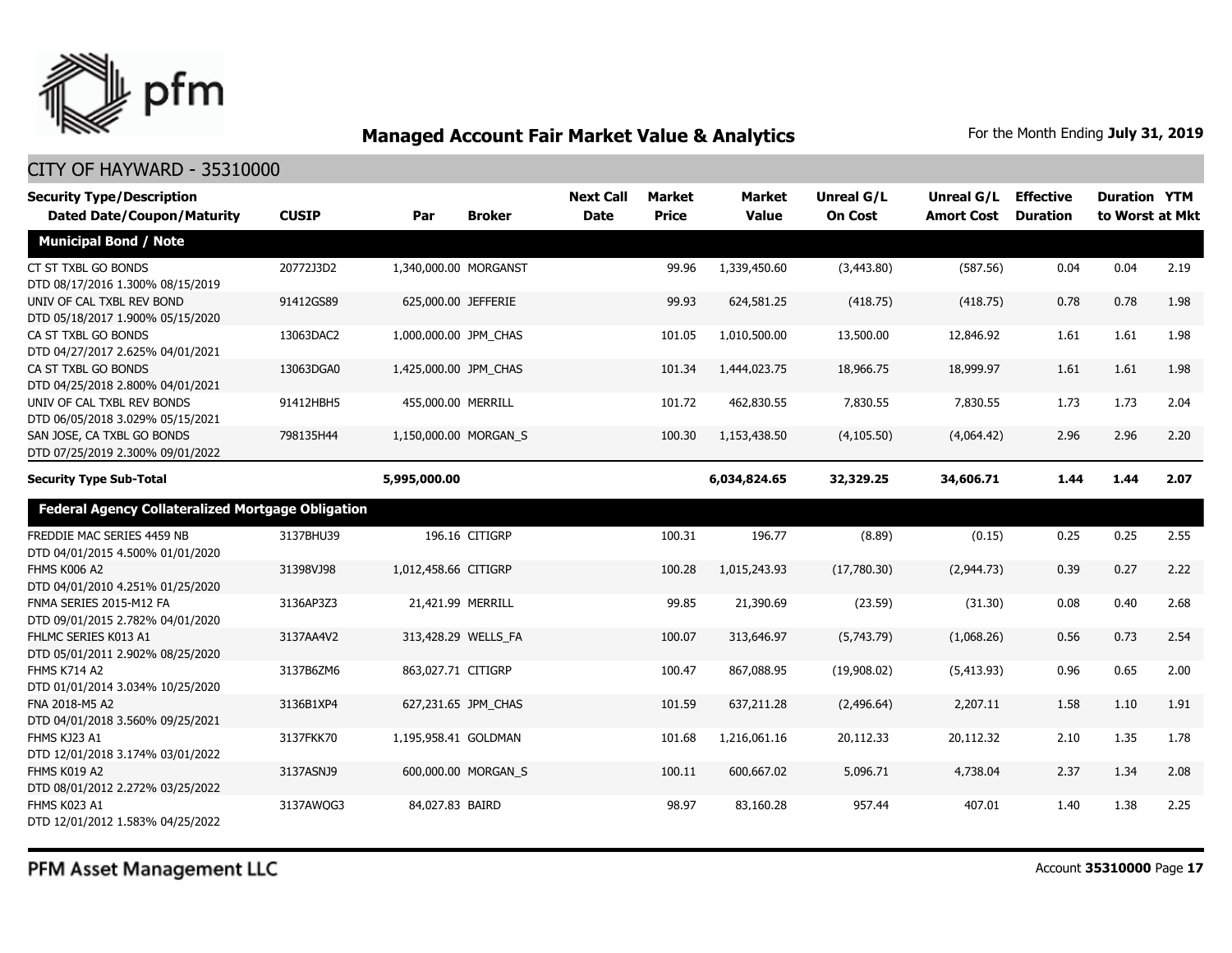

| <b>Security Type/Description</b>                  |              |                       |                     | <b>Next Call</b> | <b>Market</b> | <b>Market</b> | <b>Unreal G/L</b> | Unreal G/L        | <b>Effective</b> | <b>Duration YTM</b> |      |
|---------------------------------------------------|--------------|-----------------------|---------------------|------------------|---------------|---------------|-------------------|-------------------|------------------|---------------------|------|
| <b>Dated Date/Coupon/Maturity</b>                 | <b>CUSIP</b> | Par                   | <b>Broker</b>       | <b>Date</b>      | <b>Price</b>  | <b>Value</b>  | <b>On Cost</b>    | <b>Amort Cost</b> | <b>Duration</b>  | to Worst at Mkt     |      |
| Federal Agency Collateralized Mortgage Obligation |              |                       |                     |                  |               |               |                   |                   |                  |                     |      |
| <b>FHMS K023 A1</b>                               | 3137AWQG3    |                       | 368,902.65 BARCLAYS |                  | 98.97         | 365,093.91    | 5,514.69          | 3,268.11          | 1.40             | 1.38                | 2.25 |
| DTD 12/01/2012 1.583% 04/25/2022<br>FHMS K023 A1  |              | 758,299.89 BAIRD      |                     |                  |               |               |                   |                   |                  |                     |      |
| DTD 12/01/2012 1.583% 04/25/2022                  | 3137AWQG3    |                       |                     |                  | 98.97         | 750,470.82    | 8,758.74          | 3,754.35          | 1.40             | 1.38                | 2.25 |
| FHLMC MULTIFAMILY STRUCTURED P                    | 3137BLUR7    |                       | 600,000.00 JPM_CHAS |                  | 101.24        | 607,461.90    | 8,208.38          | 8,208.38          | 2.56             | 1.47                | 1.75 |
| DTD 11/01/2015 2.716% 06/25/2022                  |              |                       |                     |                  |               |               |                   |                   |                  |                     |      |
| FHLMC MULTIFAMILY STRUCTURED P                    | 3137AVXN2    |                       | 570,000.00 WELLS_FA |                  | 100.45        | 572,569.67    | 476.70            | 548.44            | 2.79             | 1.51                | 1.95 |
| DTD 12/01/2012 2.355% 07/25/2022                  |              |                       |                     |                  |               |               |                   |                   |                  |                     |      |
| FHLMC MULTIFAMILY STRUCTURED P                    | 3137AVXN2    | 1,227,386.00 WELLS FA |                     |                  | 100.45        | 1,232,919.30  | 10,327.78         | 10,059.41         | 2.79             | 1.51                | 1.95 |
| DTD 12/01/2012 2.355% 07/25/2022                  |              |                       |                     |                  |               |               |                   |                   |                  |                     |      |
| FHLMC MULTIFAMILY STRUCTURED P                    | 3137B1BS0    | 1,065,000.00 CITIGRP  |                     |                  | 100.97        | 1,075,302.06  | 983.31            | 1,227.62          | 3.07             | 1.67                | 1.83 |
| DTD 05/01/2013 2.510% 11/25/2022                  |              |                       |                     |                  |               |               |                   |                   |                  |                     |      |
| <b>FANNIEMAE-ACES</b>                             | 3136ACGJ4    | 1,250,000.00 JPM_CHAS |                     |                  | 100.84        | 1,260,560.75  | (4,868.94)        | (4,747.74)        | 3.08             | 1.67                | 1.91 |
| DTD 02/01/2013 2.509% 11/25/2022                  |              |                       |                     |                  |               |               |                   |                   |                  |                     |      |
| FHMS J22F A1                                      | 3137FJYA1    |                       | 937,821.80 MORGAN_S |                  | 102.56        | 961,831.35    | 24,034.86         | 24,034.87         | 2.22             | 1.91                | 2.01 |
| DTD 11/01/2018 3.454% 05/25/2023                  |              |                       |                     |                  |               |               |                   |                   |                  |                     |      |
| FHMS KP05 A                                       | 3137FKK39    | 501,854.77 CSFB       |                     |                  | 101.37        | 508,743.83    | 6,890.58          | 6,890.57          | 1.67             | 1.99                | 2.41 |
| DTD 12/01/2018 3.203% 07/01/2023                  |              |                       |                     |                  |               |               |                   |                   |                  |                     |      |
| <b>Security Type Sub-Total</b>                    |              | 11,997,015.81         |                     |                  |               | 12,089,620.64 | 40,531.35         | 71,250.12         | 2.05             | 1.34                | 2.01 |
| <b>Federal Agency Bond / Note</b>                 |              |                       |                     |                  |               |               |                   |                   |                  |                     |      |
| <b>FANNIE MAE NOTES</b>                           | 3135G0U35    | 1,745,000.00 NOMURA   |                     |                  | 101.51        | 1,771,316.35  | 26,717.70         | 26,575.57         | 1.83             | 1.83                | 1.93 |
| DTD 06/25/2018 2.750% 06/22/2021                  |              |                       |                     |                  |               |               |                   |                   |                  |                     |      |
| FEDERAL HOME LOAN BANKS NOTES                     | 3130AEXV7    | 1,825,000.00 CITIGRP  |                     | 09/20/19         | 100.05        | 1,826,000.10  | 1,000.10          | 1,000.10          | 0.31             | 0.14                | 2.97 |
| (CALLABLE)                                        |              |                       |                     |                  |               |               |                   |                   |                  |                     |      |
| DTD 09/20/2018 3.000% 09/20/2021                  |              |                       |                     |                  |               |               |                   |                   |                  |                     |      |
| FEDERAL HOME LOAN BANKS NOTES                     | 3130AF5B9    | 2,425,000.00 CITIGRP  |                     |                  | 102.31        | 2,481,024.78  | 57,431.28         | 57,065.64         | 2.11             | 2.11                | 1.92 |
| DTD 10/12/2018 3.000% 10/12/2021                  |              |                       |                     |                  |               |               |                   |                   |                  |                     |      |
| <b>FANNIE MAE NOTES</b>                           | 3135G0U92    | 1,200,000.00 NOMURA   |                     |                  | 101.58        | 1,218,985.20  | 18,673.20         | 18,716.11         | 2.36             | 2.36                | 1.96 |
| DTD 01/11/2019 2.625% 01/11/2022                  |              |                       |                     |                  |               |               |                   |                   |                  |                     |      |
| <b>FANNIE MAE NOTES</b>                           | 3135G0U92    | 1,650,000.00 NOMURA   |                     |                  | 101.58        | 1,676,104.65  | 27,292.65         | 27,079.54         | 2.36             | 2.36                | 1.96 |
| DTD 01/11/2019 2.625% 01/11/2022                  |              |                       |                     |                  |               |               |                   |                   |                  |                     |      |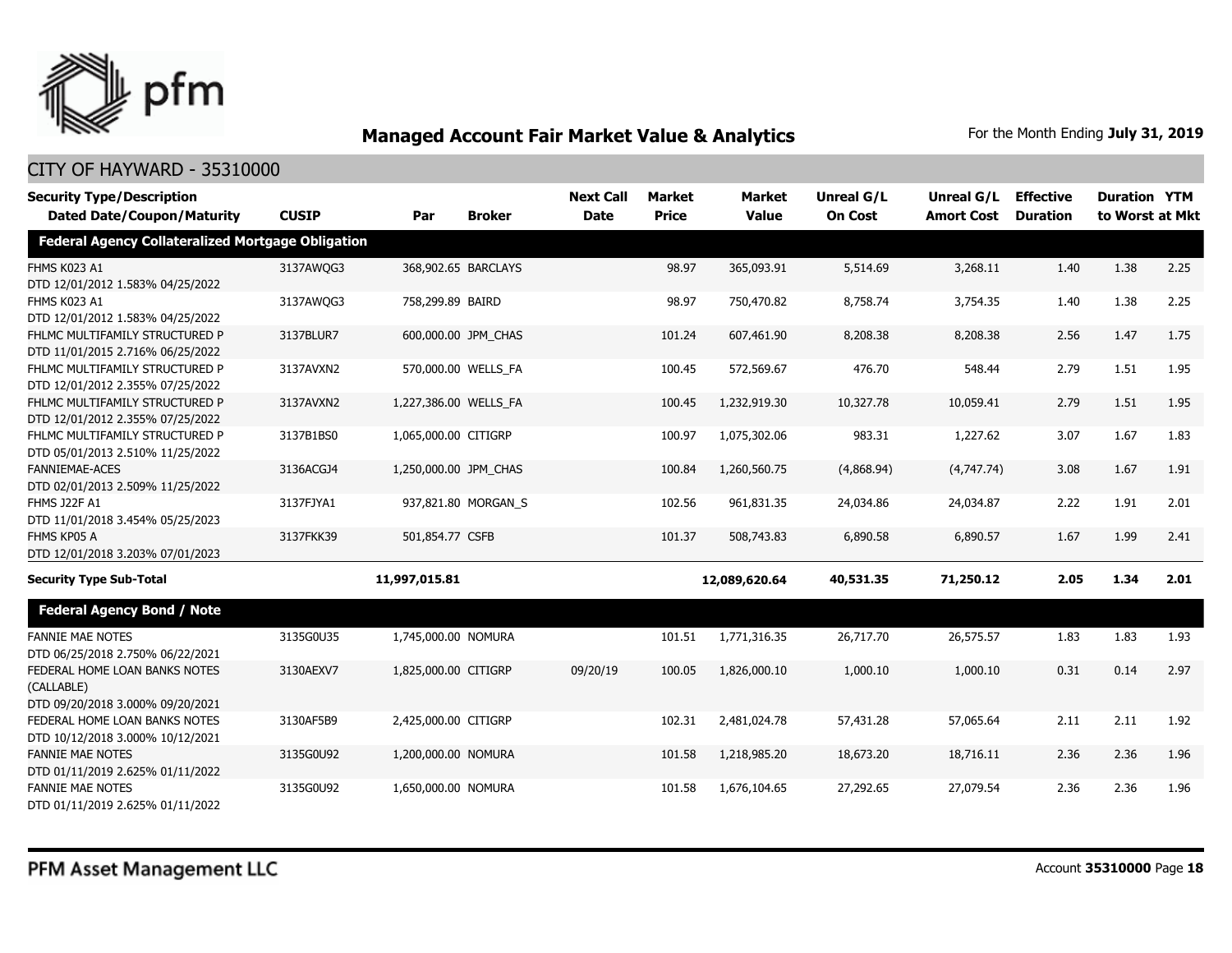

| <b>Security Type/Description</b><br><b>Dated Date/Coupon/Maturity</b>                  | <b>CUSIP</b> | Par                  | <b>Broker</b>       | <b>Next Call</b><br><b>Date</b> | <b>Market</b><br><b>Price</b> | <b>Market</b><br><b>Value</b> | Unreal G/L<br><b>On Cost</b> | Unreal G/L<br><b>Amort Cost</b> | <b>Effective</b><br><b>Duration</b> | <b>Duration YTM</b><br>to Worst at Mkt |      |
|----------------------------------------------------------------------------------------|--------------|----------------------|---------------------|---------------------------------|-------------------------------|-------------------------------|------------------------------|---------------------------------|-------------------------------------|----------------------------------------|------|
| <b>Federal Agency Bond / Note</b>                                                      |              |                      |                     |                                 |                               |                               |                              |                                 |                                     |                                        |      |
| FHLB (CALLABLE) NOTES<br>DTD 04/29/2019 2.700% 04/29/2022                              | 3130AGD36    | 1,825,000.00 NOMURA  |                     | 10/29/19                        | 100.09                        | 1,826,615.13                  | 1,615.13                     | 1,615.13                        | 0.79                                | 0.25                                   | 2.67 |
| FEDERAL HOME LOAN BANK<br>DTD 06/01/2012 2.125% 06/10/2022                             | 313379Q69    | 2,475,000.00 CITIGRP |                     |                                 | 100.54                        | 2,488,468.95                  | (3,930.30)                   | (3, 188.57)                     | 2.75                                | 2.75                                   | 1.93 |
| <b>Security Type Sub-Total</b>                                                         |              | 13,145,000.00        |                     |                                 |                               | 13,288,515.16                 | 128,799.76                   | 128,863.52                      | 1.82                                | 1.72                                   | 2.18 |
| <b>Corporate Note</b>                                                                  |              |                      |                     |                                 |                               |                               |                              |                                 |                                     |                                        |      |
| AMERICAN EXPRESS CO CORP NOTES<br>DTD 02/22/2019 3.000% 02/22/2021                     | 025816CB3    | 400,000.00 CSFB      |                     |                                 | 101.02                        | 404,093.60                    | 4,493.60                     | 4,407.26                        | 1.50                                | 1.50                                   | 2.33 |
| JOHN DEERE CAPITAL CORP NOTES<br>DTD 03/13/2018 2.875% 03/12/2021                      | 24422EUD9    |                      | 300,000.00 BARCLAYS |                                 | 100.93                        | 302,784.30                    | 2,988.30                     | 2,896.38                        | 1.55                                | 1.55                                   | 2.29 |
| NATIONAL RURAL UTIL COOP NOTE<br>DTD 02/26/2018 2.900% 03/15/2021                      | 63743HER9    | 250,000.00 RBC       |                     |                                 | 101.16                        | 252,907.50                    | 3,185.00                     | 3,059.32                        | 1.56                                | 1.56                                   | 2.17 |
| TOYOTA MOTOR CREDIT CORP NOTES<br>DTD 04/13/2018 2.950% 04/13/2021                     | 89236TEU5    |                      | 365,000.00 JPM_CHAS |                                 | 101.24                        | 369,519.07                    | 4,665.07                     | 4,603.34                        | 1.64                                | 1.64                                   | 2.20 |
| MORGAN STANLEY CORP NOTES<br>DTD 04/21/2016 2.500% 04/21/2021                          | 61746BEA0    |                      | 300,000.00 GOLDMAN  |                                 | 100.19                        | 300,571.80                    | 5,611.80                     | 3,353.72                        | 1.67                                | 1.67                                   | 2.39 |
| <b>CHARLES SCHWAB CORP NOTES</b><br>DTD 05/22/2018 3.250% 05/21/2021                   | 808513AW5    | 235,000.00 CSFB      |                     |                                 | 101.81                        | 239,244.10                    | 4,251.15                     | 4,248.53                        | 1.74                                | 1.74                                   | 2.22 |
| PACCAR FINANCIAL CORP BONDS<br>DTD 08/09/2018 3.150% 08/09/2021                        | 69371RP42    | 295,000.00 CITIGRP   |                     |                                 | 101.69                        | 299,980.19                    | 5,071.64                     | 5,042.77                        | 1.92                                | 1.92                                   | 2.29 |
| CATERPILLAR FINANCIAL SERVICES CORP<br><b>CORP</b><br>DTD 09/07/2018 3.150% 09/07/2021 | 14913Q2N8    |                      | 325,000.00 BARCLAYS |                                 | 102.03                        | 331,587.75                    | 6,838.00                     | 6,765.34                        | 2.00                                | 2.00                                   | 2.16 |
| <b>3M COMPANY</b><br>DTD 09/14/2018 3.000% 09/14/2021                                  | 88579YBA8    | 145,000.00 CITIGRP   |                     |                                 | 101.57                        | 147,275.05                    | 2,572.30                     | 2,487.79                        | 2.02                                | 2.02                                   | 2.24 |
| BANK OF AMERICA CORP (CALLABLE)<br>DTD 09/18/2017 2.328% 10/01/2021                    | 06051GGS2    | 200,000.00 MERRILL   |                     | 10/01/20                        | 99.83                         | 199,655.00                    | 629.00                       | 213.98                          | 1.16                                | 2.08                                   | 2.41 |
| BANK OF AMERICA CORP (CALLABLE)<br>DTD 09/18/2017 2.328% 10/01/2021                    | 06051GGS2    | 390,000.00 MERRILL   |                     | 10/01/20                        | 99.83                         | 389,327.25                    | (672.75)                     | (672.75)                        | 1.16                                | 2.08                                   | 2.41 |
| AMERICAN EXPRESS CREDIT CORP NOTES<br>DTD 11/06/2018 3.700% 11/05/2021                 | 025816BY4    | 200,000.00 RBC       |                     |                                 | 102.94                        | 205,876.20                    | 5,920.20                     | 5,909.96                        | 2.15                                | 2.15                                   | 2.36 |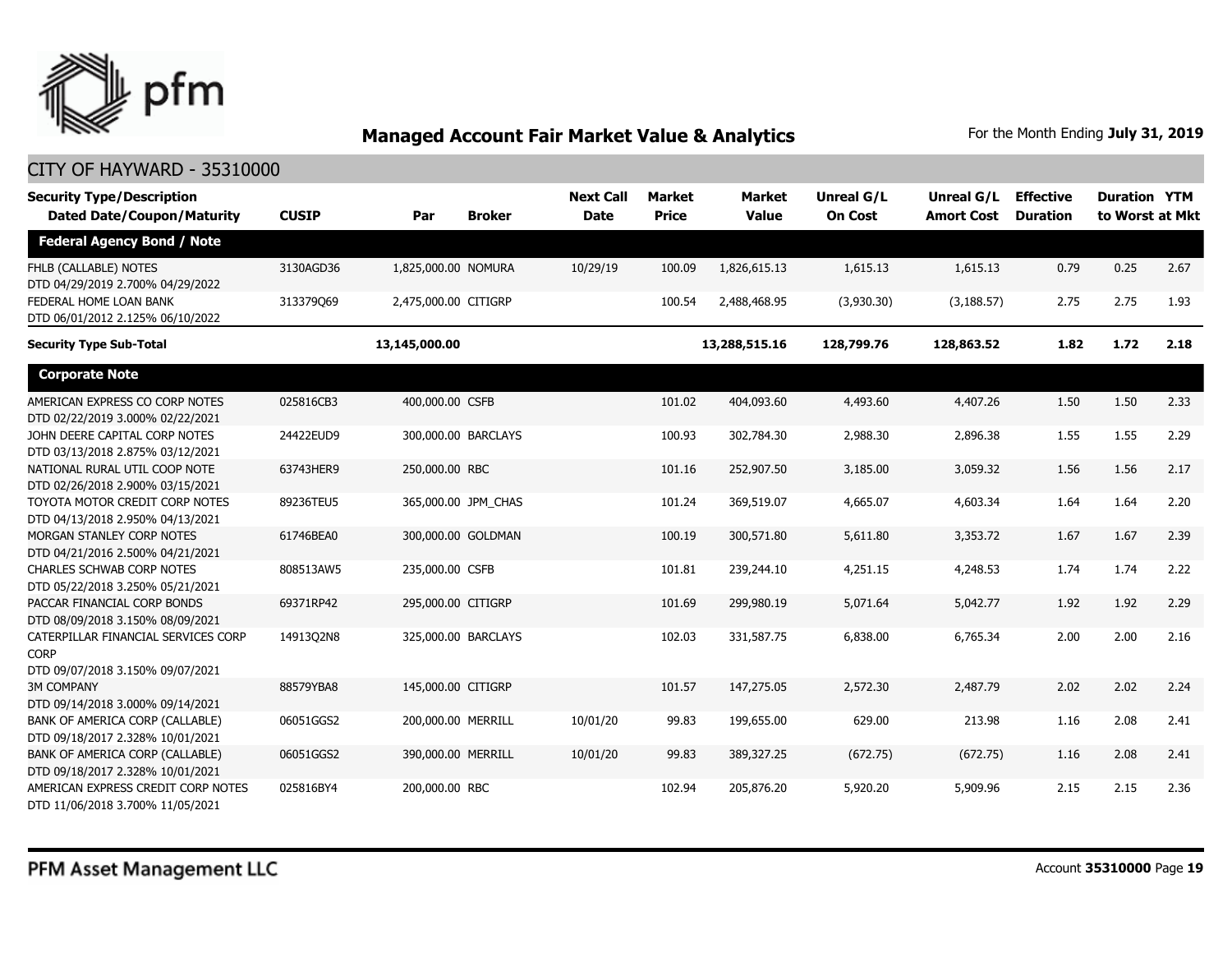

### CITY OF HAYWARD - 35310000

| <b>Security Type/Description</b><br><b>Dated Date/Coupon/Maturity</b>                 | <b>CUSIP</b> | Par                | <b>Broker</b>       | <b>Next Call</b><br><b>Date</b> | <b>Market</b><br><b>Price</b> | <b>Market</b><br><b>Value</b> | Unreal G/L<br><b>On Cost</b> | Unreal G/L<br><b>Amort Cost</b> | <b>Effective</b><br><b>Duration</b> | <b>Duration YTM</b><br>to Worst at Mkt |      |
|---------------------------------------------------------------------------------------|--------------|--------------------|---------------------|---------------------------------|-------------------------------|-------------------------------|------------------------------|---------------------------------|-------------------------------------|----------------------------------------|------|
| <b>Corporate Note</b>                                                                 |              |                    |                     |                                 |                               |                               |                              |                                 |                                     |                                        |      |
| ABBOTT LABORATORIES CORP NOTES<br>DTD 11/22/2016 2.900% 11/30/2021                    | 002824BD1    |                    | 300,000.00 GOLDMAN  |                                 | 101.27                        | 303,806.10                    | 2,123.10                     | 2,258.57                        | 2.24                                | 2.24                                   | 2.34 |
| CITIGROUP INC CORP (CALLABLE) NOTE<br>DTD 12/08/2016 2.900% 12/08/2021                | 172967LC3    | 300,000.00 RBC     |                     | 11/08/21                        | 101.13                        | 303,384.60                    | 8,841.60                     | 7,859.44                        | 2.21                                | 2.18                                   | 2.40 |
| SUNTRUST BANKS INC CORP NOTES<br>(CALLABLE)<br>DTD 12/01/2016 2.700% 01/27/2022       | 867914BM4    | 300,000.00 ACADEMY |                     | 12/27/21                        | 100.45                        | 301,340.10                    | 1,838.10                     | 1,794.78                        | 2.35                                | 2.32                                   | 2.51 |
| HOME DEPOT INC<br>DTD 12/06/2018 3.250% 03/01/2022                                    | 437076BV3    |                    | 175,000.00 JPM_CHAS |                                 | 103.02                        | 180,290.60                    | 5,770.10                     | 5,682.09                        | 2.44                                | 2.44                                   | 2.04 |
| US BANCORP (CALLABLE) NOTE<br>DTD 03/02/2012 3.000% 03/15/2022                        | 91159HHC7    |                    | 600,000.00 US BANCO | 02/15/22                        | 101.74                        | 610,467.00                    | (123.00)                     | 333.59                          | 2.43                                | 2.41                                   | 2.31 |
| GOLDMAN SACHS GROUP INC (CALLABLE)<br><b>NOTE</b><br>DTD 01/26/2017 3.000% 04/26/2022 | 38141GWC4    |                    | 600,000.00 GOLDMAN  | 04/26/21                        | 100.80                        | 604,806.60                    | 11,394.60                    | 10,469.75                       | 1.99                                | 1.67                                   | 2.69 |
| UNITED PARCEL SERVICE (CALLABLE)<br><b>NOTES</b><br>DTD 05/16/2017 2.350% 05/16/2022  | 911312BC9    |                    | 300,000.00 JPM CHAS | 04/16/22                        | 100.47                        | 301,413.00                    | (276.00)                     | (221.33)                        | 2.63                                | 2.60                                   | 2.17 |
| MORGAN STANLEY CORP NOTES<br>DTD 05/19/2017 2.750% 05/19/2022                         | 61744YAH1    | 300,000.00 RBC     |                     |                                 | 100.73                        | 302,175.60                    | 4,164.60                     | 3,968.51                        | 2.67                                | 2.67                                   | 2.48 |
| JPMORGAN CHASE & CO CORP NOTES<br>DTD 06/18/2018 3.514% 06/18/2022                    | 46647PAS5    |                    | 600,000.00 JPM CHAS |                                 | 101.90                        | 611,395.80                    | 11,395.80                    | 11,395.80                       | 2.72                                | 2.72                                   | 2.82 |
| AMERICAN HONDA FINANCE<br>DTD 06/27/2019 2.200% 06/27/2022                            | 02665WCY5    | 600,000.00 MERRILL |                     |                                 | 99.78                         | 598,706.40                    | (741.60)                     | (758.50)                        | 2.79                                | 2.79                                   | 2.28 |
| <b>Security Type Sub-Total</b>                                                        |              | 7,480,000.00       |                     |                                 |                               | 7,560,607.61                  | 89,940.61                    | 85,098.34                       | 2.09                                | 2.13                                   | 2.38 |
| <b>Certificate of Deposit</b>                                                         |              |                    |                     |                                 |                               |                               |                              |                                 |                                     |                                        |      |
| NORDEA BANK AB NY CD<br>DTD 02/22/2018 2.720% 02/20/2020                              | 65590ASN7    |                    | 600,000.00 GOLDMAN  |                                 | 100.41                        | 602,448.60                    | 2,448.60                     | 2,448.60                        | 0.54                                | 0.54                                   | 1.97 |
| UBS AG STAMFORD CT LT CD<br>DTD 03/06/2018 2.900% 03/02/2020                          | 90275DHG8    | 600,000.00 UBS     |                     |                                 | 100.50                        | 602,976.60                    | 2,976.60                     | 2,976.60                        | 0.58                                | 0.58                                   | 2.08 |
| CANADIAN IMP BK COMM NY FLT CERT<br><b>DEPOS</b><br>DTD 04/10/2018 2.738% 04/10/2020  | 13606BVF0    | 600,000.00 MERRILL |                     |                                 | 100.23                        | 601,393.20                    | 1,393.20                     | 1,393.20                        | 0.19                                | 0.69                                   | 2.43 |

PFM Asset Management LLC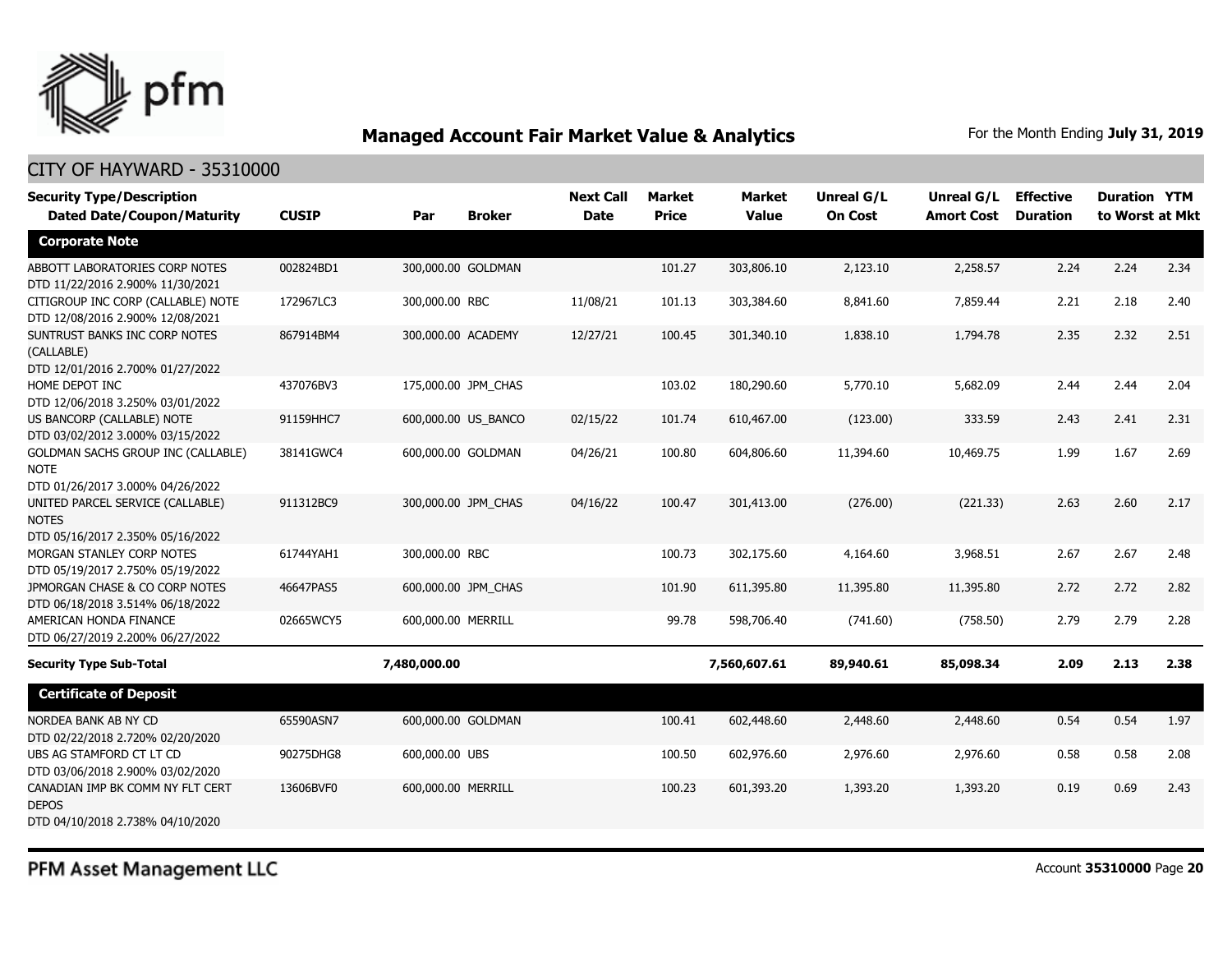

| <b>Security Type/Description</b><br><b>Dated Date/Coupon/Maturity</b>             | <b>CUSIP</b> | Par                | <b>Broker</b> | <b>Next Call</b><br><b>Date</b> | <b>Market</b><br><b>Price</b> | <b>Market</b><br><b>Value</b> | <b>Unreal G/L</b><br><b>On Cost</b> | Unreal G/L<br><b>Amort Cost</b> | <b>Effective</b><br><b>Duration</b> | <b>Duration YTM</b><br>to Worst at Mkt |      |
|-----------------------------------------------------------------------------------|--------------|--------------------|---------------|---------------------------------|-------------------------------|-------------------------------|-------------------------------------|---------------------------------|-------------------------------------|----------------------------------------|------|
| <b>Certificate of Deposit</b>                                                     |              |                    |               |                                 |                               |                               |                                     |                                 |                                     |                                        |      |
| BANK OF NOVA SCOTIA HOUSTON CD<br>DTD 06/07/2018 3.080% 06/05/2020                | 06417GU22    | 600,000.00 GOLDMAN |               |                                 | 100.92                        | 605,523.60                    | 5,751.60                            | 5,622.08                        | 0.83                                | 0.83                                   | 1.97 |
| BANK OF MONTREAL CHICAGO CERT<br><b>DEPOS</b><br>DTD 08/03/2018 3.190% 08/03/2020 | 06370REU9    | 600,000.00 BMO     |               |                                 | 100.83                        | 604,975.20                    | 4,975.20                            | 4,975.20                        | 0.97                                | 0.97                                   | 2.40 |
| SUMITOMO MITSUI BANK NY CERT DEPOS<br>DTD 10/18/2018 3.390% 10/16/2020            | 86565BPC9    | 600,000.00 GOLDMAN |               |                                 | 101.65                        | 609,903.00                    | 10,719.00                           | 10,006.64                       | 1.18                                | 1.18                                   | 2.05 |
| MUFG BANK LTD/NY CERT DEPOS<br>DTD 02/28/2019 2.970% 02/26/2021                   | 55379WZT6    | 600,000.00 MITSU   |               |                                 | 101.30                        | 607,818.36                    | 7,818.36                            | 7,818.36                        | 1.52                                | 1.52                                   | 2.15 |
| CREDIT AGRICOLE CIB NY CERT DEPOS<br>DTD 04/04/2019 2.830% 04/02/2021             | 22535CDU2    | 600,000.00 CREDAG  |               |                                 | 100.74                        | 604,466.40                    | 4,466.40                            | 4,466.40                        | 1.62                                | 1.62                                   | 2.39 |
| ROYAL BANK OF CANADA NY CD<br>DTD 06/08/2018 3.240% 06/07/2021                    | 78012UEE1    | 600,000.00 RBC     |               |                                 | 102.15                        | 612,903.00                    | 12,903.00                           | 12,903.00                       | 1.79                                | 1.79                                   | 2.05 |
| <b>Security Type Sub-Total</b>                                                    |              | 5,400,000.00       |               |                                 |                               | 5,452,407.96                  | 53,451.96                           | 52,610.08                       | 1.03                                | 1.08                                   | 2.17 |
| <b>Asset-Backed Security</b>                                                      |              |                    |               |                                 |                               |                               |                                     |                                 |                                     |                                        |      |
| TOYOTA ABS 2017-A A3<br>DTD 03/15/2017 1.730% 02/15/2021                          | 89238MAD0    | 64,341.08 MERRILL  |               |                                 | 99.82                         | 64,227.76                     | (105.74)                            | (110.23)                        | 0.35                                | 0.78                                   | 1.95 |
| JOHN DEERE ABS 2017-A A3<br>DTD 03/02/2017 1.780% 04/15/2021                      | 47787XAC1    | 50.602.73 MERRILL  |               |                                 | 99.82                         | 50,513.63                     | (81.89)                             | (85.56)                         | 0.39                                | 1.01                                   | 1.95 |
| ALLY ABS 2017-1 A3<br>DTD 01/31/2017 1.700% 06/15/2021                            | 02007PAC7    | 52,394.67 CITIGRP  |               |                                 | 99.78                         | 52,280.14                     | (109.95)                            | (112.72)                        | 0.36                                | 1.56                                   | 1.84 |
| GMALT 2018-3 A3<br>DTD 09/26/2018 3.180% 06/20/2021                               | 36256GAD1    | 170,000.00 RBC     |               |                                 | 100.71                        | 171,213.73                    | 1,227.16                            | 1,223.15                        | 0.97                                | 0.96                                   | 2.44 |
| BMWLT 2018-1 A3<br>DTD 10/17/2018 3.260% 07/20/2021                               | 05586CAC8    | 125,000.00 SOCGEN  |               |                                 | 101.03                        | 126,284.11                    | 1,301.48                            | 1,296.65                        | 1.12                                | 1.00                                   | 2.24 |
| HONDA ABS 2017-1 A3<br>DTD 03/28/2017 1.720% 07/21/2021                           | 43814TAC6    | 127,965.95 MERRILL |               |                                 | 99.71                         | 127,600.42                    | (357.91)                            | (361.28)                        | 0.53                                | 1.20                                   | 1.96 |
| HYUNDAI ABS 2017-A A3<br>DTD 03/29/2017 1.760% 08/15/2021                         | 44931PAD8    | 158,759.05 SOCGEN  |               |                                 | 99.74                         | 158,350.07                    | (396.15)                            | (400.29)                        | 0.49                                | 1.47                                   | 1.93 |
| NISSAN ABS 2017-A A3<br>DTD 03/28/2017 1.740% 08/15/2021                          | 654747AD6    | 198,787.48 MERRILL |               |                                 | 99.74                         | 198,271.49                    | (494.93)                            | (504.91)                        | 0.53                                | 1.13                                   | 1.97 |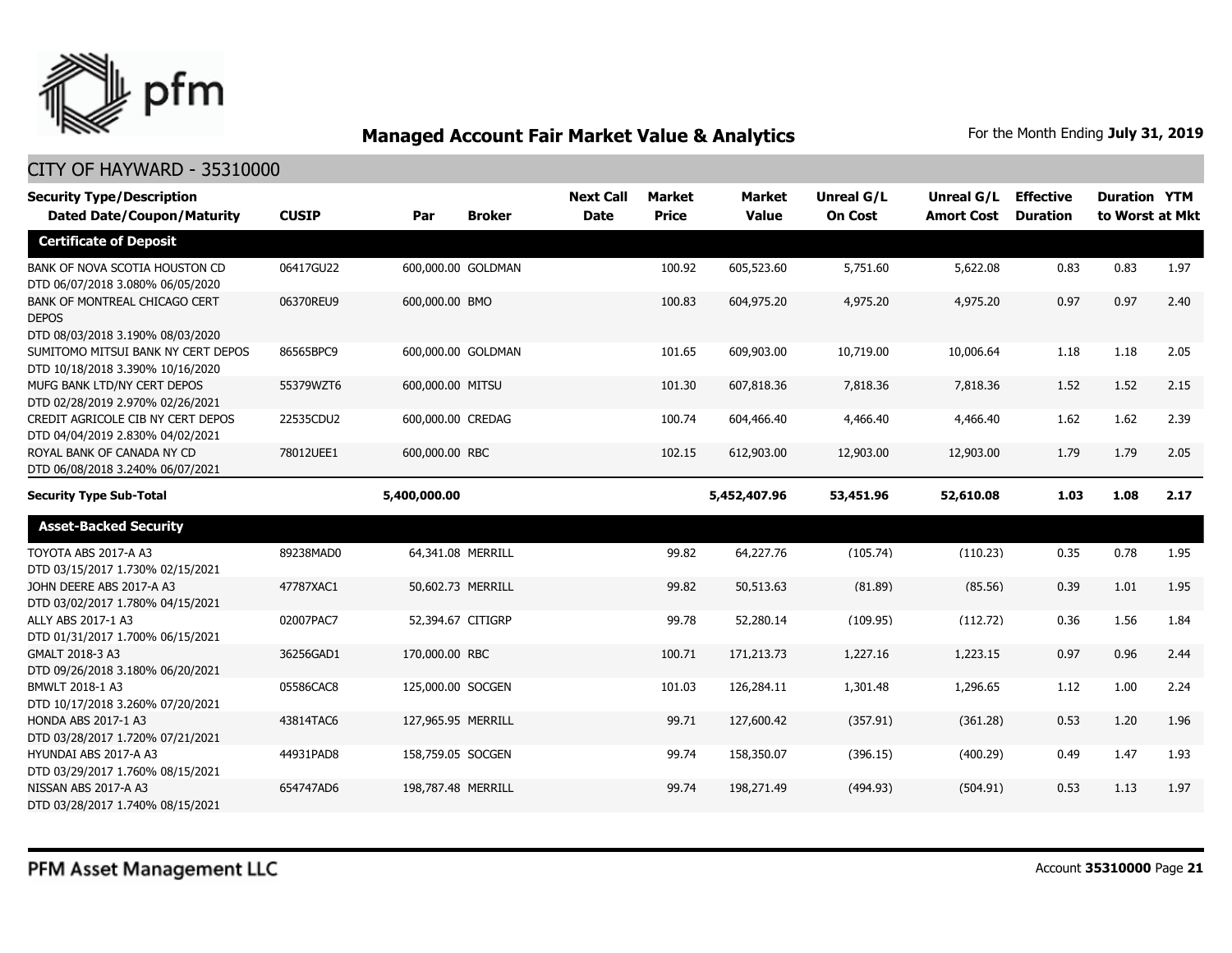

#### CITY OF HAYWARD - 35310000

| <b>Security Type/Description</b><br><b>Dated Date/Coupon/Maturity</b> | <b>CUSIP</b> | Par                 | <b>Broker</b>       | <b>Next Call</b><br><b>Date</b> | <b>Market</b><br><b>Price</b> | <b>Market</b><br><b>Value</b> | <b>Unreal G/L</b><br><b>On Cost</b> | Unreal G/L<br><b>Amort Cost</b> | <b>Effective</b><br><b>Duration</b> | <b>Duration YTM</b><br>to Worst at Mkt |      |
|-----------------------------------------------------------------------|--------------|---------------------|---------------------|---------------------------------|-------------------------------|-------------------------------|-------------------------------------|---------------------------------|-------------------------------------|----------------------------------------|------|
| <b>Asset-Backed Security</b>                                          |              |                     |                     |                                 |                               |                               |                                     |                                 |                                     |                                        |      |
| ALLY ABS 2017-2 A3<br>DTD 03/29/2017 1.780% 08/15/2021                | 02007HAC5    | 225,168.30 MERRILL  |                     |                                 | 99.78                         | 224,682.61                    | (459.14)                            | (474.10)                        | 0.41                                | 1.72                                   | 1.91 |
| NISSAN AUTO LEASE TRUST<br>DTD 10/24/2018 3.250% 09/15/2021           | 65478BAD3    | 225,000.00 CITIGRP  |                     |                                 | 101.04                        | 227,341.40                    | 2,361.06                            | 2,356.03                        | 1.16                                | 1.07                                   | 2.28 |
| FORDL 2018-B A3<br>DTD 09/21/2018 3.190% 12/15/2021                   | 34531LAD2    |                     | 230,000.00 JPM CHAS |                                 | 100.93                        | 232,149.81                    | 2,169.24                            | 2,164.24                        | 1.08                                | 1.19                                   | 2.41 |
| GMALT 2019-1 A3<br>DTD 02/21/2019 2.980% 12/20/2021                   | 36256UAD0    |                     | 200,000.00 WELLS_FA |                                 | 100.96                        | 201,923.54                    | 1,954.94                            | 1,950.22                        | 1.34                                | 1.21                                   | 2.19 |
| FORDL 2019-A A3<br>DTD 02/25/2019 2.900% 05/15/2022                   | 34532FAD4    | 245,000.00 CITIGRP  |                     |                                 | 100.75                        | 246,845.00                    | 1,864.16                            | 1,861.28                        | 1.42                                | 1.40                                   | 2.36 |
| <b>HART 2018-B A3</b><br>DTD 12/12/2018 3.200% 12/15/2022             | 44933AAC1    | 150,000.00 BARCLAYS |                     |                                 | 101.61                        | 152,412.42                    | 2,414.22                            | 2,413.90                        | 1.59                                | 1.68                                   | 2.25 |
| HAROT 2019-1 A3<br>DTD 02/27/2019 2.830% 03/20/2023                   | 43814WAC9    | 170,000.00 MERRILL  |                     |                                 | 101.32                        | 172,237.93                    | 2,242.49                            | 2,241.96                        | 2.10                                | 1.81                                   | 2.11 |
| FORD CREDIT AUTO OWNER TRUST<br>DTD 10/23/2018 3.240% 04/15/2023      | 34532TAD4    | 200,000.00 BARCLAYS |                     |                                 | 101.74                        | 203,489.54                    | 3,523.74                            | 3,518.08                        | 1.82                                | 1.84                                   | 2.30 |
| NAROT 2018-C A3<br>DTD 12/12/2018 3.220% 06/15/2023                   | 65478NAD7    | 200,000.00 MIZUHO   |                     |                                 | 101.89                        | 203,784.98                    | 3,823.30                            | 3,818.00                        | 1.99                                | 1.92                                   | 2.24 |
| HYUNDAI AUTO RECEIVABLES TRUST<br>DTD 04/10/2019 2.660% 06/15/2023    | 44932NAD2    | 250,000.00 SOCGEN   |                     |                                 | 100.80                        | 252,002.70                    | 2,035.60                            | 2,033.09                        | 2.04                                | 1.92                                   | 2.24 |
| CARMAX AUTO OWNER TRUST<br>DTD 07/25/2018 3.130% 06/15/2023           | 14313FAD1    | 285,000.00 BARCLAYS |                     |                                 | 101.40                        | 288,996.10                    | 4,034.95                            | 4,027.16                        | 1.66                                | 1.92                                   | 2.40 |
| CARMAX AUTO OWNER TRUST<br>DTD 10/24/2018 3.360% 09/15/2023           | 14315EAC4    | 225,000.00 MERRILL  |                     |                                 | 101.97                        | 229,427.17                    | 4,429.24                            | 4,428.78                        | 1.86                                | 2.04                                   | 2.40 |
| COPAR 2019-1 A3<br>DTD 05/30/2019 2.510% 11/15/2023                   | 14042WAC4    |                     | 175,000.00 JPM CHAS |                                 | 100.85                        | 176,478.68                    | 1,514.13                            | 1,513.04                        | 2.21                                | 2.13                                   | 2.11 |
| FIFTH THIRD AUTO TRUST<br>DTD 05/08/2019 2.640% 12/15/2023            | 31680YAD9    | 215,000.00 CSFB     |                     |                                 | 100.75                        | 216,621.70                    | 1,668.96                            | 1,666.42                        | 1.95                                | 2.16                                   | 2.29 |
| HDMOT 2019-A A3<br>DTD 06/26/2019 2.340% 02/15/2024                   | 41284WAC4    | 300,000.00 BARCLAYS |                     |                                 | 99.96                         | 299,866.92                    | (109.86)                            | (110.32)                        | 2.19                                | 2.24                                   | 2.36 |
| GMCAR 2019-2 A3<br>DTD 04/17/2019 2.650% 02/16/2024                   | 36257FAD2    | 345,000.00 BARCLAYS |                     |                                 | 100.99                        | 348,411.15                    | 3,439.23                            | 3,437.60                        | 1.61                                | 2.25                                   | 2.21 |
| <b>Security Type Sub-Total</b>                                        |              | 4,588,019.26        |                     |                                 |                               | 4,625,413.00                  | 37,888.33                           | 37,790.19                       | 1.44                                | 1.67                                   | 2.22 |

PFM Asset Management LLC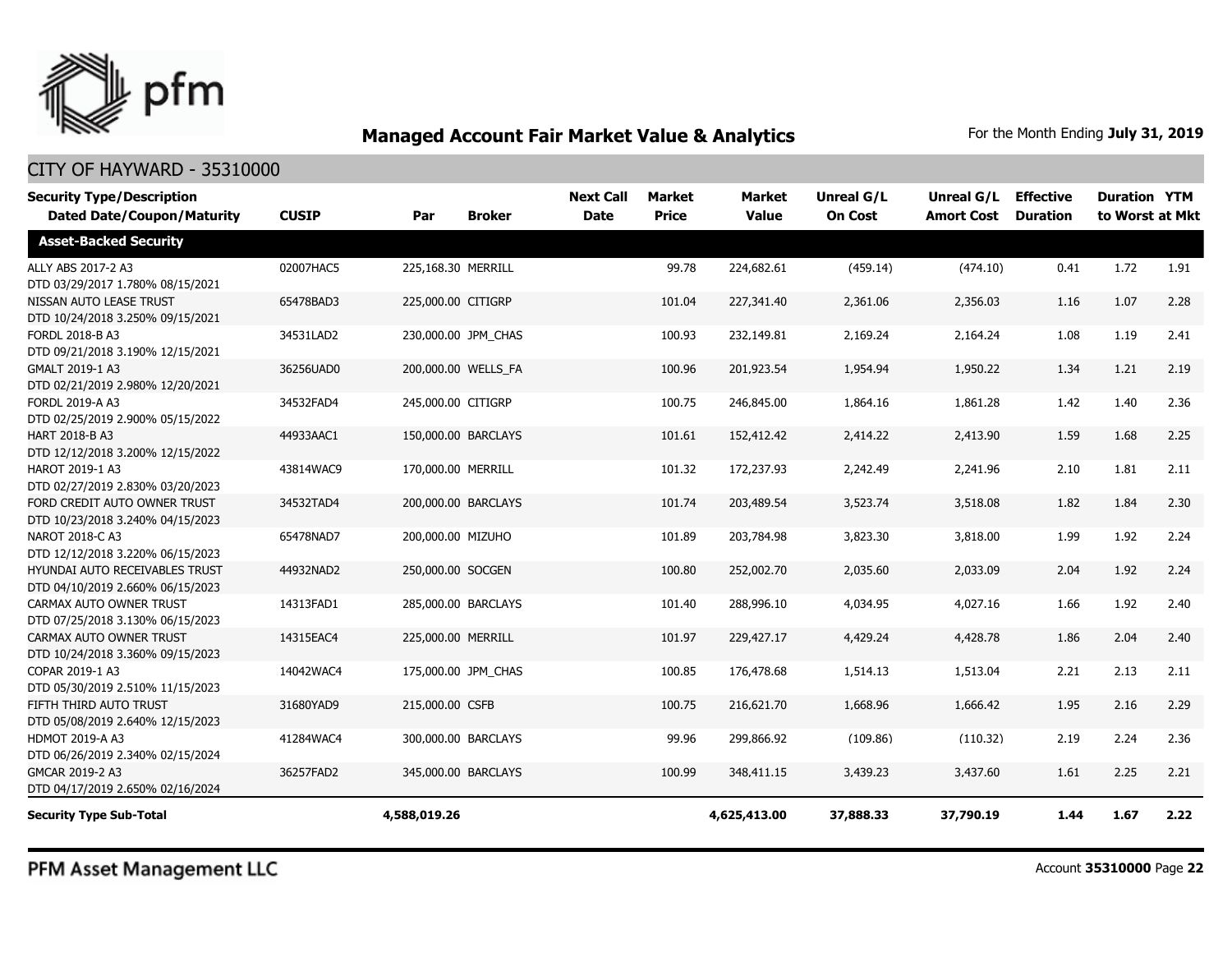

| <b>Security Type/Description</b><br><b>Dated Date/Coupon/Maturity</b> | <b>CUSIP</b> | Par              | <b>Broker</b> | Next Call<br>Date | Market<br><b>Price</b> | <b>Market</b><br><b>Value</b> | Unreal G/L<br><b>On Cost</b> | Unreal G/L<br><b>Amort Cost</b> | <b>Effective</b><br><b>Duration</b> | <b>Duration YTM</b> | to Worst at Mkt |
|-----------------------------------------------------------------------|--------------|------------------|---------------|-------------------|------------------------|-------------------------------|------------------------------|---------------------------------|-------------------------------------|---------------------|-----------------|
| <b>Managed Account Sub-Total</b>                                      |              | 123,215,035.07   |               |                   |                        | 123,871,799.54                | 1,056,651.70                 | 908,157.43                      | 1.81                                | 1.75                | 2.04            |
| <b>Securities Sub-Total</b>                                           |              | \$123,215,035.07 |               |                   |                        | \$123,871,799.54              | \$1,056,651.70               | \$908,157.43                    | 1.81                                | 1.75                | 2.04%           |
| <b>Accrued Interest</b>                                               |              |                  |               |                   |                        | \$510,250.84                  |                              |                                 |                                     |                     |                 |
| <b>Total Investments</b>                                              |              |                  |               |                   |                        | \$124,382,050.38              |                              |                                 |                                     |                     |                 |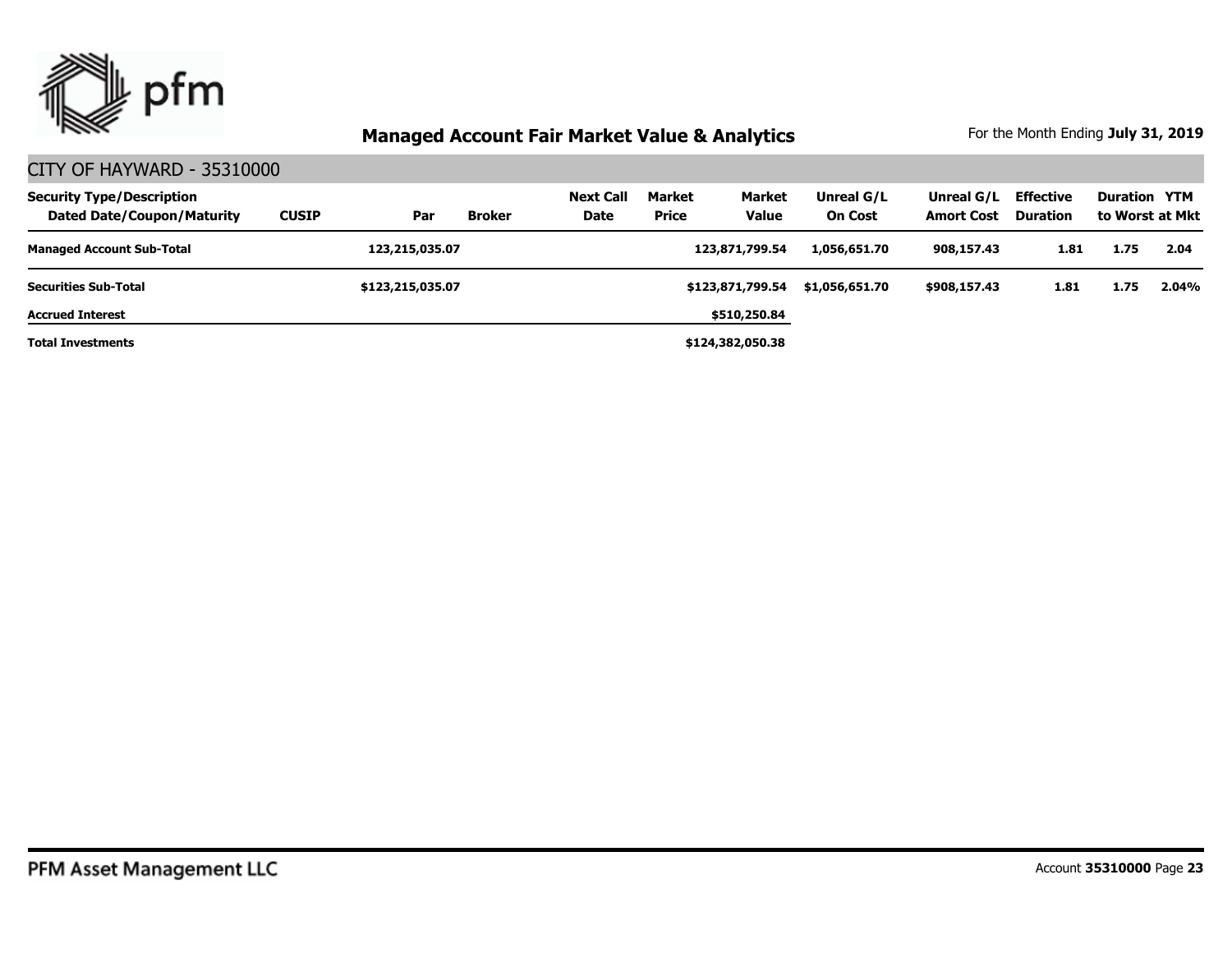

| <b>Trade</b>    | <b>Transaction Type</b><br><b>Settle</b> | <b>Security Description</b>                                         | <b>CUSIP</b> | Par          | <b>Principal</b><br><b>Proceeds</b> | <b>Accrued</b><br><b>Interest</b> | <b>Total</b>     | <b>Realized G/L</b><br>Cost | <b>Realized G/L</b><br><b>Amort Cost</b> | Sale<br>Method |
|-----------------|------------------------------------------|---------------------------------------------------------------------|--------------|--------------|-------------------------------------|-----------------------------------|------------------|-----------------------------|------------------------------------------|----------------|
| <b>BUY</b>      |                                          |                                                                     |              |              |                                     |                                   |                  |                             |                                          |                |
| 07/01/19        | 07/03/19                                 | <b>US TREASURY NOTES</b><br>DTD 07/31/2017 1.875% 07/31/2022        | 9128282P4    | 1,600,000.00 | (1,605,437.50)                      | (12,679.56)                       | (1,618,117.06)   |                             |                                          |                |
| 07/09/19        | 07/25/19                                 | SAN JOSE, CA TXBL GO BONDS<br>DTD 07/25/2019 2.300% 09/01/2022      | 798135H44    | 1,150,000.00 | (1, 157, 544.00)                    | 0.00                              | (1, 157, 544.00) |                             |                                          |                |
|                 | <b>Transaction Type Sub-Total</b>        |                                                                     |              | 2,750,000.00 | (2,762,981.50)                      | (12, 679.56)                      | (2,775,661.06)   |                             |                                          |                |
| <b>INTEREST</b> |                                          |                                                                     |              |              |                                     |                                   |                  |                             |                                          |                |
| 07/01/19        | 07/15/19                                 | FREDDIE MAC SERIES 4459 NB<br>DTD 04/01/2015 4.500% 01/01/2020      | 3137BHU39    | 230.79       | 0.00                                | 0.87                              | 0.87             |                             |                                          |                |
| 07/01/19        | 07/25/19                                 | FNMA SERIES 2015-M12 FA<br>DTD 09/01/2015 2.782% 04/01/2020         | 3136AP3Z3    | 21,477.82    | 0.00                                | 49.79                             | 49.79            |                             |                                          |                |
| 07/01/19        | 07/25/19                                 | FHLMC MULTIFAMILY STRUCTURED P<br>DTD 05/01/2013 2.510% 11/25/2022  | 3137B1BS0    | 1,065,000.00 | 0.00                                | 2,227.63                          | 2,227.63         |                             |                                          |                |
| 07/01/19        | 07/25/19                                 | FHMS K023 A1<br>DTD 12/01/2012 1.583% 04/25/2022                    | 3137AWQG3    | 86,498.00    | 0.00                                | 114.11                            | 114.11           |                             |                                          |                |
| 07/01/19        | 07/25/19                                 | FHLMC MULTIFAMILY STRUCTURED P<br>DTD 12/01/2012 2.355% 07/25/2022  | 3137AVXN2    | 570,000.00   | 0.00                                | 1,118.63                          | 1,118.63         |                             |                                          |                |
| 07/01/19        | 07/25/19                                 | <b>FHMS K714 A2</b><br>DTD 01/01/2014 3.034% 10/25/2020             | 3137B6ZM6    | 864,676.56   | 0.00                                | 2,186.19                          | 2,186.19         |                             |                                          |                |
| 07/01/19        | 07/25/19                                 | FHMS KJ23 A1<br>DTD 12/01/2018 3.174% 03/01/2022                    | 3137FKK70    | 1,200,327.20 | 0.00                                | 3,174.87                          | 3,174.87         |                             |                                          |                |
| 07/01/19        | 07/25/19                                 | FANNIE MAE SERIES 2015-M13 ASQ2<br>DTD 10/01/2015 1.646% 09/01/2019 | 3136AQDQ0    | 2,039.25     | 0.00                                | 2.80                              | 2.80             |                             |                                          |                |
| 07/01/19        | 07/25/19                                 | FNA 2018-M5 A2<br>DTD 04/01/2018 3.560% 09/25/2021                  | 3136B1XP4    | 628,464.63   | 0.00                                | 1,864.57                          | 1,864.57         |                             |                                          |                |
| 07/01/19        | 07/25/19                                 | FHMS K023 A1<br>DTD 12/01/2012 1.583% 04/25/2022                    | 3137AWOG3    | 379,747.30   | 0.00                                | 500.95                            | 500.95           |                             |                                          |                |
| 07/01/19        | 07/25/19                                 | FHMS K019 A2<br>DTD 08/01/2012 2.272% 03/25/2022                    | 3137ASNJ9    | 600,000.00   | 0.00                                | 1,136.00                          | 1,136.00         |                             |                                          |                |
| 07/01/19        | 07/25/19                                 | FHLMC MULTIFAMILY STRUCTURED P<br>DTD 11/01/2015 2.716% 06/25/2022  | 3137BLUR7    | 600,000.00   | 0.00                                | 1,358.00                          | 1,358.00         |                             |                                          |                |
| 07/01/19        | 07/25/19                                 | FHMS KP05 A<br>DTD 12/01/2018 3.203% 07/01/2023                     | 3137FKK39    | 522,088.15   | 0.00                                | 1,393.54                          | 1,393.54         |                             |                                          |                |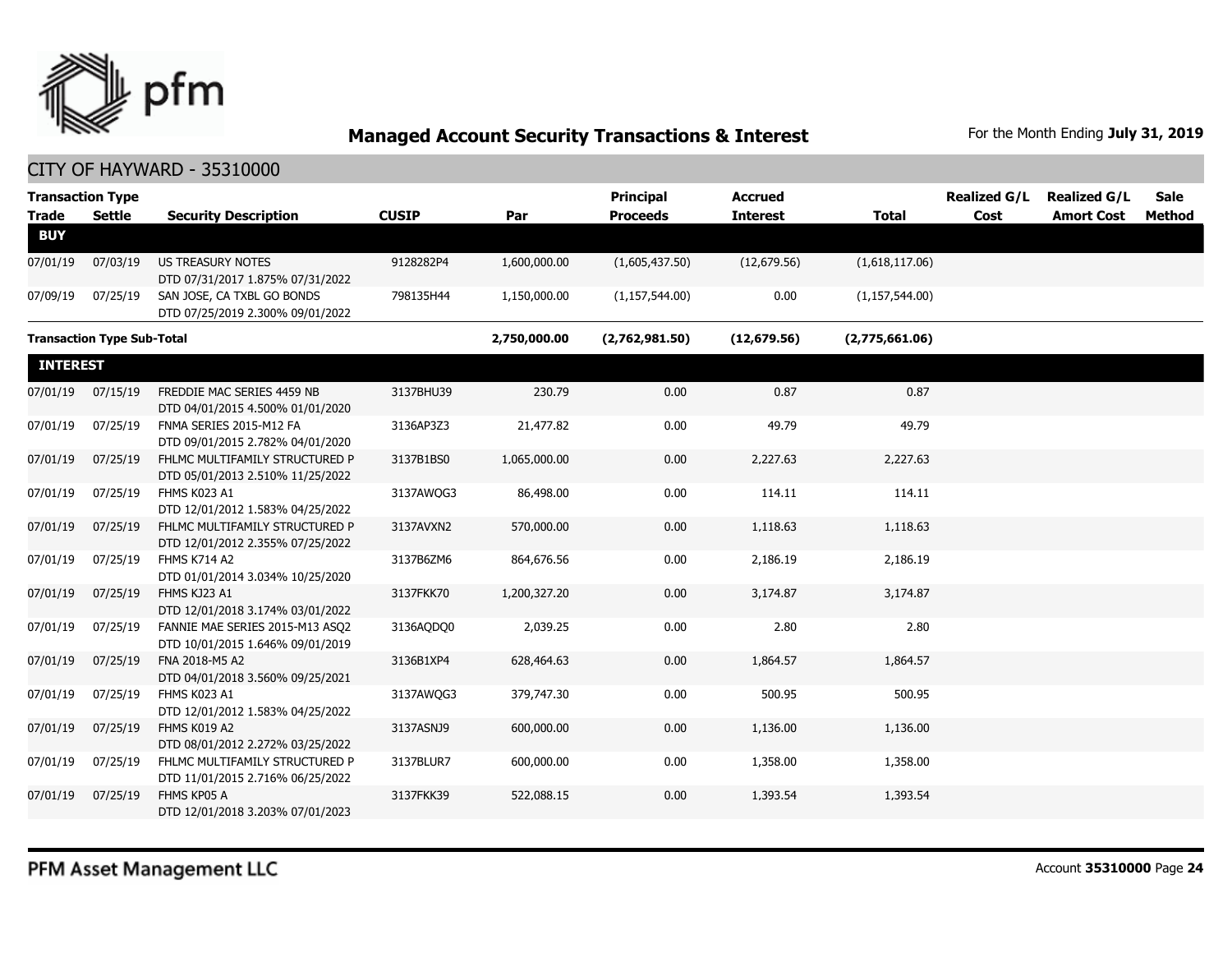

| <b>Trade</b>    | <b>Transaction Type</b><br>Settle | <b>Security Description</b>                                                          | <b>CUSIP</b> | Par          | Principal<br><b>Proceeds</b> | <b>Accrued</b><br><b>Interest</b> | <b>Total</b> | <b>Realized G/L</b><br>Cost | <b>Realized G/L</b><br><b>Amort Cost</b> | <b>Sale</b><br>Method |
|-----------------|-----------------------------------|--------------------------------------------------------------------------------------|--------------|--------------|------------------------------|-----------------------------------|--------------|-----------------------------|------------------------------------------|-----------------------|
| <b>INTEREST</b> |                                   |                                                                                      |              |              |                              |                                   |              |                             |                                          |                       |
| 07/01/19        | 07/25/19                          | FHLMC MULTIFAMILY STRUCTURED P<br>DTD 12/01/2012 2.355% 07/25/2022                   | 3137AVXN2    | 1,227,386.00 | 0.00                         | 2,408.75                          | 2,408.75     |                             |                                          |                       |
| 07/01/19        | 07/25/19                          | <b>FANNIEMAE-ACES</b><br>DTD 02/01/2013 2.509% 11/25/2022                            | 3136ACGJ4    | 1,250,000.00 | 0.00                         | 2,613.05                          | 2,613.05     |                             |                                          |                       |
| 07/01/19        | 07/25/19                          | <b>FHMS J22F A1</b><br>DTD 11/01/2018 3.454% 05/25/2023                              | 3137FJYA1    | 995,028.22   | 0.00                         | 4,137.88                          | 4,137.88     |                             |                                          |                       |
| 07/01/19        | 07/25/19                          | FHMS K006 A2<br>DTD 04/01/2010 4.251% 01/25/2020                                     | 31398VJ98    | 1,200,883.62 | 0.00                         | 4,254.13                          | 4,254.13     |                             |                                          |                       |
| 07/01/19        | 07/25/19                          | FHLMC SERIES K013 A1<br>DTD 05/01/2011 2.902% 08/25/2020                             | 3137AA4V2    | 337,875.98   | 0.00                         | 817.10                            | 817.10       |                             |                                          |                       |
| 07/01/19        | 07/25/19                          | FHMS K023 A1<br>DTD 12/01/2012 1.583% 04/25/2022                                     | 3137AWQG3    | 780,591.66   | 0.00                         | 1,029.73                          | 1,029.73     |                             |                                          |                       |
| 07/10/19        | 07/10/19                          | CANADIAN IMP BK COMM NY FLT CERT<br><b>DEPOS</b><br>DTD 04/10/2018 2.738% 04/10/2020 | 13606BVF0    | 600,000.00   | 0.00                         | 4,525.73                          | 4,525.73     |                             |                                          |                       |
| 07/11/19        | 07/11/19                          | <b>FANNIE MAE NOTES</b><br>DTD 01/11/2019 2.625% 01/11/2022                          | 3135G0U92    | 1,650,000.00 | 0.00                         | 21,656.25                         | 21,656.25    |                             |                                          |                       |
| 07/11/19        | 07/11/19                          | <b>FANNIE MAE NOTES</b><br>DTD 01/11/2019 2.625% 01/11/2022                          | 3135G0U92    | 1,200,000.00 | 0.00                         | 15,750.00                         | 15,750.00    |                             |                                          |                       |
| 07/15/19        | 07/15/19                          | CARMAX AUTO OWNER TRUST<br>DTD 07/25/2018 3.130% 06/15/2023                          | 14313FAD1    | 285,000.00   | 0.00                         | 743.38                            | 743.38       |                             |                                          |                       |
| 07/15/19        | 07/15/19                          | NAROT 2018-C A3<br>DTD 12/12/2018 3.220% 06/15/2023                                  | 65478NAD7    | 200,000.00   | 0.00                         | 536.67                            | 536.67       |                             |                                          |                       |
| 07/15/19        | 07/15/19                          | CARMAX AUTO OWNER TRUST<br>DTD 10/24/2018 3.360% 09/15/2023                          | 14315EAC4    | 225,000.00   | 0.00                         | 630.00                            | 630.00       |                             |                                          |                       |
| 07/15/19        | 07/15/19                          | HART 2018-B A3<br>DTD 12/12/2018 3.200% 12/15/2022                                   | 44933AAC1    | 150,000.00   | 0.00                         | 400.00                            | 400.00       |                             |                                          |                       |
| 07/15/19        | 07/15/19                          | NISSAN AUTO LEASE TRUST<br>DTD 10/24/2018 3.250% 09/15/2021                          | 65478BAD3    | 225,000.00   | 0.00                         | 609.38                            | 609.38       |                             |                                          |                       |
| 07/15/19        | 07/15/19                          | US TREASURY NOTES<br>DTD 01/15/2019 2.500% 01/15/2022                                | 9128285V8    | 1,500,000.00 | 0.00                         | 18,750.00                         | 18,750.00    |                             |                                          |                       |
| 07/15/19        | 07/15/19                          | FIFTH THIRD AUTO TRUST<br>DTD 05/08/2019 2.640% 12/15/2023                           | 31680YAD9    | 215,000.00   | 0.00                         | 473.00                            | 473.00       |                             |                                          |                       |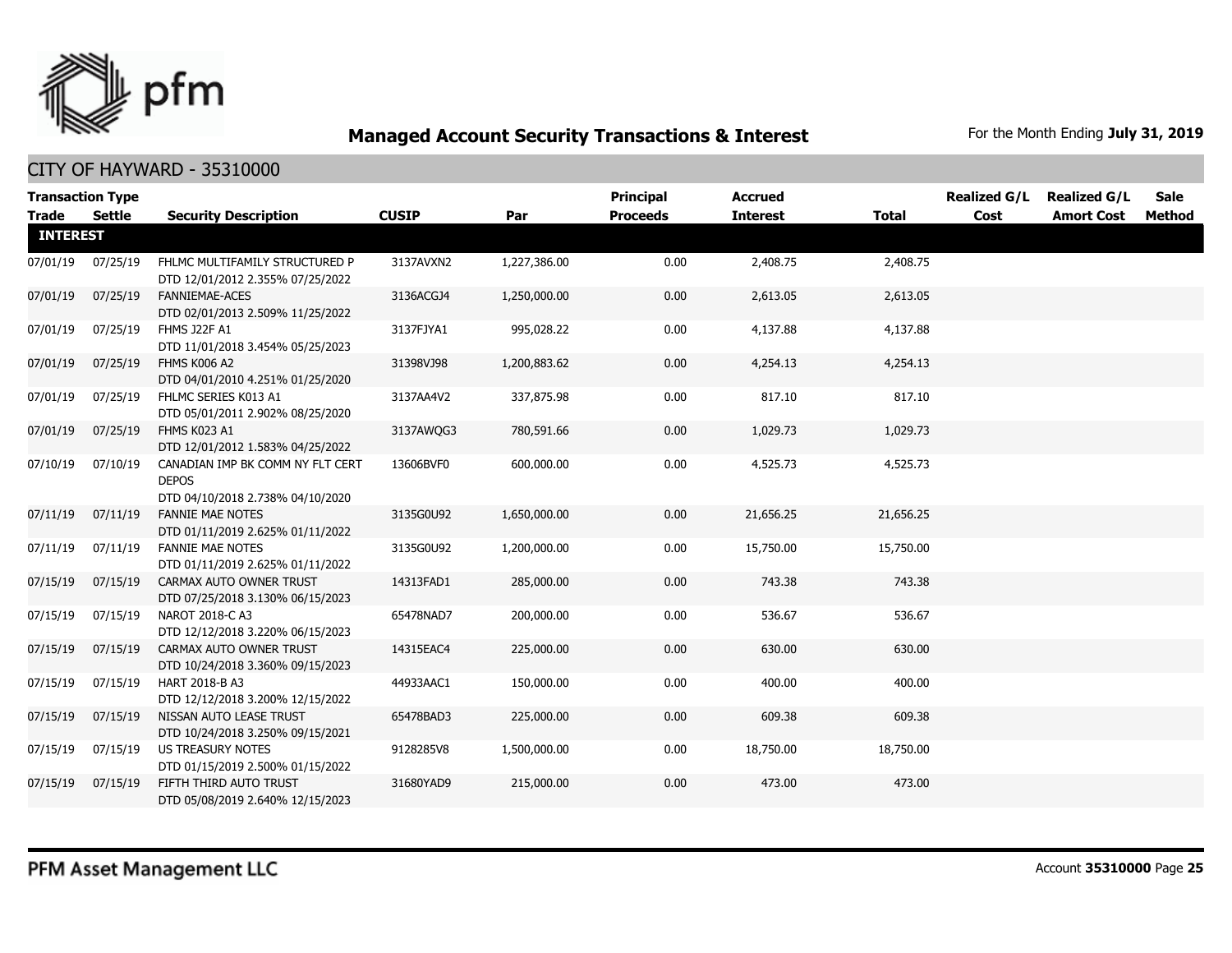

|                 | <b>Transaction Type</b> |                                                                    |              |              | <b>Principal</b> | <b>Accrued</b>  |              | <b>Realized G/L</b> | <b>Realized G/L</b> | <b>Sale</b> |
|-----------------|-------------------------|--------------------------------------------------------------------|--------------|--------------|------------------|-----------------|--------------|---------------------|---------------------|-------------|
| Trade Settle    |                         | <b>Security Description</b>                                        | <b>CUSIP</b> | Par          | <b>Proceeds</b>  | <b>Interest</b> | <b>Total</b> | Cost                | <b>Amort Cost</b>   | Method      |
| <b>INTEREST</b> |                         |                                                                    |              |              |                  |                 |              |                     |                     |             |
| 07/15/19        | 07/15/19                | FORD CREDIT AUTO OWNER TRUST<br>DTD 10/23/2018 3.240% 04/15/2023   | 34532TAD4    | 200,000.00   | 0.00             | 540.00          | 540.00       |                     |                     |             |
| 07/15/19        | 07/15/19                | <b>HDMOT 2019-A A3</b><br>DTD 06/26/2019 2.340% 02/15/2024         | 41284WAC4    | 300,000.00   | 0.00             | 370.50          | 370.50       |                     |                     |             |
| 07/15/19        | 07/15/19                | COPAR 2019-1 A3<br>DTD 05/30/2019 2.510% 11/15/2023                | 14042WAC4    | 175,000.00   | 0.00             | 366.04          | 366.04       |                     |                     |             |
| 07/15/19        | 07/15/19                | HYUNDAI ABS 2017-A A3<br>DTD 03/29/2017 1.760% 08/15/2021          | 44931PAD8    | 174,004.22   | 0.00             | 255.21          | 255.21       |                     |                     |             |
| 07/15/19        | 07/15/19                | FORDL 2019-A A3<br>DTD 02/25/2019 2.900% 05/15/2022                | 34532FAD4    | 245,000.00   | 0.00             | 592.08          | 592.08       |                     |                     |             |
| 07/15/19        | 07/15/19                | FORDL 2018-B A3<br>DTD 09/21/2018 3.190% 12/15/2021                | 34531LAD2    | 230,000.00   | 0.00             | 611.42          | 611.42       |                     |                     |             |
| 07/15/19        | 07/15/19                | NISSAN ABS 2017-A A3<br>DTD 03/28/2017 1.740% 08/15/2021           | 654747AD6    | 215,603.20   | 0.00             | 312.62          | 312.62       |                     |                     |             |
| 07/15/19        | 07/15/19                | ALLY ABS 2017-1 A3<br>DTD 01/31/2017 1.700% 06/15/2021             | 02007PAC7    | 58,804.70    | 0.00             | 83.31           | 83.31        |                     |                     |             |
| 07/15/19        | 07/15/19                | HYUNDAI AUTO RECEIVABLES TRUST<br>DTD 04/10/2019 2.660% 06/15/2023 | 44932NAD2    | 250,000.00   | 0.00             | 554.17          | 554.17       |                     |                     |             |
| 07/15/19        | 07/15/19                | TOYOTA ABS 2017-A A3<br>DTD 03/15/2017 1.730% 02/15/2021           | 89238MAD0    | 72,507.69    | 0.00             | 104.53          | 104.53       |                     |                     |             |
| 07/15/19        | 07/15/19                | JOHN DEERE ABS 2017-A A3<br>DTD 03/02/2017 1.780% 04/15/2021       | 47787XAC1    | 56,310.60    | 0.00             | 83.53           | 83.53        |                     |                     |             |
| 07/15/19        | 07/15/19                | US TREASURY NOTES<br>DTD 01/15/2019 2.500% 01/15/2022              | 9128285V8    | 6,000,000.00 | 0.00             | 75,000.00       | 75,000.00    |                     |                     |             |
| 07/15/19        | 07/15/19                | ALLY ABS 2017-2 A3<br>DTD 03/29/2017 1.780% 08/15/2021             | 02007HAC5    | 249,495.22   | 0.00             | 370.08          | 370.08       |                     |                     |             |
| 07/16/19        | 07/16/19                | GMCAR 2019-2 A3<br>DTD 04/17/2019 2.650% 02/16/2024                | 36257FAD2    | 345,000.00   | 0.00             | 761.88          | 761.88       |                     |                     |             |
| 07/18/19        | 07/18/19                | HAROT 2019-1 A3<br>DTD 02/27/2019 2.830% 03/20/2023                | 43814WAC9    | 170,000.00   | 0.00             | 400.92          | 400.92       |                     |                     |             |
| 07/20/19        | 07/20/19                | GMALT 2019-1 A3<br>DTD 02/21/2019 2.980% 12/20/2021                | 36256UAD0    | 200,000.00   | 0.00             | 496.67          | 496.67       |                     |                     |             |
| 07/20/19        | 07/20/19                | BMWLT 2018-1 A3<br>DTD 10/17/2018 3.260% 07/20/2021                | 05586CAC8    | 125,000.00   | 0.00             | 339.58          | 339.58       |                     |                     |             |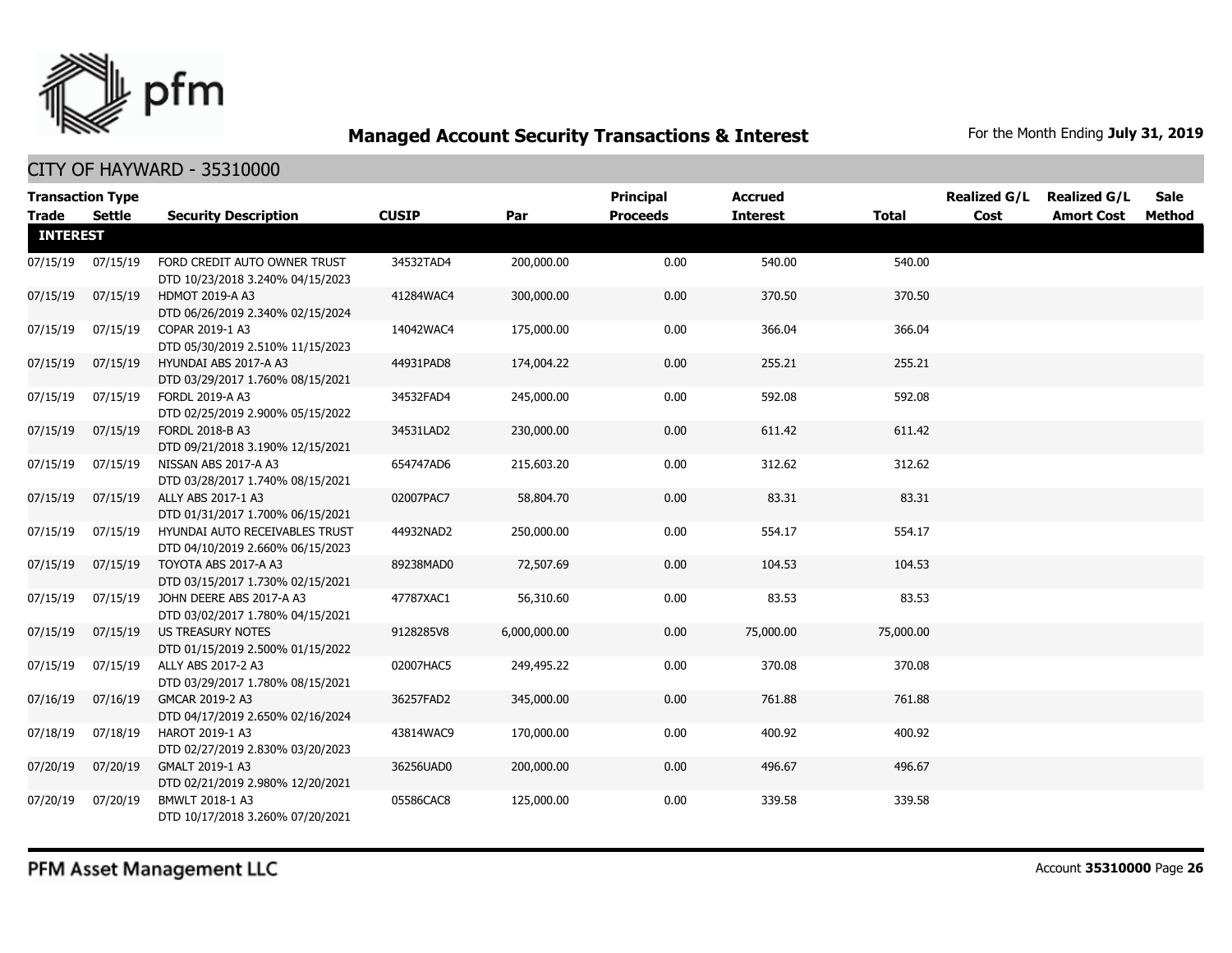

|                 | <b>Transaction Type</b>           |                                                                                 |              |               | <b>Principal</b> | <b>Accrued</b>  |              | <b>Realized G/L</b> | <b>Realized G/L</b> | <b>Sale</b> |
|-----------------|-----------------------------------|---------------------------------------------------------------------------------|--------------|---------------|------------------|-----------------|--------------|---------------------|---------------------|-------------|
| <b>Trade</b>    | Settle                            | <b>Security Description</b>                                                     | <b>CUSIP</b> | Par           | <b>Proceeds</b>  | <b>Interest</b> | <b>Total</b> | Cost                | <b>Amort Cost</b>   | Method      |
| <b>INTEREST</b> |                                   |                                                                                 |              |               |                  |                 |              |                     |                     |             |
| 07/20/19        | 07/20/19                          | GMALT 2018-3 A3<br>DTD 09/26/2018 3.180% 06/20/2021                             | 36256GAD1    | 170,000.00    | 0.00             | 450.50          | 450.50       |                     |                     |             |
| 07/21/19        | 07/21/19                          | HONDA ABS 2017-1 A3<br>DTD 03/28/2017 1.720% 07/21/2021                         | 43814TAC6    | 140,033.45    | 0.00             | 200.71          | 200.71       |                     |                     |             |
| 07/23/19        | 07/23/19                          | INTL BANK OF RECONSTRUCTION AND<br>DEV NOTE<br>DTD 07/25/2018 2.750% 07/23/2021 | 459058GH0    | 1,795,000.00  | 0.00             | 24,681.25       | 24,681.25    |                     |                     |             |
| 07/27/19        | 07/27/19                          | SUNTRUST BANKS INC CORP NOTES<br>(CALLABLE)<br>DTD 12/01/2016 2.700% 01/27/2022 | 867914BM4    | 300,000.00    | 0.00             | 4,050.00        | 4,050.00     |                     |                     |             |
| 07/31/19        | 07/31/19                          | <b>US TREASURY NOTES</b><br>DTD 07/31/2017 1.875% 07/31/2022                    | 9128282P4    | 4,400,000.00  | 0.00             | 41,250.00       | 41,250.00    |                     |                     |             |
| 07/31/19        | 07/31/19                          | <b>US TREASURY NOTES</b><br>DTD 01/31/2016 1.375% 01/31/2021                    | 912828N89    | 400,000.00    | 0.00             | 2,750.00        | 2,750.00     |                     |                     |             |
| 07/31/19        | 07/31/19                          | <b>US TREASURY NOTES</b><br>DTD 01/31/2016 1.375% 01/31/2021                    | 912828N89    | 450,000.00    | 0.00             | 3,093.75        | 3,093.75     |                     |                     |             |
| 07/31/19        | 07/31/19                          | <b>US TREASURY NOTES</b><br>DTD 01/31/2016 1.375% 01/31/2021                    | 912828N89    | 3,500,000.00  | 0.00             | 24,062.50       | 24,062.50    |                     |                     |             |
| 07/31/19        | 07/31/19                          | <b>US TREASURY NOTES</b><br>DTD 01/31/2017 1.875% 01/31/2022                    | 912828V72    | 8,750,000.00  | 0.00             | 82,031.25       | 82,031.25    |                     |                     |             |
| 07/31/19        | 07/31/19                          | <b>US TREASURY NOTES</b><br>DTD 07/31/2015 1.625% 07/31/2020                    | 912828XM7    | 2,750,000.00  | 0.00             | 22,343.75       | 22,343.75    |                     |                     |             |
| 07/31/19        | 07/31/19                          | US TREASURY NOTES<br>DTD 07/31/2017 1.875% 07/31/2022                           | 9128282P4    | 1,600,000.00  | 0.00             | 15,000.00       | 15,000.00    |                     |                     |             |
|                 | <b>Transaction Type Sub-Total</b> |                                                                                 |              | 51,904,074.26 | 0.00             | 395,619.25      | 395,619.25   |                     |                     |             |
| <b>PAYDOWNS</b> |                                   |                                                                                 |              |               |                  |                 |              |                     |                     |             |
| 07/01/19        | 07/15/19                          | FREDDIE MAC SERIES 4459 NB<br>DTD 04/01/2015 4.500% 01/01/2020                  | 3137BHU39    | 34.63         | 34.63            | 0.00            | 34.63        | (1.68)              | 0.00                |             |
| 07/01/19        | 07/25/19                          | FHMS KJ23 A1<br>DTD 12/01/2018 3.174% 03/01/2022                                | 3137FKK70    | 4,368.79      | 4,368.79         | 0.00            | 4,368.79     | 0.03                | 0.00                |             |
| 07/01/19        | 07/25/19                          | FNMA SERIES 2015-M12 FA<br>DTD 09/01/2015 2.782% 04/01/2020                     | 3136AP3Z3    | 55.83         | 55.83            | 0.00            | 55.83        | 0.02                | 0.00                |             |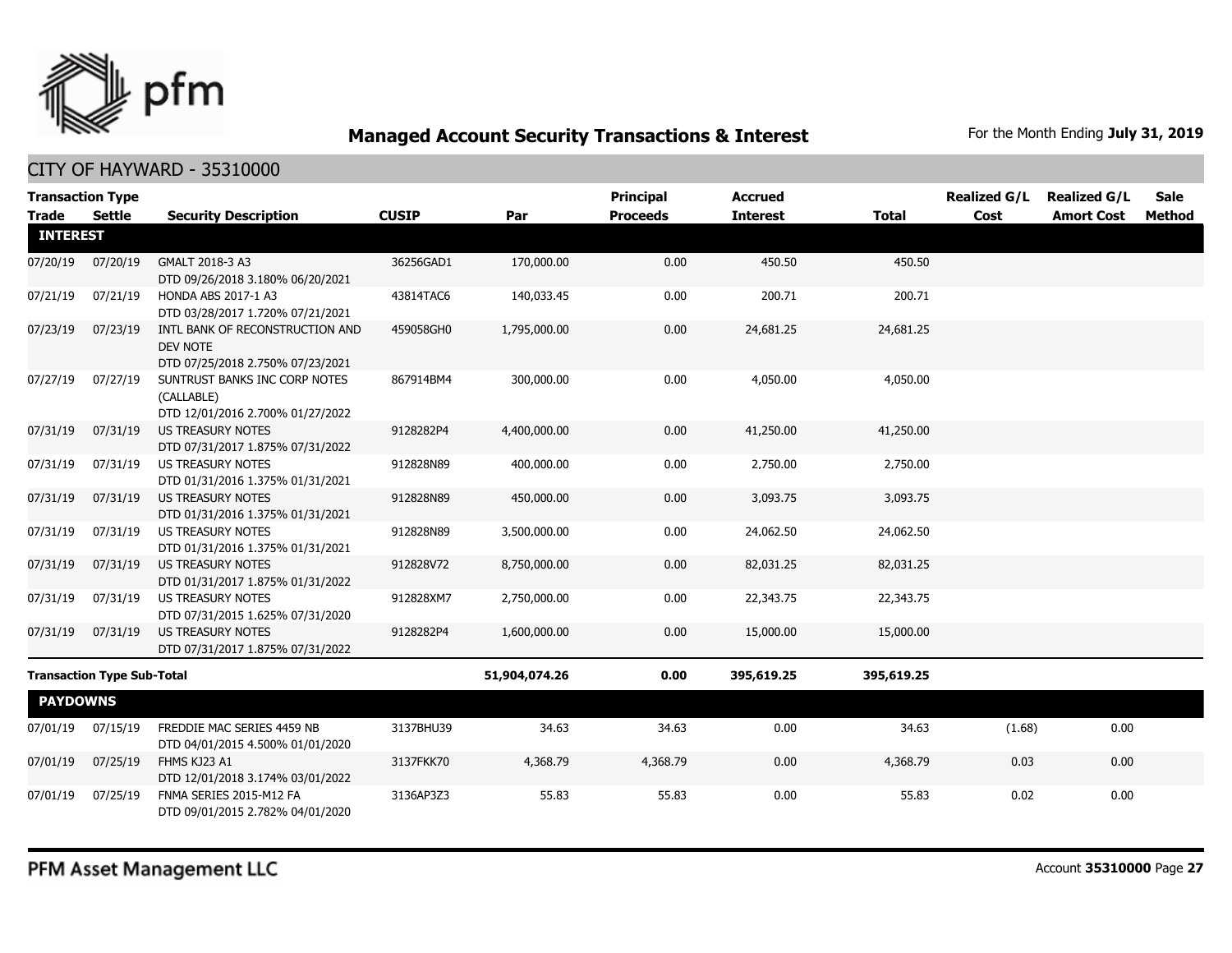

CITY OF HAYWARD - 35310000

| <b>Transaction Type</b><br><b>Trade</b> | Settle   | <b>Security Description</b>                                         | <b>CUSIP</b> | Par        | <b>Principal</b><br><b>Proceeds</b> | Accrued<br><b>Interest</b> | <b>Total</b> | <b>Realized G/L</b><br>Cost | <b>Realized G/L</b><br><b>Amort Cost</b> | <b>Sale</b><br>Method |
|-----------------------------------------|----------|---------------------------------------------------------------------|--------------|------------|-------------------------------------|----------------------------|--------------|-----------------------------|------------------------------------------|-----------------------|
| <b>PAYDOWNS</b>                         |          |                                                                     |              |            |                                     |                            |              |                             |                                          |                       |
| 07/01/19                                | 07/25/19 | FHMS K023 A1<br>DTD 12/01/2012 1.583% 04/25/2022                    | 3137AWQG3    | 10,844.65  | 10,844.65                           | 0.00                       | 10,844.65    | 274.08                      | 0.00                                     |                       |
| 07/01/19                                | 07/25/19 | FANNIE MAE SERIES 2015-M13 ASQ2<br>DTD 10/01/2015 1.646% 09/01/2019 | 3136AQDQ0    | 2,039.25   | 2,039.25                            | 0.00                       | 2,039.25     | (20.42)                     | 0.00                                     |                       |
| 07/01/19                                | 07/25/19 | FHLMC SERIES K013 A1<br>DTD 05/01/2011 2.902% 08/25/2020            | 3137AA4V2    | 24,447.69  | 24,447.69                           | 0.00                       | 24,447.69    | (465.08)                    | 0.00                                     |                       |
| 07/01/19                                | 07/25/19 | FNA 2018-M5 A2<br>DTD 04/01/2018 3.560% 09/25/2021                  | 3136B1XP4    | 1,232.98   | 1,232.98                            | 0.00                       | 1,232.98     | (24.53)                     | 0.00                                     |                       |
| 07/01/19                                | 07/25/19 | FHMS K006 A2<br>DTD 04/01/2010 4.251% 01/25/2020                    | 31398VJ98    | 188,424.96 | 188,424.96                          | 0.00                       | 188,424.96   | (3,827.38)                  | 0.00                                     |                       |
| 07/01/19                                | 07/25/19 | FHMS K023 A1<br>DTD 12/01/2012 1.583% 04/25/2022                    | 3137AWQG3    | 2,470.17   | 2,470.17                            | 0.00                       | 2,470.17     | 53.65                       | 0.00                                     |                       |
| 07/01/19                                | 07/25/19 | FHMS K023 A1<br>DTD 12/01/2012 1.583% 04/25/2022                    | 3137AWQG3    | 22,291.77  | 22,291.77                           | 0.00                       | 22,291.77    | 487.63                      | 0.00                                     |                       |
| 07/01/19                                | 07/25/19 | FHMS KP05 A<br>DTD 12/01/2018 3.203% 07/01/2023                     | 3137FKK39    | 20,233.38  | 20,233.38                           | 0.00                       | 20,233.38    | 0.06                        | 0.00                                     |                       |
| 07/01/19                                | 07/25/19 | <b>FHMS J22F A1</b><br>DTD 11/01/2018 3.454% 05/25/2023             | 3137FJYA1    | 57,206.42  | 57,206.42                           | 0.00                       | 57,206.42    | 1.54                        | 0.00                                     |                       |
| 07/01/19                                | 07/25/19 | FHMS K714 A2<br>DTD 01/01/2014 3.034% 10/25/2020                    | 3137B6ZM6    | 1,648.85   | 1,648.85                            | 0.00                       | 1,648.85     | (45.79)                     | 0.00                                     |                       |
| 07/15/19                                | 07/15/19 | TOYOTA ABS 2017-A A3<br>DTD 03/15/2017 1.730% 02/15/2021            | 89238MAD0    | 8,166.61   | 8,166.61                            | 0.00                       | 8,166.61     | 0.96                        | 0.00                                     |                       |
| 07/15/19                                | 07/15/19 | NISSAN ABS 2017-A A3<br>DTD 03/28/2017 1.740% 08/15/2021            | 654747AD6    | 16,815.72  | 16,815.72                           | 0.00                       | 16,815.72    | 1.78                        | 0.00                                     |                       |
| 07/15/19                                | 07/15/19 | ALLY ABS 2017-1 A3<br>DTD 01/31/2017 1.700% 06/15/2021              | 02007PAC7    | 6,410.03   | 6,410.03                            | 0.00                       | 6,410.03     | 0.56                        | 0.00                                     |                       |
| 07/15/19                                | 07/15/19 | ALLY ABS 2017-2 A3<br>DTD 03/29/2017 1.780% 08/15/2021              | 02007HAC5    | 24,326.92  | 24,326.92                           | 0.00                       | 24,326.92    | 2.87                        | 0.00                                     |                       |
| 07/15/19                                | 07/15/19 | HYUNDAI ABS 2017-A A3<br>DTD 03/29/2017 1.760% 08/15/2021           | 44931PAD8    | 15,245.17  | 15,245.17                           | 0.00                       | 15,245.17    | 1.23                        | 0.00                                     |                       |
| 07/15/19                                | 07/15/19 | JOHN DEERE ABS 2017-A A3<br>DTD 03/02/2017 1.780% 04/15/2021        | 47787XAC1    | 5,707.87   | 5,707.87                            | 0.00                       | 5,707.87     | 0.81                        | 0.00                                     |                       |
| 07/21/19                                | 07/21/19 | <b>HONDA ABS 2017-1 A3</b><br>DTD 03/28/2017 1.720% 07/21/2021      | 43814TAC6    | 12,067.50  | 12,067.50                           | 0.00                       | 12,067.50    | 0.72                        | 0.00                                     |                       |

PFM Asset Management LLC